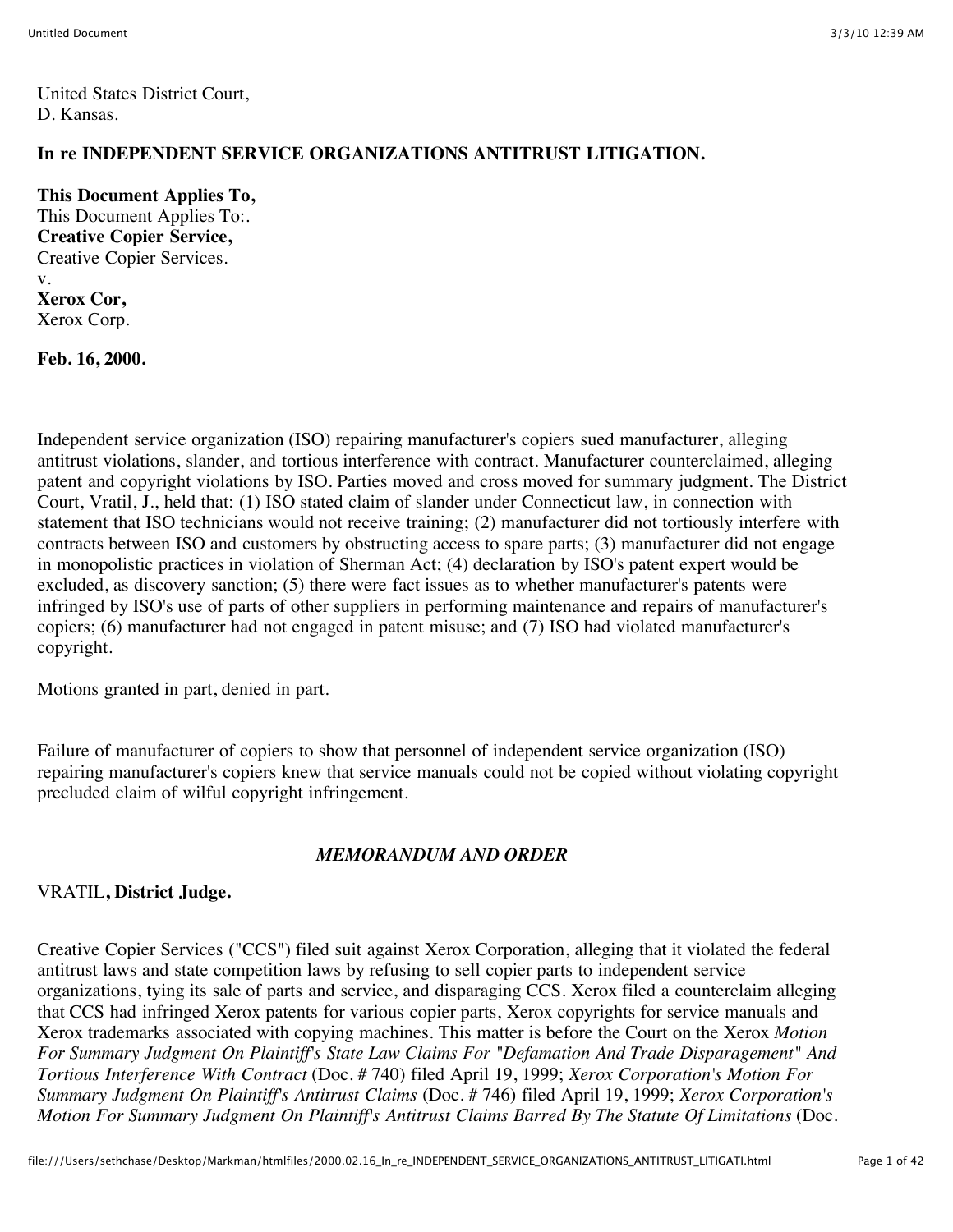# 742) filed April 19, 1999; *Xerox Corporation's Motion For Summary Judgment On Its Copyright Infringement Counterclaims* (Doc. # 744) filed April 19, 1999; *Xerox Corporation's Motion For Summary Judgment On Patent Infringement* (Doc. # 735) filed March 19, 1999; *Cross Motion By Creative Copier Service For Summary Judgment On Xerox's Patent Infringement Counterclaim* (Doc. # 756) filed May 3, 1999; *Xerox Corporation's Motion To Strike The Declaration Of Donald Gavin* (Doc. # 766) filed June 1, 1999; and *Motion By Creative Copier Service To Deem Admitted Matters Pursuant To Local Rule 56.1 And The Order Of April 21, 1999, And To Strike Matters From Xerox Reply Memoranda* (Doc. # 784) filed June 28, 1999. After carefully considering the parties' briefs and pertinent portions of the record, the Court is prepared to rule.

#### *Summary Judgment Standards*

Summary judgment is appropriate if the pleadings, depositions, answers to interrogatories, and admissions on file, together with the affidavits, if any, show no genuine issue as to any material fact and that the moving party is entitled to a judgment as a matter of law. Fed.R.Civ.P. 56(c); *accord* Anderson v. Liberty Lobby, Inc., 477 U.S. 242, 247, 106 S.Ct. 2505, 91 L.Ed.2d 202 (1986); Vitkus v. Beatrice Co., 11 F.3d 1535, 1538-39 (10th Cir.1993). A factual dispute is "material" only if it "might affect the outcome of the suit under the governing law." Anderson, 477 U.S. at 248, 106 S.Ct. 2505. A "genuine" factual dispute requires more than a mere scintilla of evidence. Id. at 252, 106 S.Ct. 2505.

The moving party bears the initial burden of showing the absence of any genuine issue of material fact. Celotex Corp. v. Catrett, 477 U.S. 317, 323, 106 S.Ct. 2548, 91 L.Ed.2d 265 (1986); Hicks v. City of Watonga, 942 F.2d 737, 743 (10th Cir.1991). Once the moving party meets its burden, the burden shifts to the nonmoving party to demonstrate that genuine issues remain for trial "as to those dispositive matters for which it carries the burden of proof." Applied Genetics Int'l, Inc. v. First Affiliated Secs., Inc., 912 F.2d 1238, 1241 (10th Cir.1990); *see also* Matsushita Elec. Indus. Co., Ltd. v. Zenith Radio Corp., 475 U.S. 574, 586-87, 106 S.Ct. 1348, 89 L.Ed.2d 538 (1986); Bacchus Indus., Inc. v. Arvin Indus., Inc., 939 F.2d 887, 891 (10th Cir.1991). The nonmoving party may not rest on its pleadings but must set forth specific facts. Applied Genetics, 912 F.2d at 1241.

"[W]e must view the record in a light most favorable to the parties opposing the motion for summary judgment." Deepwater Invs., Ltd. v. Jackson Hole Ski Corp., 938 F.2d 1105, 1110 (10th Cir.1991). Summary judgment may be granted if the non-moving party's evidence is merely colorableor is not significantly probative. Anderson, 477 U.S. at 250-51, 106 S.Ct. 2505. "In a response to a motion for summary judgment, a party cannot rely on ignorance of facts, on speculation, or on suspicion, and may not escape summary judgment in the mere hope that something will turn up at trial." Conaway v. Smith, 853 F.2d 789, 794 (10th Cir.1988). Essentially, the inquiry is "whether the evidence presents a sufficient disagreement to require submission to the jury or whether it is so one-sided that one party must prevail as a matter of law." Anderson, 477 U.S. at 251-52, 106 S.Ct. 2505.

#### *Discussion*

#### **I. State Law Claims by CCS**

#### **A.** *Factual Background*

For purposes of the Xerox motion for summary judgment on plaintiff's state law claims, the following facts are undisputed, deemed admitted, or where disputed, viewed in the light most favorable to CCS.

Xerox, a New York corporation with its principal offices in Connecticut, is engaged in the business of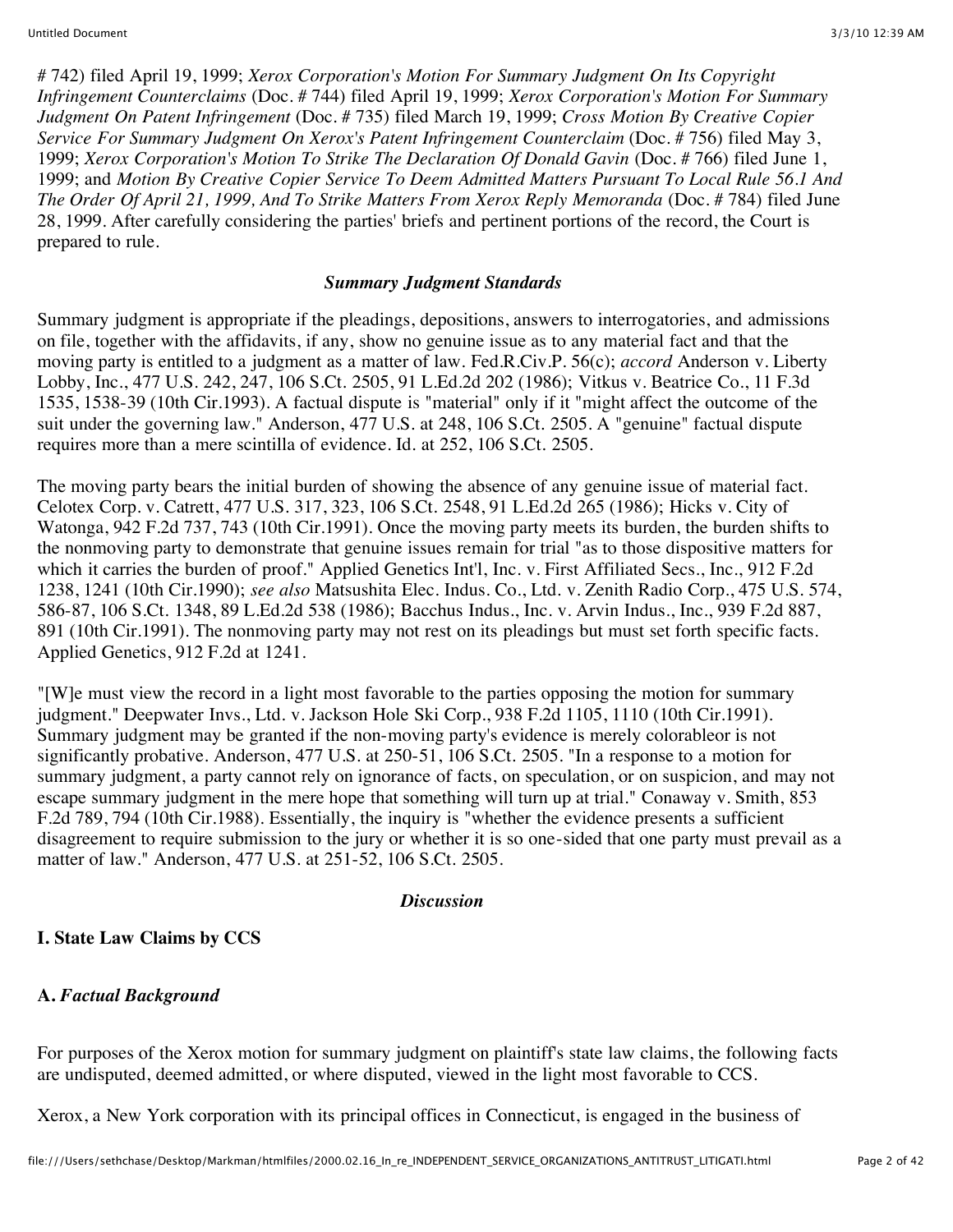inventing, manufacturing, selling and servicing copiers. In 1981, William Dixon, a former Xerox employee, founded Creative Copier Services ("CCS"), a sole proprietorship which has its principal place of business in Middletown, Connecticut. CCS is an independent service organization ("ISO") which services and maintains Xerox copiers. CCS focused its service on the 10 Series of Xerox high volume copiers. These included the 1090 model which makes 90 copies per minute, the 1075 model which makes 75 copies per minute, and the 1065 model which makes 65 copies per minute. *See* Stat. of Lim. SOF para. 25; Antitrust SOF para. 3. FN1 CCS also serviced a small number of model 9900 high volume copiers, and several lower volume Xerox copiers.

FN1. "Antitrust SOF para. " will refer to factual statements by CCS and Xerox in briefing on *Xerox Corporation's Motion For Summary Judgment On Plaintiff's Antitrust Claims* (Doc. # 746) filed April 19, 1999. "Stat. of Lim. SOF para. " will refer to factual statements by CCS and Xerox in briefing on *Xerox Corporation's Motion For Summary Judgment On Plaintiff's Antitrust Claims Barred By The Statute Of Limitations* (Doc. # 742) filed April 19, 1999. "State Claims SOF para. " will refer to factual statements by CCS and Xerox in briefing on Xerox's *Motion For Summary Judgment On Plaintiff's State Law Claims For "Defamation And Trade Disparagement" And Tortious Interference With Contract* (Doc. # 740) filed April 19, 1999. The Court has included several factual statements from the briefing on plaintiff's antitrust claims in this section for background purposes only.

On August 18, 1988, Xerox had a national parts verification program. On that date Peggy Murphy, who headed the program, circulated a form letter for Xerox managers to use when former service representatives for Xerox crossed over and joined independent service organizations. *See* State Claims SOF para. 38; Stat. of Lim. SOF para. 125. The letter stated in part:

Recently, the Customer Service Engineer who had been servicing your equipment, terminated his (her) employment with Xerox to join an independent service organization.

\* \* \* \* \* \*

[Y]ou may be approached by \_\_\_\_\_\_\_\_\_\_\_\_\_, in his (her) new capacity with a proposal to terminate your Service Contract with Xerox and sign on with the independent service organization he (she) now represents. It is important for you to understand that while \_\_\_\_\_\_\_\_\_\_\_\_\_\_\_\_ is fully trained on the products he (she) once serviced, he (she) no longer has the benefit of the intensive, ongoing training available to a Xerox Customer Service Engineer. In addition, the independent service organization would not be given access by Xerox to the knowledge required to service Xerox equipment introduced with new technology or other know-how developed by Xerox in the future.

State Claims SOF para. 38; Stat. of Lim. SOF para. 126.

After a national meeting of Xerox employees in November 1988, Joseph Nugent, the district service manager for Xerox in Hartford, noted in a memorandum to other employees that CCS and Dixon wanted to service Xerox model 1075/1090 and other low volume copiers. Nugent also noted that Dixon was a minority, got state business and was going after government contracts. *See* State Claims SOF para. 32.

In the "Selling Guide" section of an internal memorandum dated December 9, 1988, Xerox stated that it had a nationwide parts availability program and a "computerized parts inventory process to ensure efficient turnaround on parts replacements." *Id.* para. 39. Xerox also noted that ISOs "may not have the capital" to stock the parts needed to support all service calls. *Id.* para. 41.

In 1989, Xerox published an internal guideline of five items which Xerox employees "[could] not say" to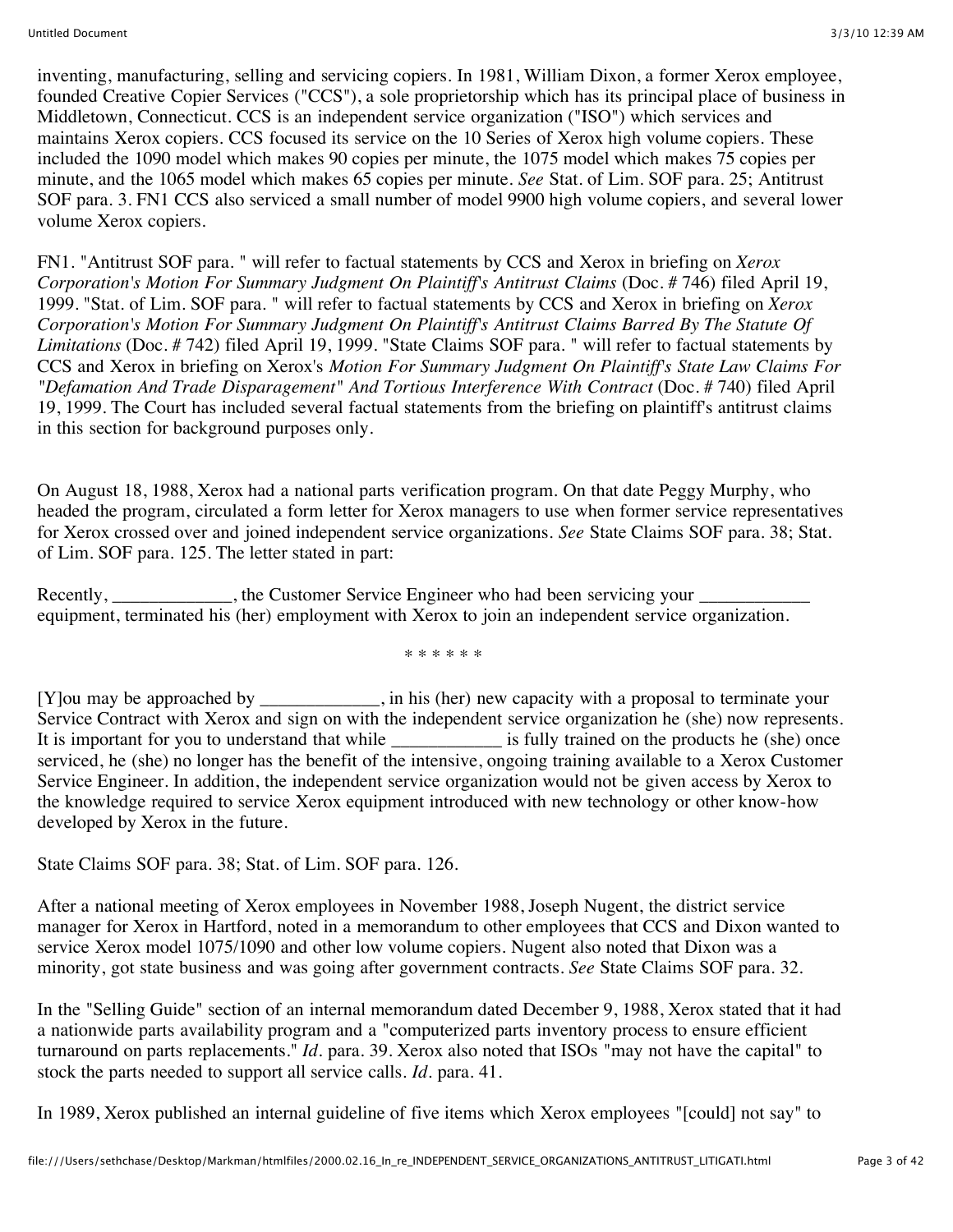customers or potential customers:

-> You cannot disparage the independent service organizations or its employees in any manner.

-> While independent service organizations' service engineers may have been trained by Xerox initially, they do not have access to current Xerox technical publications or the knowledge required to service Xerox equipment introduced with new technology.

-> Independent service organizations cannot get parts to service Xerox's newest products.

-> An independent service organization does not have the ability to obtain an adequate supply of replacement parts to service Xerox equipment.

-> Independent service organizations deal or may be dealing in stolen or illegally obtained parts.

State Claims SOF para. 36.

On January 26, 1990, at a meeting of regional district managers for Xerox, Xerox discussed CCS and included it in a list of major ISOs in the United States. *See* State Claims SOF para. 33. In a memorandum circulated after the meeting, Xerox noted that Cigna was the primary account of CCS and that CCS leveraged minority ownership. *See id.*

In September 1994, Xerox provided Nugent a script to use in competing against ISOs. It stated:

-> [P]arts [are] at the fingertips of our technicians .... Xerox Parts and Logistics Distribution system makes it possible for Xerox Service technicians to obtain any part within 24 hours .... Our system allows us to locate and deliver any part overnight, so you [w]on't be left out in the cold when you need your equipment most.

-> Xerox service technicians would never install a "stripped" or "replica" part to maintain your equipment.

-> When considering an alternative service provider for your Xerox equipment, consider the training and skill level of the technicians that will be keeping your equipment up, running and producing for you.

State Claims SOF para.para. 40, 42, 44; Stat. of Lim. SOF para.para. 37, 82.

CCS claims that Xerox representatives disparaged CCS to several customers, including Cigna Insurance, Aetna Insurance and the State of Connecticut. Martin Klagholtz, who worked for Xerox as an Accounts Manager through April 1989, testified that Xerox representatives emphasized to potential customers that third party service organizations would have difficulty obtaining parts. *See* State Claims SOF para.para. 45- 46; Deposition of R. Martin Klagholtz at 26-27, attached as Exhibit 12 to CCS Consolidated Appendix-Volume I (Doc. # 775) filed June 2, 1999. Klagholtz testified, however, that he did not have any personal knowledge that Xerox had disparaged CCS to potential or actual customers. *See id.* at 71-84. Jim Blake, a CCS technician who had previously worked for Xerox, testified that Xerox technicians told him that Xerox sales representatives were telling customers that CCS could not obtain parts. *See* State Claims SOF para. 52; Deposition of James W. Blake, III at 75, attached as Exhibit 4 to Consolidated Appendix-VolumeI (Doc. # 775). The record of disparagement is as follows:

*Statements to Aetna Insurance:* DeRon Franklin, who was responsible for copier service at Aetna, testified that Xerox told him that third party providers such as CCS "might have problems as far as getting parts" and that they would not get any training. *See* State Claims SOF para. 10; Deposition of DeRon Franklin at 12, attached as Exhibit 10 to Consolidated Appendix-Volume I (Doc. # 775). Also, Xerox emphasized that CCS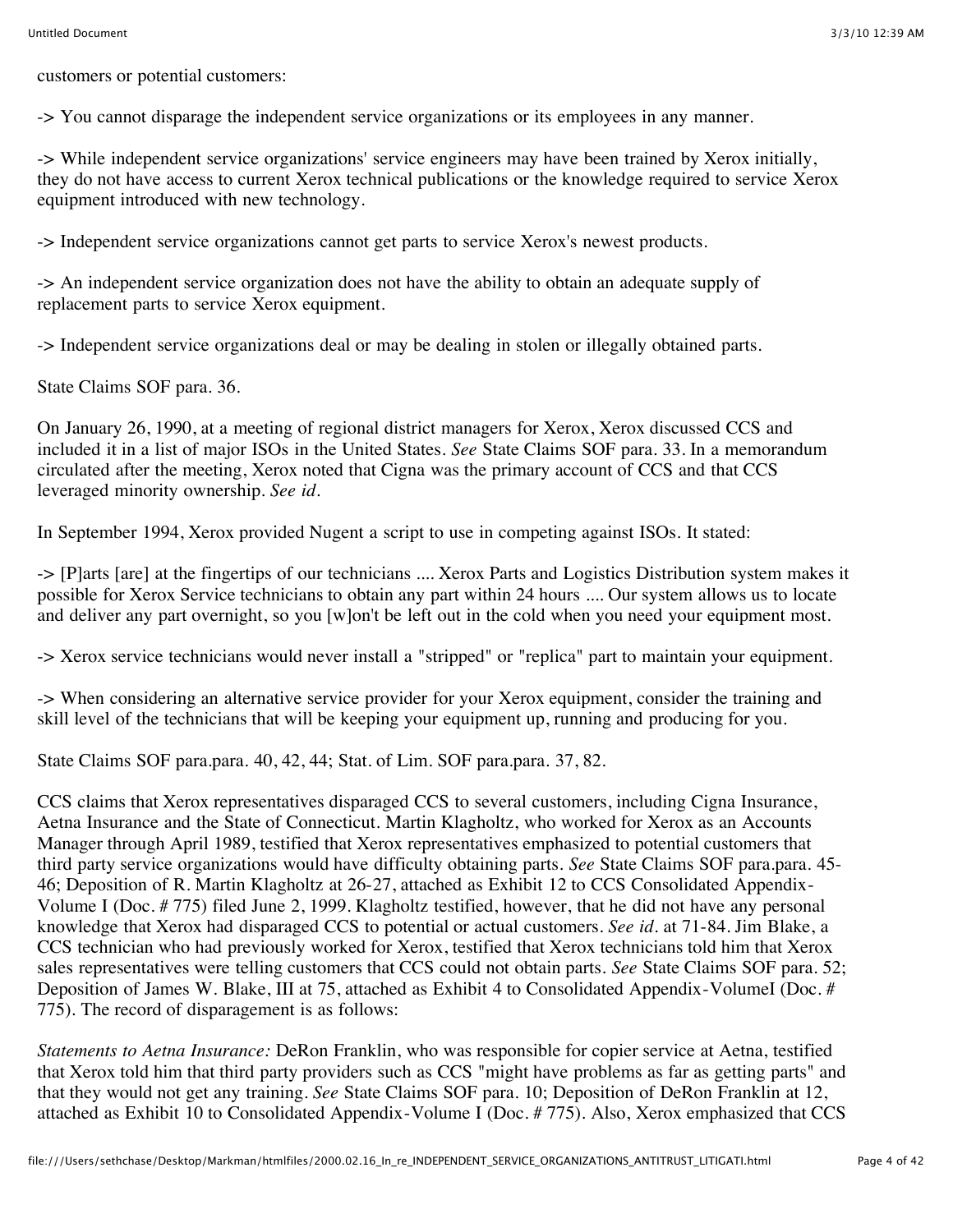might "not be able to obtain parts as quickly as Xerox." *See id.* Franklin told Jackie Dixon, who kept the books and oversaw the dispatch of technicians for CCS, that according to Xerox, CCS "services their machines by using paper clips and rubber bands." *See* State Claims SOF para. 53.

Michael Davis, a manager for corporate purchasing at Aetna, testified that according to his employees, Xerox service representatives said that their copiers failed because they were not using Xerox paper or Xerox service. *See* State Claims SOF para. 51; Deposition of Michael Davis at 13-14, attached as Exhibit 6 to Consolidated Appendix-Volume I (Doc. # 775).

*Statements to the State of Connecticut:* Beginning in 1981, CCS serviced copiers for the State of Connecticut. *See* Stat. of Lim. SOF para. 133; State Claims SOF para. 56. According to Edward Jones, purchasing agent for the State, "[state] agencies would call [him] saying Xerox is in there trying to tell horror stories about independent contractors." *See* State Claims SOF para.para. 12, 56; Jones Depo. at 21-22. Jones had no personal knowledge, however, of disparaging comments. He was only aware of comments by State employees. *See id.*

In 1986 or 1987, CCS started bidding for service on the 10 series copiers which the State owned or leased. *See* Stat. of Lim. SOF para. 133. The bid specifications required bidders to demonstrate proof of ability to obtain Xerox parts. In 1989, the State re-bid the service contract. *See id.* para. 134. Xerox and CCS were the only two bidders for the 10 series repair business, but CCS was forced to withdraw its bid because of Xerox parts policies. *See* State Claims SOF para. 57; Stat. of Lim. SOF para.para. 134-35. The State subsequently awarded Xerox the bid. *See* State Claims SOF para. 57; Stat. of Lim. SOF para. 134.

#### **B.** *CCS Defamation Claim*

[1] To establish a claim for defamation or trade disparagement, CCS must establish that without privilege, Xerox injured it through publication of false statements to third parties. *See* Torosyan v. Boehringer Ingelheim Pharmaceuticals, Inc., 234 Conn. 1, 662 A.2d 89, 102 (1995); Thomas v. Saint Francis Hosp. & Med. Ctr., 990 F.Supp. 81, 92 (D.Conn.1998). Xerox argues that CCS has failed to produce admissible evidence that it published false comments regarding CCS.

Initially, the Court notes that most of the purported evidence of defamation is inadmissible. CCS contends that the Klagholtz statement is admissible because he "clearly had personal knowledge, and indeed named people who had made the statements." *Response By Creative Copier Service To Xerox Motion For Summary Judgment On Plaintiff's State Law Claims For Defamation And Trade Disparagement And Tortious Interference With Contract* (Doc. # 774) filed June 2, 1999, at 18. Likewise CCS maintains that Blake had direct knowledge that Xerox defamed CCS. *See id.* Klagholtz and Blake, however, did not hear the defamatory statements; they learned of them from second hand sources. CCS has not shown that their testimony satisfies any exception to the hearsay rule. Thus the Court disregards the evidence of such statements.

[2] CCS claims that because employees of Jones and Davis reported defamatory statements in the normal course of their employment, the statements of Jones and Davis are admissible under the business records exception to the hearsay rule. FN2 *See* Fed.R.Evid. 803(6). The business records exception applies only to written or tangible documents, however, and not to oral statements of employees. *See id.* (applies to a "memorandum, report, record or data compilation"). The oral statements of an employee, stored in the mind of the individual who heard the statements, lack the indicia of trustworthiness associated with tangible business records prepared at or near the time the information was transmitted. *See* United States v. Kindred, 918 F.2d 485, 487 n. 2 (5th Cir.1990) (regular business reports more reliable than oral hearsay statements). Moreover, even if the oral statements were within the scope of the business records exception, CCS has not shown that the employees who reported the Xerox statements to Jones and Davis had personal knowledge of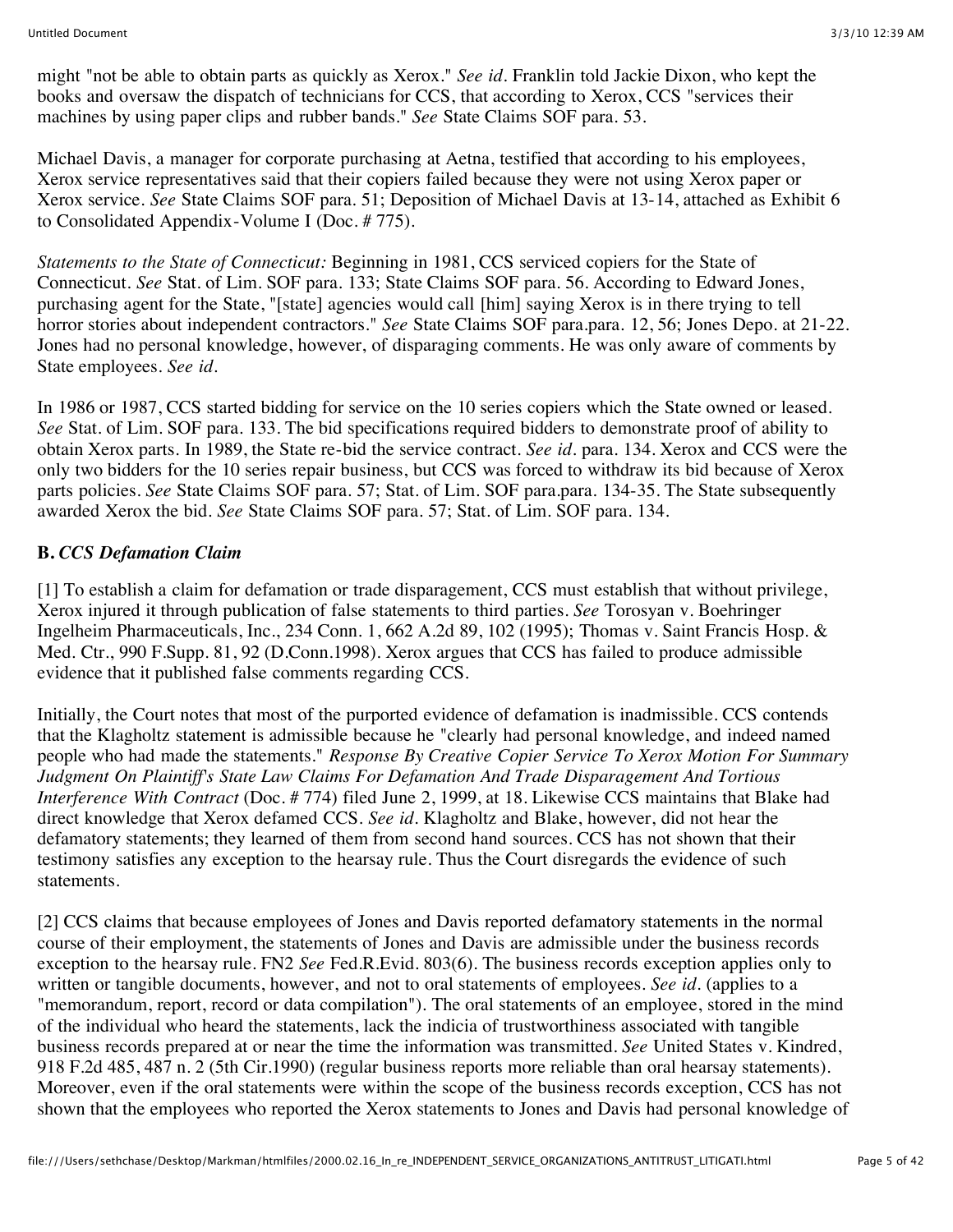the statements, that Jones and Davis kept such statements in their minds in the regular course of business activity, or that the regular practice of their business activity was to keep such reports stored in individual memory banks. *See* Fed.R.Evid. 803(6). Accordingly, the Court excludes the statements of Jones and Davis.

FN2. This argument assumes, incorrectly, that the employees were employed by Jones and Davis rather than by Aetna Insurance and the State of Connecticut.

At Aetna, Franklin did have personal knowledge of statements by Xerox representatives. Xerox told Franklin that CCS might have problems getting parts as quickly as Xerox and that "they wouldn't get any training." *See* State Claims SOF para. 10. With respect to its inability to timely obtain parts, CCS has admitted the truth of the allegedly defamatory statement. CCS has identified numerous occasions when it could not obtain necessary parts quickly enough to service copiers for its customers. *See* CCS factual statements in support of its antitrust claim; Stat. of Lim. SOF para.para. 113-14. Most importantly, Franklin himself testified that CCS took longer than Xerox to obtain parts and that CCS experienced difficulty obtaining parts from Xerox. *See* Franklin Depo. at 7-10, Exh. 10 to Consolidated Appendix-Volume I (Doc. # 775). Accordingly, no reasonable jury could find that the statement was defamatory with regard to CCS or its ability to obtain parts.

[3] A jury could find, however, that Xerox defamed CCS when it discussed training with Aetna representatives. Xerox ignores this statement in its briefing. *See Xerox Corporation Reply Memorandum In Support Of Its Motion For Summary Judgment On Plaintiff's State Law Claims For "Defamation and Trade Disparagement" And Tortious Interference With Contract* (Doc. # 781) filed June 15, 1999, at 36 (stating that only evidence regarding CCS lack of training was internal memorandum). Viewed in the light most favorable to CCS, the record shows that Xerox asserted that CCS technicians were untrained and therefore incompetent. Although the Franklin testimony of resulting injury from the statement is uncertain, CCS may rely on the theory of slander per se. *See* Proto v. Bridgeport Herald Corp., 136 Conn. 557, 72 A.2d 820, 826 (1950) (statements charging general incompetence are slanderous per se). "When the defamatory words are actionable per se, the law conclusively presumes the existence of injury to the plaintiff's reputation. He is required neither to plead nor to prove it." Torosyan, 662 A.2d at 106.

[4] Relying on Nemeth v. Carroll, No. CV910283873, 1998 WL 165036 (Conn.Super.Ct. March 30, 1998), Xerox argues that CCS cannot recover for slander per se because it is an unincorporated entity. In *Nemeth,* the court noted that defendant's statements charged plaintiffs with incompetence or lack of integrity and that such statements were slanderous per se. *See id.* at \*3. From that case, although plaintiffs happened to be one corporation and its two owners, Xerox deduces that statements are not slanderous per se unless they refer to business *owners* rather than to the business itself. The court in *Nemeth* did not make this distinction and Xerox has not cited authority for the proposition that unincorporated or other business entitiesmay not recover damages for defamation per se. *See, e.g.,* Swengler v. ITT Corp. Electro-Optical Prods. Div., 993 F.2d 1063, 1071 (4th Cir.1993) (corporation may be defamed per se) (Virginia law); Imperial Developers, Inc. v. Seaboard Surety Co., 518 N.W.2d 623, 627 (Minn.Ct.App.1994) (same, Minnesota law). Accordingly, the Court finds that the Xerox statement on training is sufficient to support the CCS defamation claim. The Court overrules the Xerox motion for summary judgment on this issue.

CCS next maintains that the Murphy letter to Xerox district employees was defamatory. That communication included a form letter which could go to Xerox customers when a service technician quit Xerox and defected to an ISO. The form letter stated that Xerox would not give ISOs information necessary to service equipment which Xerox introduced with new technology or future know-how. The form letter also stated that Xerox, and to its knowledge Xerox vendors, did not sell parts for the 10 and 50 series copiers, or unique parts for the model 9900, to ISOs. Xerox argues that CCS has not shown that it published this document to a third party, a necessary element of defamation.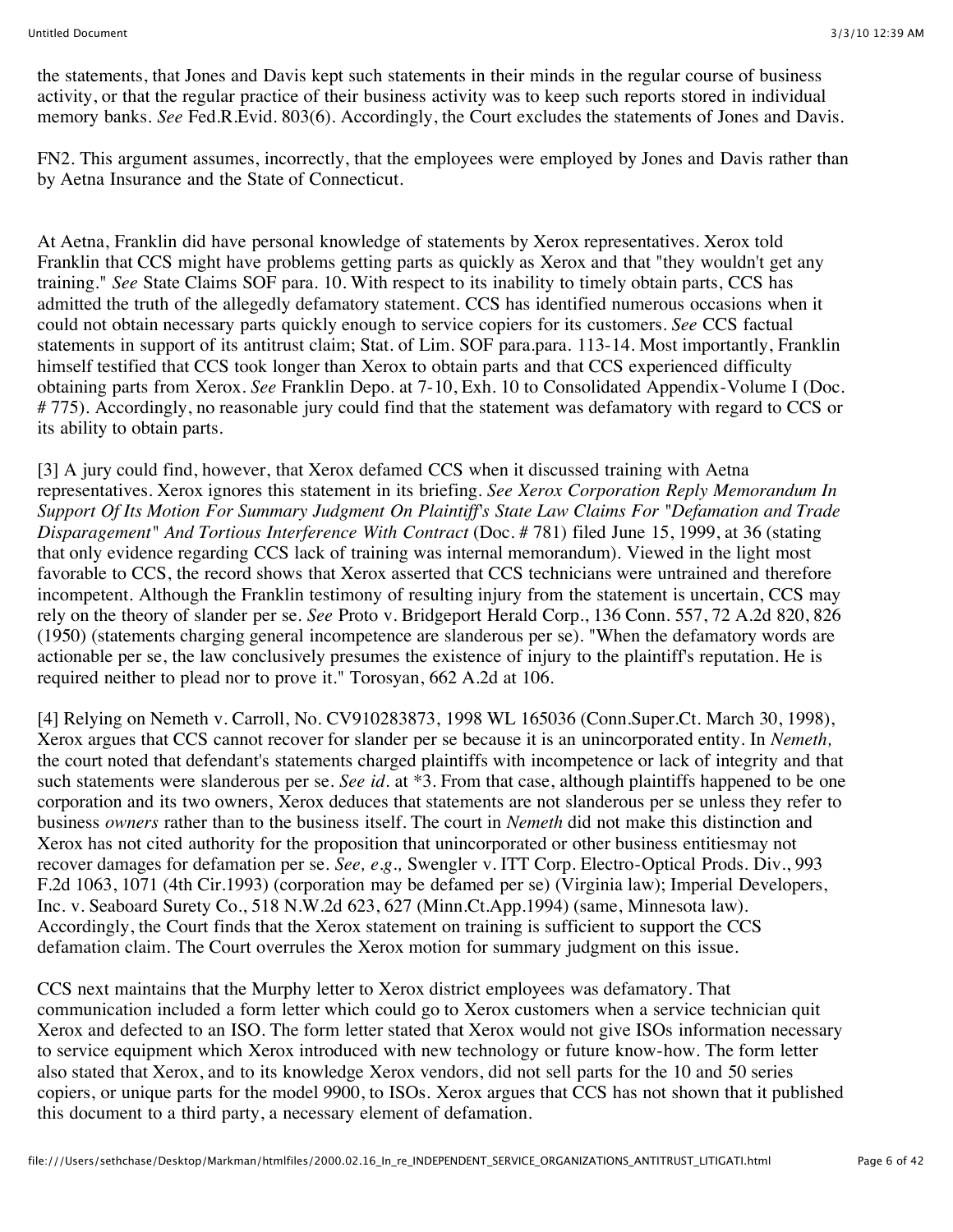[5] [6] [7] Under Connecticut law, distribution among Xerox employees is sufficient. *See* Torosyan, 662 A.2d at 103 (intracorporate communications may constitute "publication" of defamatory statement) (citing 3 Restatement (Second) of Torts s. 577(1) and comment (i) (1977)). The internal publication is not actionable in this case, however, because CCS has not shown that the information reached its customers or potential customers. Thus CCS cannot establish any injury from the publication. FN3

FN3. Because CCS has not shown that the Murphy letter is defamatory on its face, CCS cannot invoke the theory of slander per se. *See* Lyons v. Heid, 1998 WL 309797, at (Conn.Super.Ct. May 29, 1998). In addition, the internal publication of the Murphy letter also may be privileged as a communication between individuals with a common interest in a particular subject matter. *See* Restatement (Second) of Torts s. 596; Torosyan, 662 A.2d at 103.

Moreover, even if Xerox had published the Murphy letter to CCS customers, the record contains no evidence that its statements were false. Xerox did refuse to provide training and parts to ISOs-facts which are the primary basis of the CCS antitrust claim. Moreover, the form letter goes on to say that "this is not to say that an independent service organization does not have the ability to obtain an adequate supply of replacement parts from other sources to service Xerox equipment." In light of this disclaimer, no reasonable jury could find that the Xerox form letter made false statements. *See* Lyons, 1998 WL 309797, at \*4 ("[W]ords must be viewed in the context of the entire statement and the surrounding circumstances").

CCS likewise argues that Xerox defamed it through its script for competing with ISOs (which went to Nugent, the district service manager for Xerox in Hartford) and the notes which Nugent made about CCS and distributed to other Xerox employees. Both the script and the notes emphasized that Xerox service technicians could obtain any part within 24 hours, that ISOs might not have the capital to support all service calls, that Xerox would never install a "stripped" or "replica" part, and that potential customers should consider the training and skill level of alternative service providers. In his notes Nugent stated that Dixon (the CCS founder) was a minority, got state business and was going after government contracts. Again, although Xerox internally published the script and notes to its employees, CCS has failed to show harm which resulted from such publication. Even if Xerox had published the statements to CCS customers or potential customers, the record contains no evidence that the statements were false. Even CCS employees testified that CCS could not build a parts inventory which was adequate to meet its servicing needs. *See* Stat. of Lim. SOF para. 110. They also admitted that they stripped parts from CCS machines and used replica replacement parts made by third parties. *See* State Claims SOF para. 42.

Finally, CCS contends that Xerox disparaged it by telling its customers that it serviced copiers by using paper clips and rubber bands. *See* State Claims SOF para. 53. Franklin (at Aetna) allegedly reported this statement to Jackie Dixon (at CCS). Once again, however, the Court must exclude this testimony as hearsay. No evidence suggests that Jackie Dixon had personal knowledge of the comments and CCS has not shown that any exception to the hearsay rule applies. FN4

FN4. CCS also cites an internal Xerox memorandum titled "Current Status Of Major ISOs" which states that CCS "leverages minority ownership." *See* State Claims SOF para. 33. CCS has not shown that the statement was false or caused any injury to it. Indeed, the memorandum suggests that Xerox used the information internally and did not intend to use it as a marketing tool.

For the above reasons, the Court overrules the Xerox motion for summary judgment on the CCS defamation claim that Xerox told Aetna representatives that CCS technicians would not obtain any training. Otherwise, the Xerox motion is sustained.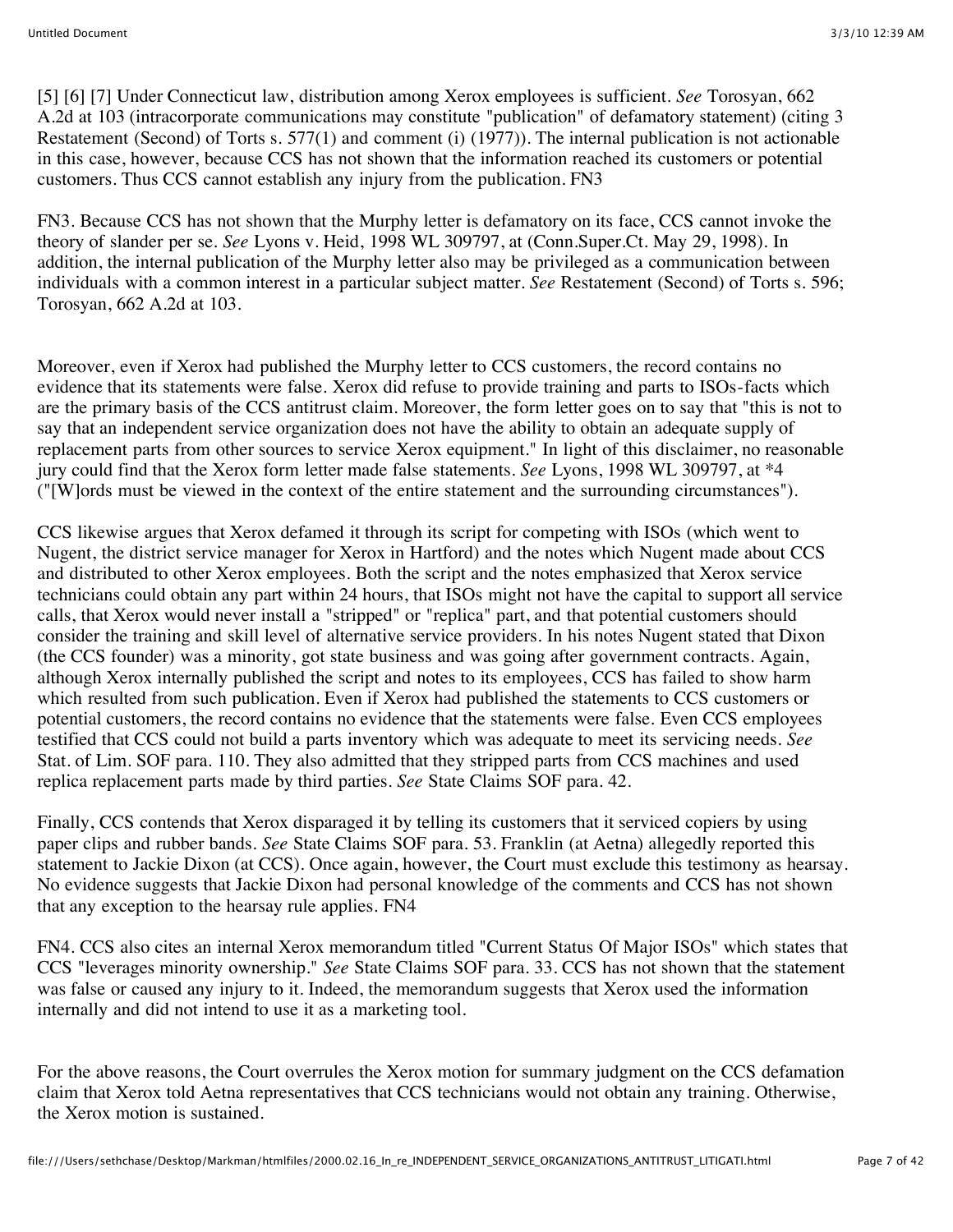# **C.** *CCS Claim Of Tortious Interference With Contract*

[8] [9] CCS claims that through its parts policies and disparagement, Xerox tortiously interfered with plaintiff's contract with the State of Connecticut through delays in shipment and disparagement. In order to maintain a cause of action for tortious interference with an existing contract, plaintiff must establish (1) the existence of a contract with the State of Connecticut; (2) knowledge of the contract by Xerox; (3) intent to interfere with the contract by Xerox; and (4) actual loss to CCS because of that conduct. *See* Solomon v. Aberman, 196 Conn. 359, 493 A.2d 193, 206 (1985); Hart, Nininger & Campbell Assocs., Inc. v. Rogers, 16 Conn.App. 619, 548 A.2d 758, 764 (1988).FN5 CCS must prove that Xerox's conduct was in fact tortious, which may be satisfied by proof of fraud, misrepresentation, intimidation, molestation or malice. *See* Solomon, 493 A.2d at 197; Croslan v. Housing Auth., 974 F.Supp. 161, 167 (D.Conn.1997). "The burden is on plaintiff to plead and prove at least some improper motive or improper means." Solomon, 493 A.2d at 197.

FN5. CCS argues that Xerox also interfered with other contracts. The tortious interference claim, however, is solely based upon the contract between CCS and the State of Connecticut. *See* Amended Complaint (Doc. # 246) para.para. 98-102. CCS has not sought leave to amend. Accordingly, the Court will not consider evidence of alleged interference with other contracts.

[10] [11] In 1989, Xerox and CCS submitted the only two bids to service the 10 Series and other Xerox copiers with the State of Connecticut. The State awarded the bid to CCS. CCS alleges that it had to withdraw its bid because it could not acquire copier parts on a timely basis. Xerox argues that for reasons set forth in its motion for summary judgment on the antitrust claims, its parts policies were not illegal or tortious. In its briefing of the CCS antitrust claims, however, Xerox did not discuss the legality of delayed shipment of parts to ISOs. CCS has presented evidence that it lost the State of Connecticut contract because Xerox delayed such shipments. Xerox has not attempted to justify such delays and a jury could reasonably infer that they resulted from malice. *See* Dowling v. First Federal Bank, No. CV94-0533172 S, 1995 WL 405827, at (Conn.Super.Ct.1995) (malice may include any intentional interference without justification) (citing Restatement (Second) of Torts s. 766); *see also* Dowling, 1995 WL 405827, at \*2 (if actor motivated in whole or in part by desire to interfere with other's contractual relations, the interference is almost certain to be held improper) (quoting Restatement (Second) of Torts s. 767, comment (d)); *id.* s. 767, comment (c) (economic pressure may be improper in some circumstances). The Court therefore overrules the motion on the claim of tortious interference with contract based on Xerox parts policies.

Xerox argues that CCS has not produced admissible evidence that it disparaged CCS to the State of Connecticut. As explained above, the testimony of Ed Jones regarding such alleged disparagement is hearsay. Even if Xerox had made the alleged statements, CCS has not shown that it suffered any loss resulting therefrom. Accordingly, the Court sustains the Xerox motion for summary judgment on the CCS claim of tortious interference with contract based on disparagement.

### **II. CCS Antitrust Claims**

[12] [13] CCS advances two antitrust claims, claiming monopolization of both the parts and service markets for high volume copiers.FN6 Its first claim, for parts market monopolization, is that Xerox unlawfully monopolized the relevant market for high volume copier parts by prohibiting its controlled subsidiaries, Rank Xerox and Xerox Canada, from selling parts in the United States. *See CCS' First Amended Complaint For Damages (With Jury Trial Demand) And For Injunctive Relief* (Doc. # 246) filed March 5, 1996, para.para. 86 & 88; Antitrust SOF para. 14. The second antitrust claim, a service market monopolization claim, is that Xerox unlawfully monopolized or attempted to monopolize the relevant markets for service of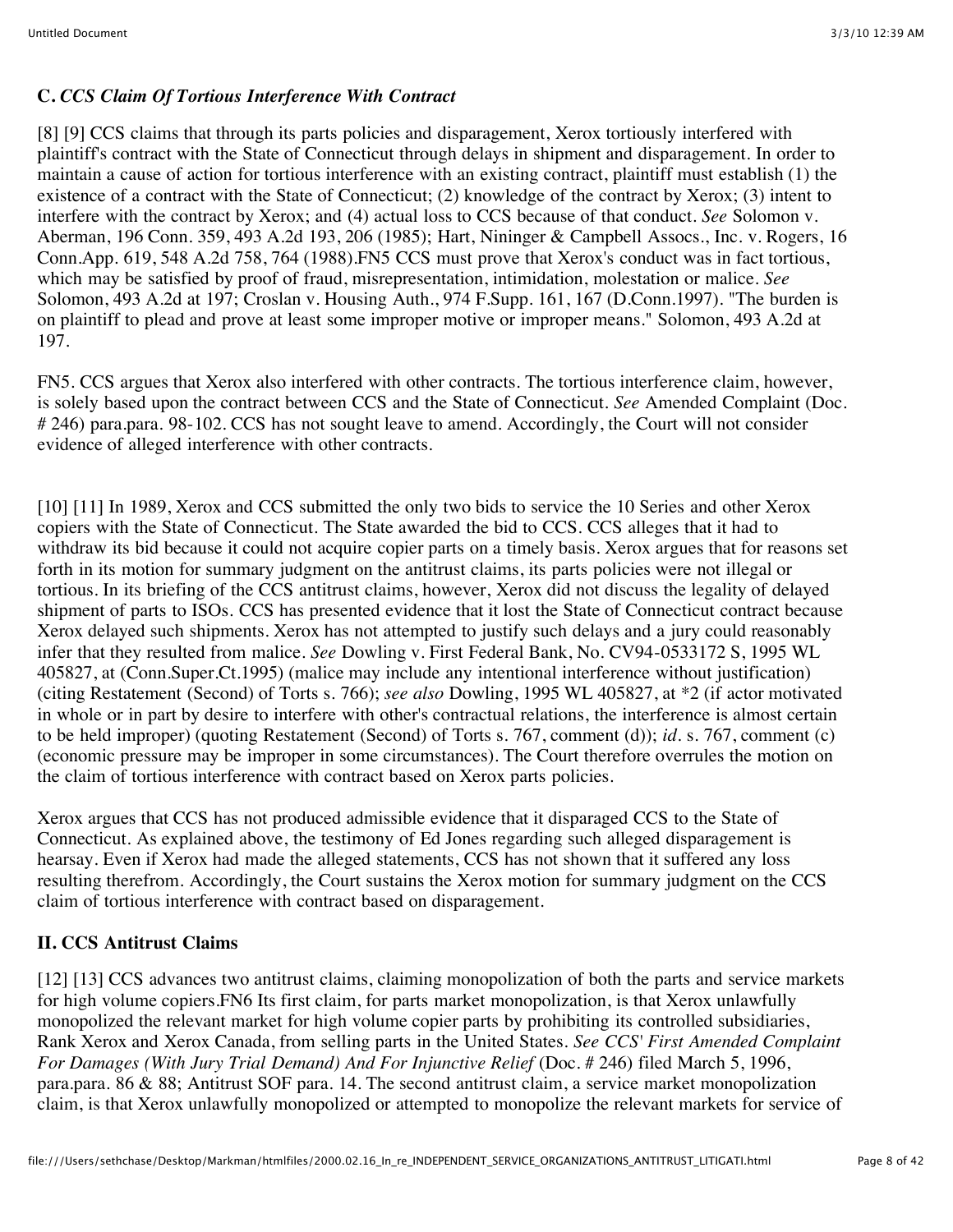high volume copiers. *See Amended Complaint* (Doc. # 246) para.para. 76-84. CCS specifically alleges that Xerox monopolized or attempted to monopolize these markets by disparaging CCS and by refusing to sell critical replacement parts which CCS needed to repair Xerox copiers under service contracts. *See* Antitrust SOF para.para. 17, 36.

FN6. CCS also alleges that Xerox instituted various policies and actions in an "effort to force" customers to accept Xerox as the provider for both parts and service. CCS alleges that this conduct constitutes an unlawful tying arrangement in violation of Section 2 of the Sherman Act. *See Amended Complaint* (Doc. # 246) para.para. 1, 83, 90. As an initial matter, the Court notes that the amended complaint does not allege the requisite elements of a tying claim. The Court therefore does not construe the tying claim as an independent claim for relief, but rather a subset of the claim that Xerox monopolized or attempted to monopolize the relevant parts and service markets in violation of Section 2 of the Sherman Act.

Tying claims generally are brought under Section 1 of the Sherman Act, and the elements of a tying claim under either Section 1 or 2 of the Sherman Act include:

(1) an agreement by a party to sell one product but only on the condition that the buyer also purchases a different (or tied) product [or service], or at least agrees that he will not purchase that product [or service] from any other supplier;

(2) the seller has "appreciable economic power" in the tying product market to compel acceptance of the tied product; and

(3) the arrangement affects a substantial volume of commerce in the tied market.

Kodak, 504 U.S. at 462, 112 S.Ct. 2072; *see* Systemcare, Inc. v. Wang Labs., Corp., 117 F.3d 1137, 1143 n. 2 (10th Cir.1997). Because the amended complaint does not allege an actionable tying claim, the Court grants summary judgment in favor of Xerox on that issue.

Xerox also argues that CCS has not shown that Xerox conditioned its sale of parts on the purchase of service. CCS responds that its claim is cognizable under the Supreme Court decision in *Kodak.* In *Kodak,* the Supreme Court noted that a fundamental element of a tying claim is a conditioned sale, *i.e.* "an agreement by a party to sell one product but only on the condition that the buyer also purchases a different (or tied) product, or at least agrees that he will not purchase that product from any other supplier." Kodak, 504 U.S. at 461, 112 S.Ct. 2072 (quoting Northern Pacific R.R. Co. v. United States, 356 U.S. 1, 5-6, 78 S.Ct. 514, 2 L.Ed.2d 545 (1958)). In *Kodak,* plaintiffs alleged that Kodak sold parts to third parties only "on condition" that they also buy service from Kodak. *See* id. at 463 n. 8, 112 S.Ct. 2072. Here, CCS does not allege that Xerox expressly conditioned its sale of parts on a customer's purchase of service from Xerox or a customer's promise not to purchase service from ISOs. Indeed, at least three customers purchased parts from Xerox for copiers while CCS provided service on those copiers. *See* Antitrust SOF para. 6. Thus the *Kodak* decision does not support the CCS tying claim.

Although most tying claims consist of an express agreement, an alleged tying arrangement may be premised on a defendant's policy which makes the purchase of the tying and tied product together "the only viable economic option." Amerinet, Inc. v. Xerox Corp., 972 F.2d 1483, 1500 (8th Cir.1992), *cert. denied,* 506 U.S.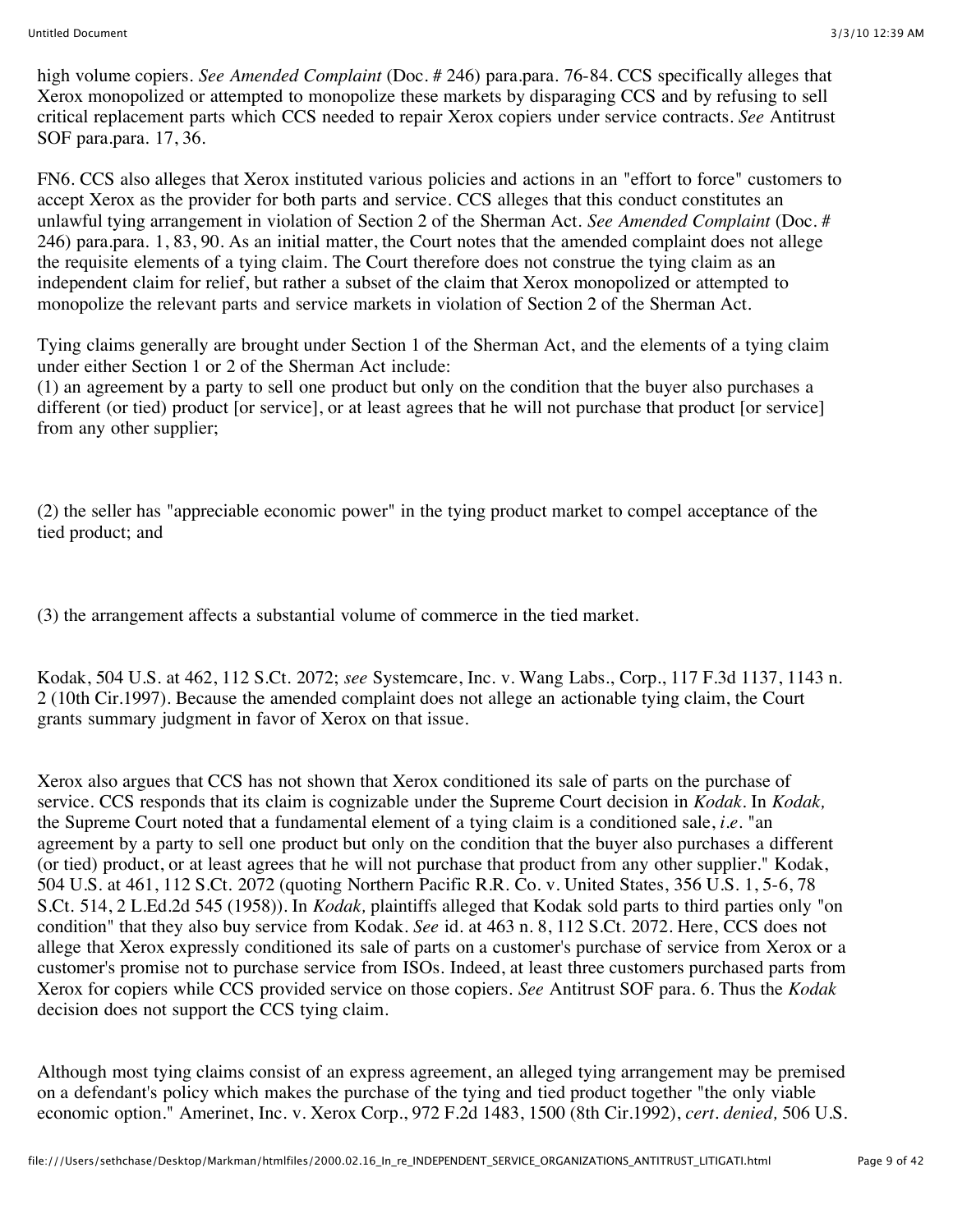1080, 113 S.Ct. 1048, 122 L.Ed.2d 356 (1993); Nobel Scientific Indus., Inc. v. Beckman Instruments, Inc., 670 F.Supp. 1313, 1324 (D.Md.1986); ( Ways and Means, Inc. v. IVAC Corp., 506 F.Supp. 697, 701 (N.D.Cal.1979)), *aff'd,* 831 F.2d 537 (4th Cir.1987), *cert. denied,* 487 U.S. 1226, 108 S.Ct. 2886, 101 L.Ed.2d 920 (1988). Other courts have found that an implicit tying arrangement "may be inferred from evidence indicating that the supplier has actually coerced the purchase or non-purchase of another product." *Data General,* 36 F.3d at 1180. CCS has not offered any evidence, or legal argument, to support the finding of an implicit tying arrangement. In particular, CCS has not identified any customers that were actually coerced by Xerox to purchase both parts and service.

For these reasons, the Court sustains the Xerox motion for summary judgment on the CCS tying claim. Xerox seeks summary judgment on both antitrust claims. As to the parts market monopolization claim, Xerox argues that CCS cannot prove that it willfully acquired or maintained monopoly power in the relevant market through anticompetitive means, as required by Section 2 of the Sherman Act, "as distinguished from growth or development as a consequence of a superior product, business acumen, or historic accident." As to the service market monopolization claim, Xerox first argues that as a patentee it could unilaterally exclude others from using its inventions, even if such conduct allowed it to obtain monopolies in relevant markets, and that consequently its refusal to sell patented parts to CCS does not give rise to antitrust liability. Xerox claims that it is entitled to summary judgment because CCS has not disaggregated those damages which are attributable to its lawful refusal to sell patented parts. Xerox also argues that disparagement of CCS does not constitute an antitrust violation and that CCS cannot show injury attributable to other Xerox practices. *See Xerox Corporation's Motion For Summary Judgment On Plaintiff's Antitrust Claims* (Doc. # 746) filed April 19, 1999.

# **A.** *Factual Background*

In briefing the antitrust issues, the parties have incorporated factual material from the briefs on two other motions: the *Motion For Summary Judgment On Plaintiff's State Law Claims For "Defamation And Trade Disparagement" And Tortious Interference With Contract* (Doc. # 740) which Xerox filed April 19, 1999, and *Xerox Corporation's Motion For Summary Judgment On Plaintiff's Antitrust Claims Barred By The Statute Of Limitations* (Doc. # 742) filed April 19, 1999. *See* Antitrust SOF para.para. 17, 87; Stat. of Lim. SOF para. 127. The Court has therefore considered and relied on such materials in evaluating the pending motion. For purposes of this motion, the Court also incorporates by reference the factual background regarding the CCS state law claims, *supra* part I. Consequently the following facts are undisputed, deemed admitted or, where disputed, viewed in the light most favorable to plaintiff.

### **1.** *Xerox Parts Policies*

Xerox competed with CCS to service Xerox brand copiers, particularly in Hartford, Connecticut. *See* Stat. of Lim. SOF para. 37. In 1984, Xerox decided that it would sell replacement parts for its "10 series" copiers to end users and authorized service resellers, but not to ISOs.FN7 *See id.* para. 3; Antitrust SOF para. 4. In January 1987, Xerox extended this policy to its newer 9 series and 50 series copiers. *See* Stat. of Lim. SOF para. 10. CCS alleges that as a result of this policy, its ability to purchase restricted parts from Xerox became the exception rather than the norm. *See id.*

FN7. The "10 series" copiers include models 1065, 1075 and 1090.

Xerox recognized that ISOs were a competitive threat in the copier service market. In August 1988, a Xerox employee noted in a memorandum that "[s]ervice accounts for more than half of Xerox' revenue" and that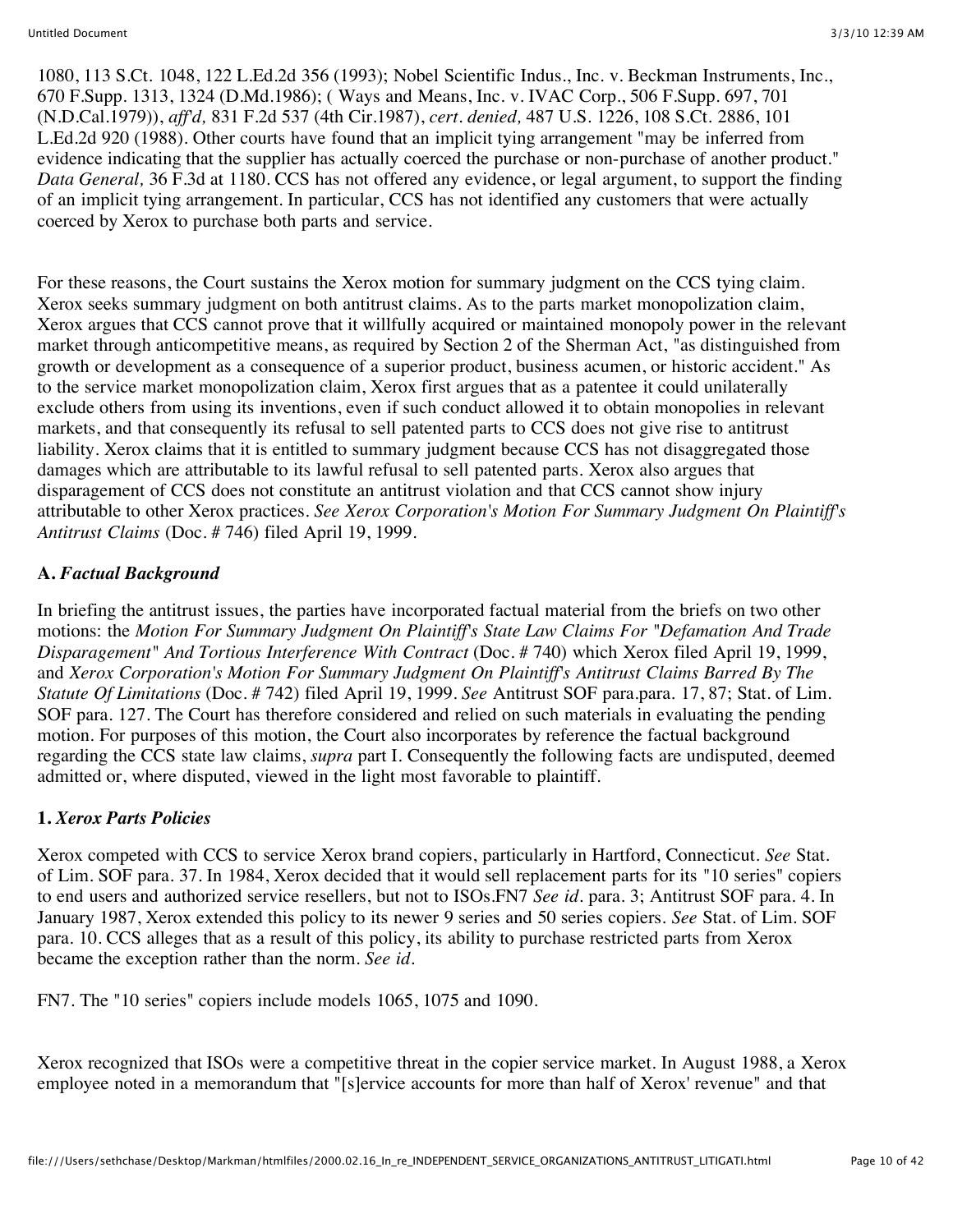Third party service of Xerox equipment is emerging as a multimillion dollar business. The result is a reduction in Xerox service revenue. D. Kerns and P. Allair[e] [President of Xerox] have expressed concern about third party service and have requested that a strategy be developed to stop the revenue loss.

Stat. of Lim. SOF para. 28-29. On October 21, 1988, senior partners of Xerox developed an action plan against ISOs. *See id.* para. 73. The plan targeted six major ISOs in five districts, including CCS in the Hartford district. *See id.* The plan proposed to strengthen Xerox policy on the sale of parts by concentrating on these six ISOs, by requiring end-user verification, use of on-site/physical tracing, and outright refusal to sell replacement parts to ISOs. It also proposed to eliminate sale of all service bulletins and technical documentation to ISOs. Finally, except as to equipment serviced by Xerox certified service engineers, the policy proposed to eliminate time and materials service calls and negate warranties for equipment and parts. *See id.*

On January 11, 1989, Xerox formally adopted its "On-Site End-User Verification Procedure." *See* Stat. of Lim. SOF para. 80. Pursuant to the policy, Xerox would sell parts only to an "end-user," which it defined as a person who (1) owned the equipment for which the parts were to be purchased; (2) used the equipment solely for internal purposes; and (3) would use the parts solely to maintain the particular equipment. *See id.* para. 80. In January 1989, Xerox implemented this policy against the six target ISOs including CCS. *See id.* para. 87. The policy applied to the 1065, 1075, 1090, 9900 and 50 series copiers. *See id.* para. 88.

The new procedure required the following steps whenever CCS (or the other target ISOs) ordered a replacement part:

(1) The Xerox Parts Marketing Center informed the ISO that Xerox required the serial number of each machine for which the part was ordered; that the serial number had to match the machine at the customer location; that a bill of sale no longer constituted the sole vehicle for end-user verification; and that an onsite visit by a Xerox representative might be required.

(2) If the ISO refused an on-site visit, the operator informed the ISO that Xerox refused the order.

(3) If the ISO did not refuse an on-site visit, the operator provided a Xerox Service Marketing Representative the ISO name, the serial number of the machine for which the part was being ordered, and a list of the parts ordered for each serial number.

(4) The Xerox Service Marketing representative gave the required information to the Xerox district office and requested 48-hour turnaround for the on-site verification. If the district office did not perform the onsite visit within 48 hours, Xerox would ship the requested part(s).

(5) If the on-site visit confirmed that the equipment was at the ISO site and the ISO was within the definition of an "end-user," the Xerox Service Marketing Representative told the Parts Marketing Center to ship the order. If the equipment was not at the ISO site or the ISO was not an "end-user," the Service Marketing Representative told the Parts Marketing department to notify the ISO that the parts would not be shipped because Xerox could not verify "end-user" status.

Stat. of Lim. SOF para. 90.

Xerox appointed two service marketing center employees to supervise the verification program nationwide: Murphy, who headed the national parts verification program, and David Spindel, Xerox manager for service marketing. *See id.* para. 92. In the Hartford district, Xerox also assigned Ward Rogers and Pete Chandry to monitor CCS under the verification policy. *See id.* para.para. 92-93. Xerox employees were directedto contact Rogers or Chandry before any parts were released to CCS. *See id.* para. 93. Nugent, the Xerox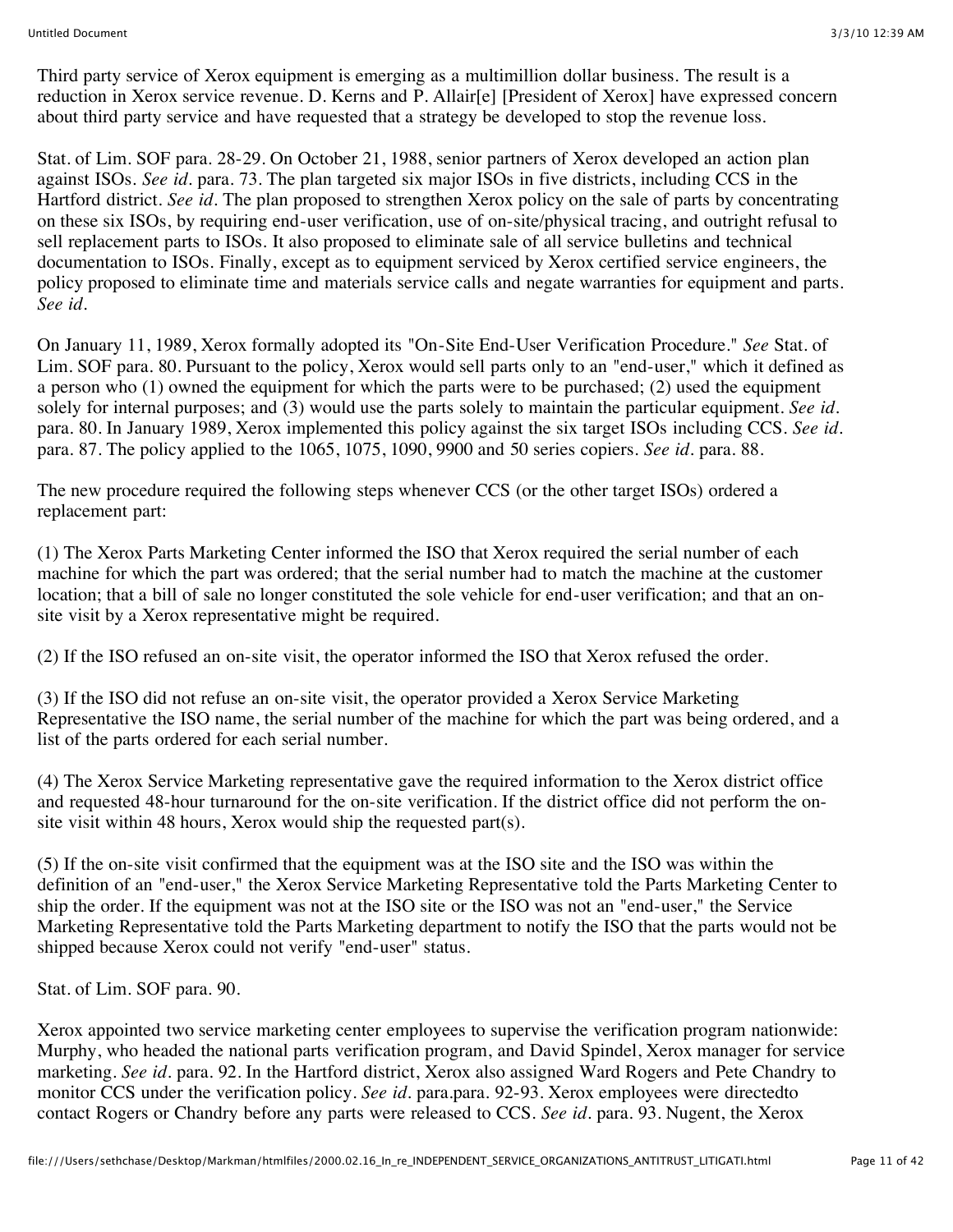district manager, confirmed that whenever CCS ordered a part under this procedure, Xerox verified the purchase order. *See id.* para. 99.

On April 17, 1989, CCS ordered seven manuals for 9900 copiers which it was servicing for Cigna and Aetna. Xerox canceled the order, which totaled \$770.40. *See id.* para. 122. On April 19, 1989, Xerox sent CCS a letter which explained that Xerox had recently decided not to sell service documentation on highvolume copier products or restricted products. *See id.* para. 123.

Effective June 1, 1989, Xerox announced a new verification policy to ensure that ISOs complied with the parts policy. *See id.* para. 16. Xerox stated that it would not knowingly provide ISOs with parts, technical training, technical documentation, or other resources for 10 series copiers. *See id.* para. 124. On June 30, 1989 Xerox described this policy in a letter to an end-user (Cessna Aircraft), as follows:

For restricted products, Xerox will not knowingly provide independent service organizations with parts unless the independent service organization is the end-user of the equipment for which the parts have been ordered and such parts will be used to maintain that equipment.

Xerox will not deal with an end-user through an independent service organization acting as the user's agent or intermediary.

When an end-user does purchase parts, the "ship to" address must be the same as the "bill to" address unless it is a different address of the same company.

*Id.* para. 98.

In 1989, Xerox began to strictly enforce its restrictions on CCS parts orders. *See id.* para. 110. Theodore Bethea, who ordered parts for CCS, testified that the restrictions prevented CCS from developing an adequate parts inventory. *See id.* According to Jackie Dixon, who kept the books and oversaw the dispatch of CCS technicians, CCS had difficulty obtaining parts from 1988 through 1994, causing delays up to one week in copier service. *See id.* para. 114.

On March 24, 1992, certain plaintiffs filed a class action which challenged on antitrust grounds the refusal by Xerox to sell parts to ISOs. *See* R & D Bus. Sys. et al. v. Xerox Corp., 150 F.R.D. 87 (E.D.Tex.); Stat. of Lim. SOF para. 18. By 1993, Xerox controlled 93 per cent of the market for service of Xerox high speed copiers. *See id.* para. 141. As late as 1994, Xerox stated that the goal of its ISO strategy was to capture 100 per cent of the service market on Xerox equipment. *See id.* para. 35. In 1994, pursuant to a settlement of the *R & D* antitrust litigation, Xerox changed its parts policy. Since that time, it has permitted ISOs to purchase replacement parts and technical documentation for all Xerox copiers. *See id.* para. 19; Antitrust SOF para. 7.

CCS primarily serviced Xerox model 1065, 1075 and 1090 copiers. Xerox has patents on the fuser/heat rolls for these three copiers and the photoreceptor belts and dicorotrons for the 1075 and 1090 copiers. *See* Antitrust SOF para.para. 25-26. Ninety-nine per cent of the parts for these three copiers, however, are not patented. *See id.* para.para. 55-58. CCS has not established that it suffered injury on account of its inability to obtain any specific part. *See id.* para.para. 28-30. Its expert, Dr. Jeffrey Mackie-Mason, testified that CCS was limited in its ability to grow and compete, but that the restrictions on the sale of Xerox patented parts were not the only factor. *See* Deposition of Dr. Jeffrey Mackie-Mason at 201, attached as Exhibit 14 to Consolidated Appendix-Volume II (Doc. # 776) filed June 2, 1999. Dr. Mackie-Mason noted that ISOs like CCS cannot compete in the service business unless they "have assured access to all of the parts necessary to keep" the copiers running. *See* Antitrust SOF para. 23; Mackie-Mason Report at 21.

CCS purchased parts from Xerox only when those parts were unavailable from all other known sources. *See*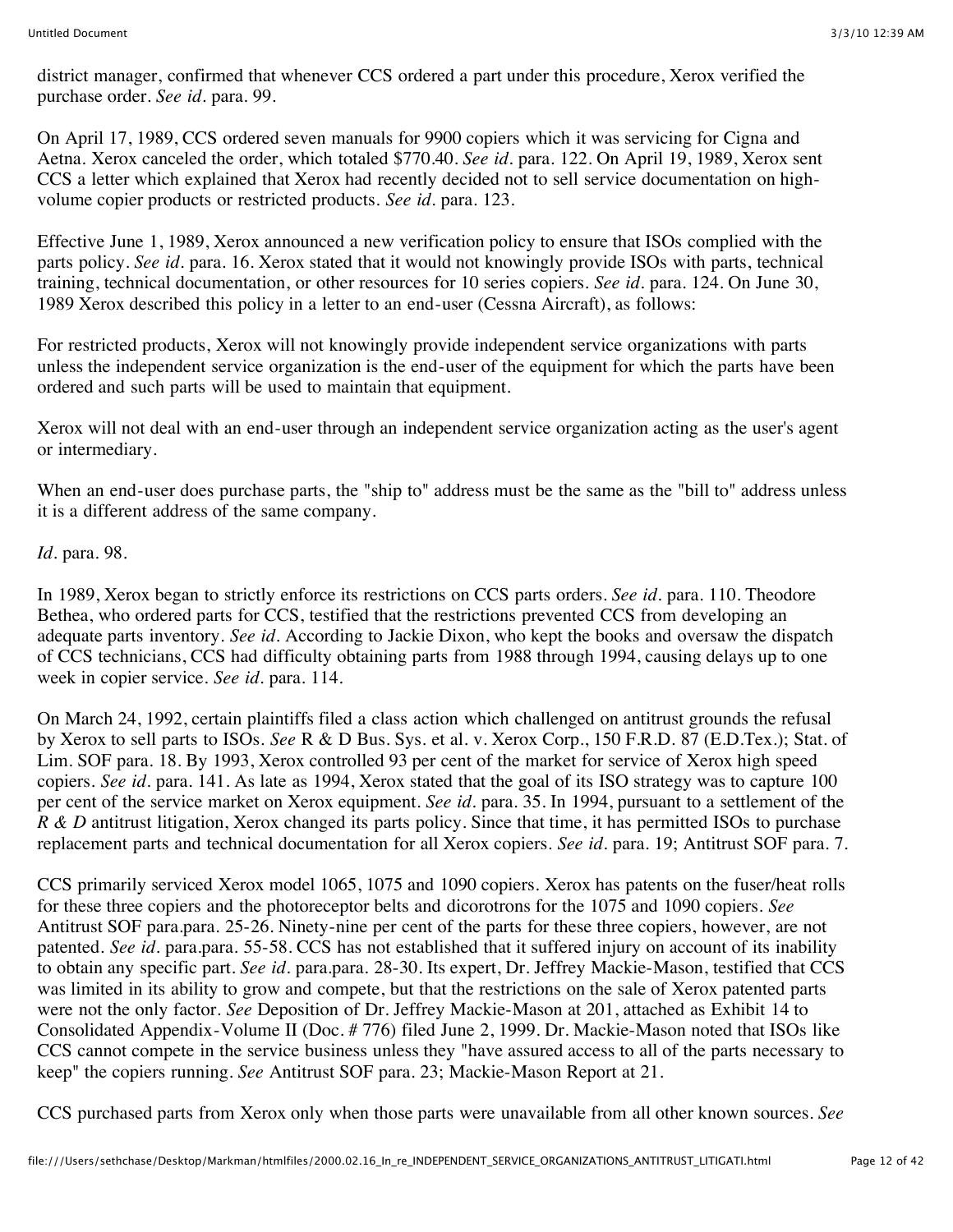CCS Answers To Xerox Corporation's First Set Of Interrogatories at 5, attached as Exhibit 14 to *Xerox Corporation's Memorandum In Support Of Motion For Summary Judgment On Plaintiff's Antitrust Claims* (Doc. # 747) filed April 19, 1999. CCS relied on Xerox, however, for the vast majority of its parts. *See* Stat. of Lim. SOF para. 57. For example, "Xerox [was] the sole source for critical replacement parts for Xerox [high volume] copiers, including [patented] photoreceptor belts." Antitrust SOF para. 20; Expert Report of Dr. Jeffrey Mackie-Mason at 33, attached as Exhibit 14 to Consolidated Appendix-Volume II (Doc. # 776) filed June 2, 1999. On at least 55 occasions between February 1989 and October 1990, Cigna ordered patented photoreceptors, fuser rolls and dicorotrons from Xerox so that CCS could service copiers at Cigna offices. *See* Exhibit 1 to *Xerox Corporation's Reply Memorandum In Support Of Motion For Summary Judgment On Plaintiff's Antitrust Claims* (Doc. # 779) filed June 15, 1999. Dr. Mackie-Mason testified that CCS needed some access to Xerox manufactured photoreceptors. *See* Antitrust SOF para. 20. Spindel, the Xerox manager for service marketing, testified that photoreceptors are critical because they are "among the three or four most frequently replaced parts" and in terms of dollars spent on parts used in servicing high volume copiers and printers, the cost of replacing photoreceptors is "the number one cost." *Id.* at 33 n. 101; *see* Antitrust SOF para. 18. For the average life of a model 1075 copier, photoreceptors are the number one cost of servicing, fuser rolls are the number two cost and dicorotrons are the number five cost. *See* Tab B to Dixon Declaration, attached as Exhibit 9 to Consolidated Appendix-Volume I (Doc. # 775) filed June 2, 1999 (based on replacement rate per million copies multiplied times Xerox cost). Xerox recognized that all sources of photoreceptors could ultimately be traced back to it through foreign Xerox subsidiaries, used Xerox machines, or theft by Xerox employees. *See* Mackie-Mason Report at 34. Dr. Mackie-Mason opined that none of these sources provided a sufficient supply of photoreceptors for ISOs. *See id.* at 34-35. Arnold Schwartz, a CCS employee from September 1992 through March 1994 who was responsible for ordering parts, testified that he had a major problem obtaining photoreceptors from sources other than Xerox, but that other parts were not a major problem. *See* Antitrust SOF para. 19.

On several occasions when CCS attempted to order parts in compliance with the Xerox verification procedure, Xerox delayed approval for two or three days, refused to supply the full quantity of parts requested, or refused to ship because CCS had previously ordered identical parts within a certain period. *See* Stat. of Lim. SOF para. 113. In addition, Xerox re-classified several 1090 parts as parts for a newer 5090 machine, and refused to sell them to 1090 users until Xerox approved the release of the part, which caused a two or three day delay. *See id.* para. 116.

### **2.** *CCS And Xerox Customers*

In 1984, CCS began servicing approximately 25 Xerox copiers at Fairfield University. Initially, Fairfield was satisfied with CCS service and technicians. In 1989 and 1990, however, it experienced significant copier "down time" due to delays in shipment of Xerox parts. By 1993, Fairfield had terminated its relationship with CCS because Xerox restricted the sale of parts to CCS. *See* Stat. of Lim. SOF para. 117; State Claims SOF para. 58.

In 1989, Choate Rosemary Hall changed its service provider from Xerox to CCS. CCS initially had good response time but by 1990 copier "down time" was a serious problem with delays up to one week. Choate Rosemary Hall stopped using CCS because it could not get Xerox parts in a timely manner. *See* Stat. of Lim. SOF para. 118; State Claims SOF para. 59.

Richard Barnes, the assistant director for copy services at Cigna, testified that CCS prices were 18 per cent lower than Xerox repair costs for the 10 series equipment.In December 1988, CCS began a new Cigna contract in Philadelphia. On April 26, 1990, Xerox changed its verification procedures, forcing Cigna personnel to personally place all orders and prohibiting CCS technicians from placing orders on the Cigna account number. Barnes testified that the Xerox verification procedure caused a delay in emergency orders. *See* Stat. of Lim. SOF para. 119. Jim Blake, a former Xerox and CCS repair technician who worked on the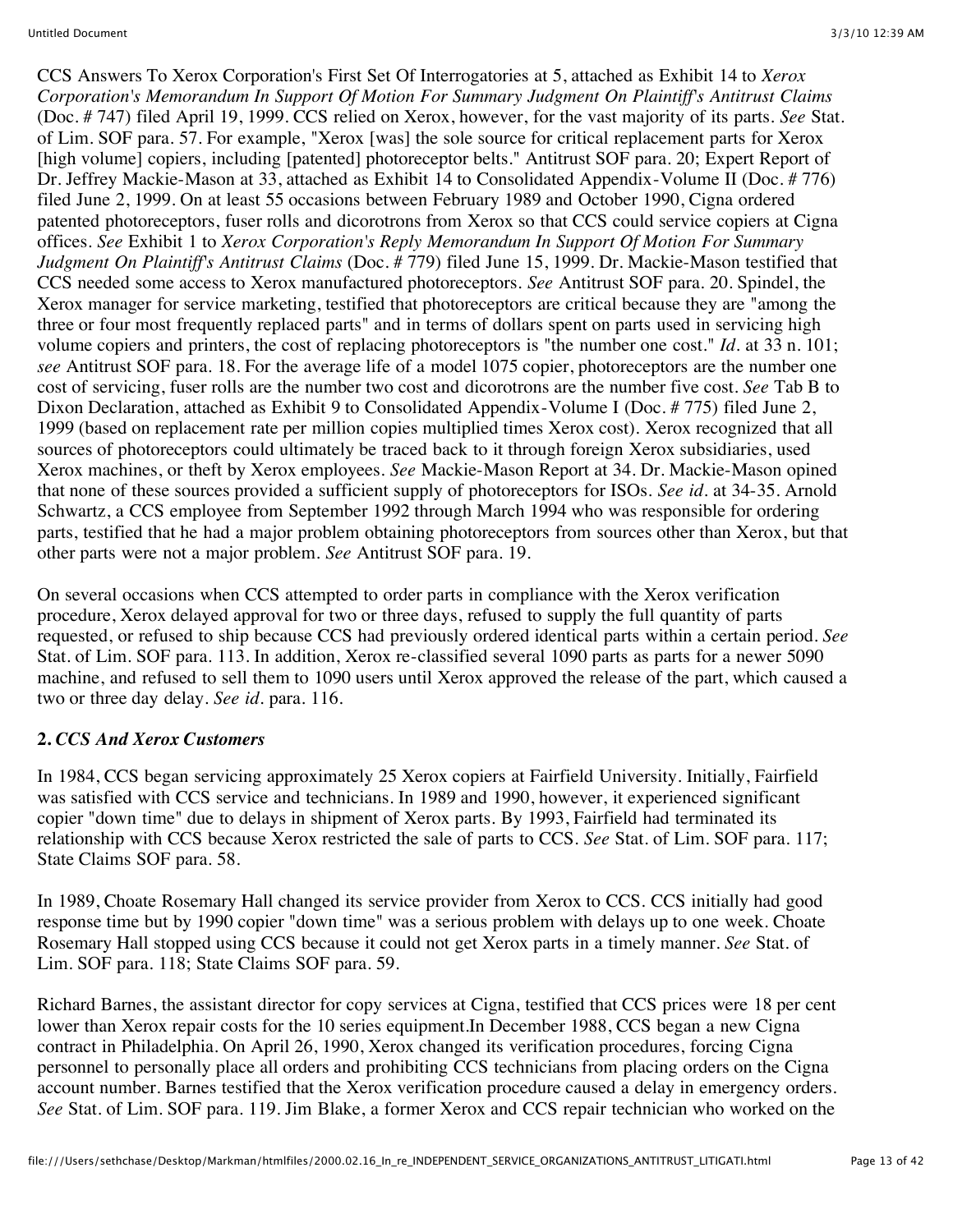Cigna-Philadelphia contract, testified that as a Xerox technician he kept a truck inventory of readily available parts but that Xerox prevented CCS from keeping an adequate inventory. Blake testified that when he serviced copiers for CCS, Xerox policies caused Cigna copiers to be down three to four times longer than when he worked for Xerox. *See id.* para. 120.

In March 1990, the Medical College of Pennsylvania canceled its contract with CCS because CCS could not timely obtain parts from Xerox and because of excessive copier down time. *See id.* para. 136.

# **B.** *Analysis*

# **1.** *Parts Market Monopolization Claim*

[14] CCS alleges that Xerox unlawfully monopolized the market for parts used in high speed copiers. *See Amended Complaint* (Doc. # 246) para. 86. To prevail under Section 2 of the Sherman Act, CCS must prove (1) that Xerox possessed monopoly power in the relevant market; (2) that Xerox willfully acquired or maintained that power through anticompetitive means "as distinguished from growth or development as a consequence of a superior product, business acumen, or historic accident;" and (3) that as a result, CCS suffered antitrust injury. Eastman Kodak Co. v. Image Tech. Services, Inc., 504 U.S. 451, 480, 112 S.Ct. 2072, 119 L.Ed.2d 265 (1992) (quoting United States v. Grinnell Corp., 384 U.S. 563, 570-71, 86 S.Ct. 1698, 16 L.Ed.2d 778 (1966)).

For purposes of this motion, Xerox does not deny that it had monopoly power in the parts market. Rather, Xerox argues that CCS has not shown that it obtained or maintained such power through anticompetitive means. The Court agrees. CCS in fact concedes that its expert has not examined whether Xerox acquired or maintained by improper means its market share in the parts market. *See* Antitrust SOF para. 12.

[15] CCS apparently argues that Xerox excluded competitors from the parts market by agreements with subsidiaries Rank Xerox and Xerox Canada that they would not supply parts to the United States. Xerox, however, is entitled to arrange its internal affairs so that it does not compete with itself. *See* Copperweld Corp. v. Independence Tube Corp., 467 U.S. 752, 769-71, 104 S.Ct. 2731, 81 L.Ed.2d 628 (1984) (operations of corporate enterprise organized into divisions judged as conduct of single actor for antitrust purposes, coordination between divisions permissible). CCS has not cited any authority, and the Court is not aware of any authority, that such agreements are subject to antitrust scrutiny.FN8

FN8. CCS maintains that in 1990, the Canadian Competition Tribunal determined that Xerox improperly excluded competition in the parts market by its concerted refusal with its affiliates in Canada and Europe to sell parts to third party vendors. The Canadian Competition Tribunal decision is not relevant here, however, because it was based on Canadian law. *See* Order of Competition Tribunal dated Nov. 2, 1990, at 51 n.47 ("Unlike the Competition Act the concept of refusal to supply in both U.S. law and EEC law operates within the framework of provisions preventing abuse of dominant position or monopolization and tied selling and other vertical restraints."), attached as Exhibit 22 to CCS Consolidated Appendix. Moreover, the decision does not support the CCS claim of Xerox monopolization of the parts market. *See id.* at 80 (Xerox policies designed to eliminate competition in service market).

[16] CCS also argues that Xerox unlawfully monopolized the parts market by charging supracompetitive prices. High prices alone, however, are insufficient to show that Xerox unlawfully acquired or maintained monopoly power. *See* Blue Cross & Blue Shield United of Wisc. v. Marshfield Clinic, 65 F.3d 1406, 1412- 13 (7th Cir.1995) (natural monopolist that acquired and maintained monopoly absent improper means may charge any price it wants; antitrust laws not price-control statute or public-utility or common-carrier rateregulation statute), *cert. denied,* 516 U.S. 1184, 116 S.Ct. 1288, 134 L.Ed.2d 233 (1996). Indeed, high prices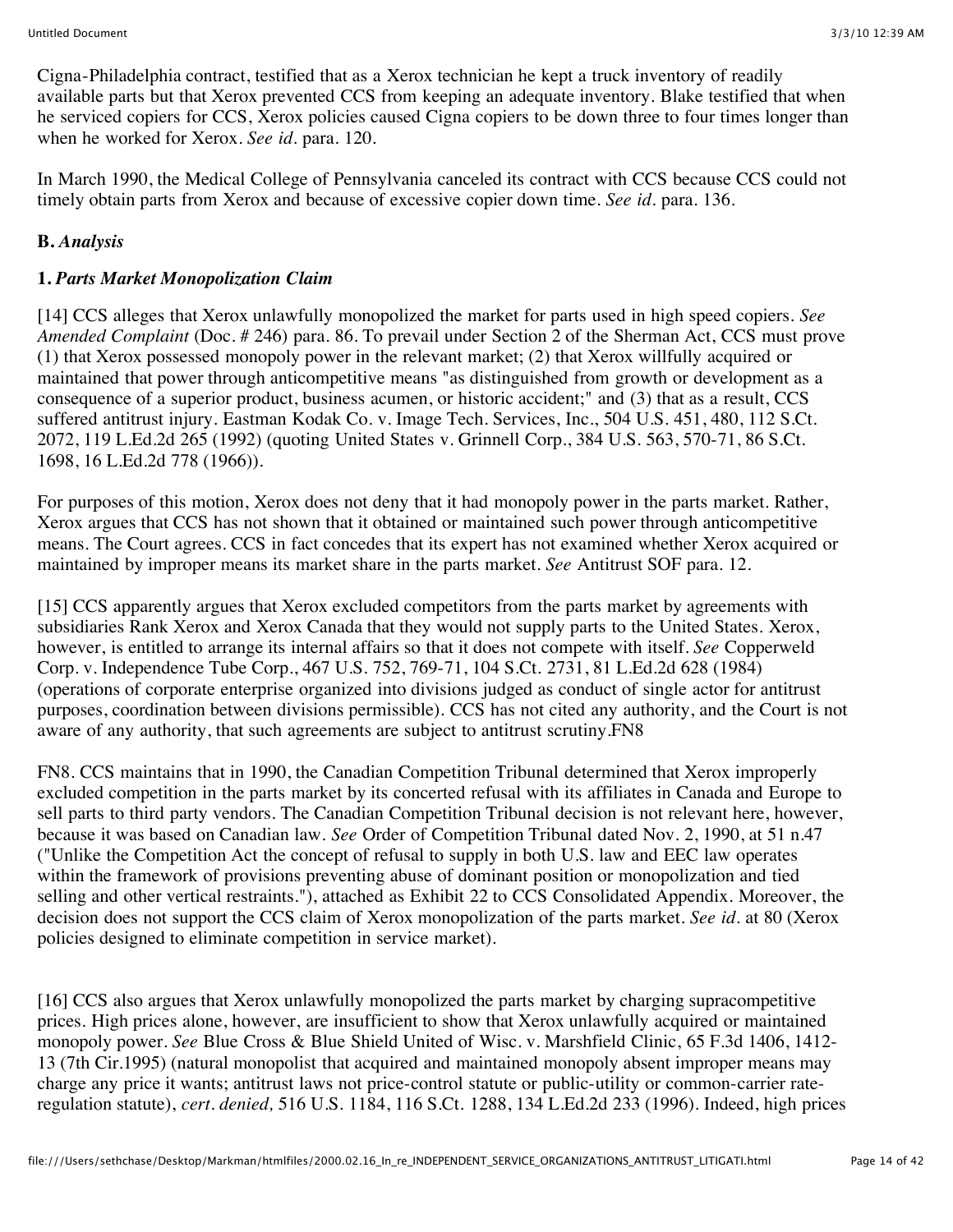generally invite new competitors into the market. *See* Berkey Photo, Inc. v. Eastman Kodak Co., 603 F.2d 263, 274 n. 12 (2d Cir.1979), *cert. denied,* 444 U.S. 1093, 100 S.Ct. 1061, 62 L.Ed.2d 783 (1980).

In sum, the CCS evidence is legally insufficient to show that Xerox acquired or maintained its monopoly power in the parts market by improper means. The Court sustains the Xerox motion for summary judgment on this issue.FN9

FN9. CCS also alleges that Xerox unlawfully monopolized the parts and service markets for Xerox printers. CCS, however, has never serviced or attempted to service Xerox printers. Furthermore, CCS has never attempted to buy parts for Xerox printers. *See* Antitrust SOF para. 16. Thus the Court sustains the Xerox motion for summary judgment with respect to this claim.

### **2.** *Service Market Monopolization Claim*

CCS alleges that Xerox monopolized or attempted to monopolize the relevant market for service of Xerox high speed copiers. *See* Amended Complaint (Doc. # 246) para.para. 76-84. In particular, CCS claims that Xerox refused to sell copier parts to ISOs such as CCS, that Xerox defamed CCS, and that it instituted other anticompetitive policies to discourage end-users from contracting with ISOs.

#### **a. Xerox Refusal To Sell Patented Parts**

Based on the Ninth Circuit reasoning in Image Tech. Servs., Inc. v. Eastman Kodak Co. (" Kodak "), 125 F.3d 1195 (9th Cir.1997), *cert. denied,* 523 U.S. 1094, 118 S.Ct. 1560, 140 L.Ed.2d 792 (1998), CCS claims that Xerox committed an antitrust violation when it refused to sell patented parts directly to ISOs. In *Kodak,* the Ninth Circuit noted that " 'while exclusionary conduct can include a monopolist's unilateral refusal to license a [patent or] copyright,' or to sell its patented or copyrighted work, a monopolist's 'desire to exclude others from its [protected] work is a presumptively valid business justification for any immediate harm to consumers.' " Id. at 1218 (quoting Data General Corp. v. Grumman Sys. Support Corp., 36 F.3d 1147, 1187 (1st Cir.1994)). The Ninth Circuit therefore held that if Kodak asserted that "its desire to profit from its intellectual property rights justifie[d] its conduct," the jury should "presume that this justification is legitimately procompetitive." 125 F.3d at 1219. It noted, however, that the presumption could be rebutted by evidence that Kodak's refusal to deal was not truly based on a desire to protect its intellectual property rights. *Id.*

[17] In reliance on *In re Independent Serv. Orgs. Antitrust Litig.* (" ISO Antitrust Litigation "), 989 F.Supp. 1131, 1134-44 (D.Kan.1997), a case related to this action, Xerox seeks summary judgment on this claim. Specifically, Xerox argues that it had no legal obligation to sell patented parts directly to ISOs and that as a matter of law its refusal to do so was not an actionable violation of antitrust law. *See* ISO Antitrust Litig., MDL No. 1021, 1997 WL 450028, at \*1-3 (D.Kan. July 17, 1997); ISO Antitrust Litig., 964 F.Supp. 1479, 1487-90 (D.Kan.1997). In *ISO Antitrust Litigation,* the Honorable Earl E. O'Connor rejected the Ninth Circuit's reasoning in *Kodak* and held that where a patent or copyright has been lawfully acquired, subsequent conduct which is permissible under patent or copyright laws cannot give rise to liability under antitrust laws. For the reasons which Judge O'Connor so ably set forth, the Court in this case holds that where a patent has been lawfully acquired, subsequent conduct permissible under the patent laws cannot give rise to liability under the antitrust laws.FN10 *See* Miller Insituform, Inc. v. Insituform of North Am., Inc., 830 F.2d 606, 609 (6th Cir.1987), *cert. denied,* 484 U.S. 1064, 108 S.Ct. 1023, 98 L.Ed.2d 988 (1988); United States v. Westinghouse Elec. Corp., 648 F.2d 642, 647 (9th Cir.1981); SCM Corp. v. Xerox Corp., 645 F.2d 1195, 1206 (2d Cir.1981), *cert. denied,* 455 U.S. 1016, 102 S.Ct. 1708, 72 L.Ed.2d 132 (1982); *see also* Data General, 36 F.3d at 1185-87; 3 Phillip E. Areeda & Herbert Hovenkamp, *Antitrust Law* para. 704.1, at 189 (Supp.1999) (Judge O'Connor's conclusion "seems indisputably correct, and appears to be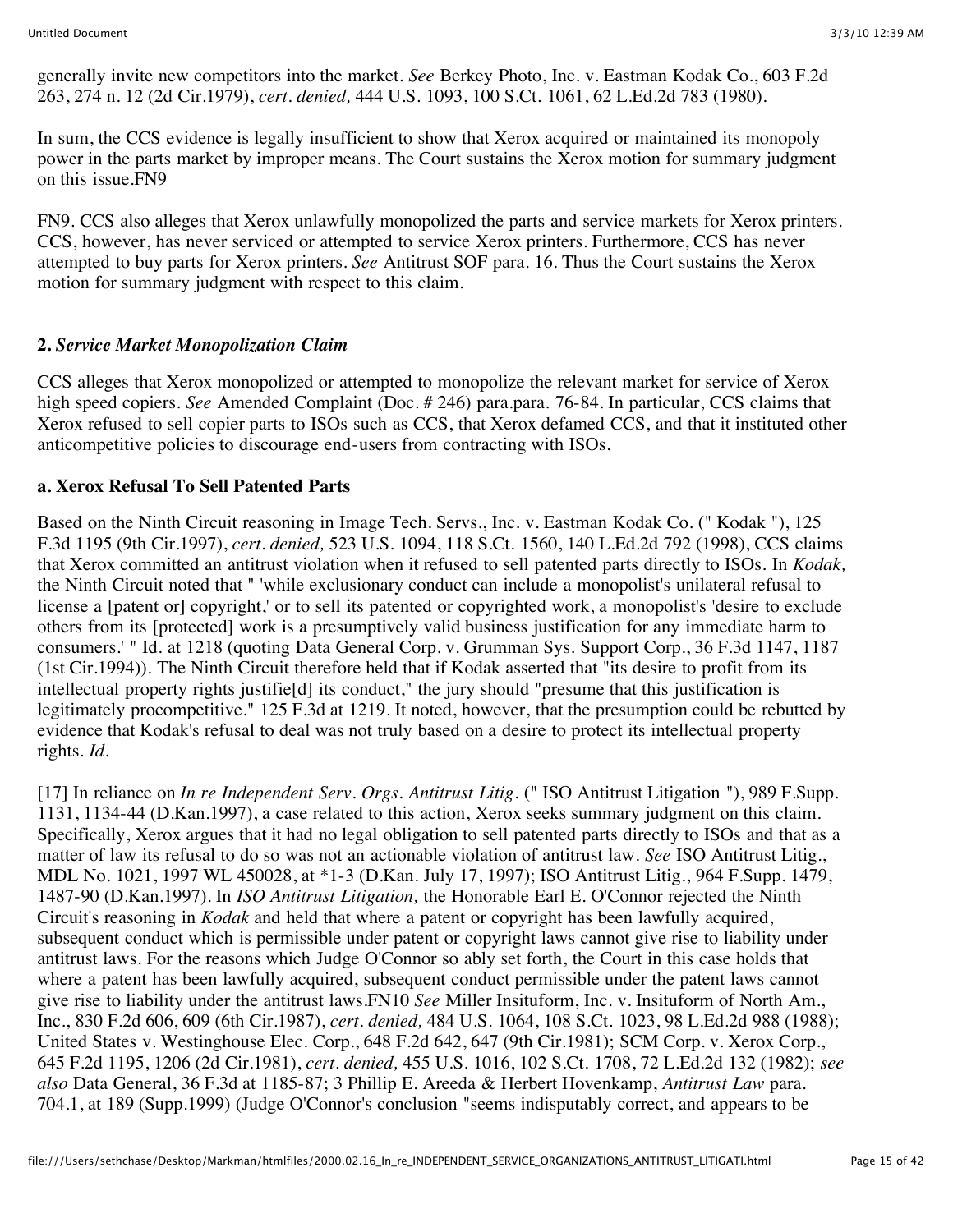compelled by the explicit language of the Patent Act").

FN10. In their briefs on the CCS antitrust claims, neither party addresses whether the refusal to license or sell copyrighted materials would violate antitrust law. Thus the Court does not address that issue.

[18] The Court incorporates by reference the reasoning of Judge O'Connor in ISO Antitrust Litigation, 989 F.Supp. at 1134-44; ISO Antitrust Litig., 1997 WL 450028, at \*1-3; and ISO Antitrust Litig., 964 F.Supp. at 1487-90. In particular, the Court agrees that a single patent may implicate multiple antitrust markets. *See* ISO Antitrust Litig., 989 F.Supp. at 1137 (citing Miller Insituform, 830 F.2d at 609 and Servicetrends, Inc. v. Siemens Med. Sys., Inc., 870 F.Supp. 1042, 1056 (N.D.Ga.1994), *amended on reconsideration,* 1994 WL 776878 (N.D.Ga. Jun.24, 1994)). A patentee may unilaterally exclude others from using its invention even if such conduct allows the patentee to obtain monopolies in multiple markets. The patentee's economic success is the reward for its invention. *See, e.g.,* King Instruments Corp. v. Perego, 65 F.3d 941, 950 (Fed.Cir.1995) (Patent Act creates incentive for innovation and upon grant of patent, only limitation on patentee's economic reward during period of exclusivity should be dictated by marketplace), *cert. denied,* 517 U.S. 1188, 116 S.Ct. 1675, 134 L.Ed.2d 778 (1996); United States v. Studiengesellschaft Kohle, m.b.H., 670 F.2d 1122, 1129 (D.C.Cir.1981) (patent gives holder unlimited right to exclude others from utilizing its process). Except for the Ninth Circuit decision in *Kodak,* the Court is not aware of any authority which attempts to restrict the inherent rights embodied in the patent grant when the patent holder achieves too much success. *See* ISO Antitrust Litig., 989 F.Supp. at 1138; *see also* SCM, 645 F.2d at 1206 (patent holder can continue to exercise patent's exclusionary power even after achieving commercial success; to allow imposition of treble damages based on what reviewing court might later consider "too much" success would seriously threaten integrity of patent system).

[19] CCS claims that by refusing to sell patented parts, Xerox "leveraged" its monopoly power in the parts market to obtain a monopoly in the service market. The leveraging theory starts with the flawed premise that Xerox may refuse to sell patented parts only in the parts market. Such a premise would negate the express rights which Xerox possesses in the patent grant and, contrary to established law, grant its competitor in the service market the right to decide what antitrust market Xerox may monopolize. *See* King Instruments, 65 F.3d at 950 (court should not presume to determine how patentee should maximize its reward for investing in innovation). CCS does not explain as a practical matter how Xerox could exercise its right to exclude competitors in the parts market while simultaneously selling patented parts to competitors in the service market. Also, the rule which CCS proposes would significantly reduce the incentives otherwise provided by the Patent Act. *See, e.g.,* Chisholm-Ryder Co., Inc. v. Mecca Bros., Inc., 217 U.S.P.Q. 1322, 1338, 1982 WL 1950 (W.D.N.Y.1982), *aff'd,* 746 F.2d 1489 (Fed.Cir.1984) ("One would have to be suffering from 'unthinking monopolophobia' to deny [a patent holder] the right, given to it as the quid pro quo-its right to exclude in exchange for its disclosure to the public of these inventions-to monopolize the field covered by its patents to the exclusion of all others."); W.L. Gore & Assocs., Inc. v. Carlisle Corp., 529 F.2d 614, 623 (3d Cir.1976) (right to refuse to license is essence of patent holder's right; patent law rewards invention disclosure by grant of limited monopoly in exploitation of the invention).

The Court's holding on this issue is supported in part by the recent decision in Intergraph Corp. v. Intel Corp., 195 F.3d 1346 (Fed.Cir.1999). There, the Federal Circuit stated that generally, unilateral conduct which is permitted under patent and copyright laws is not subject to antitrust scrutiny. *See* id. at 1362-63. It noted:

[T]he antitrust laws do not negate the patentee's right to exclude others from patent property....

In *Image Technical Services* the Ninth Circuit reported that it had found "no reported case in which a court had imposed antitrust liability for a unilateral refusal to sell or license a patent or copyright." 125 F.3d at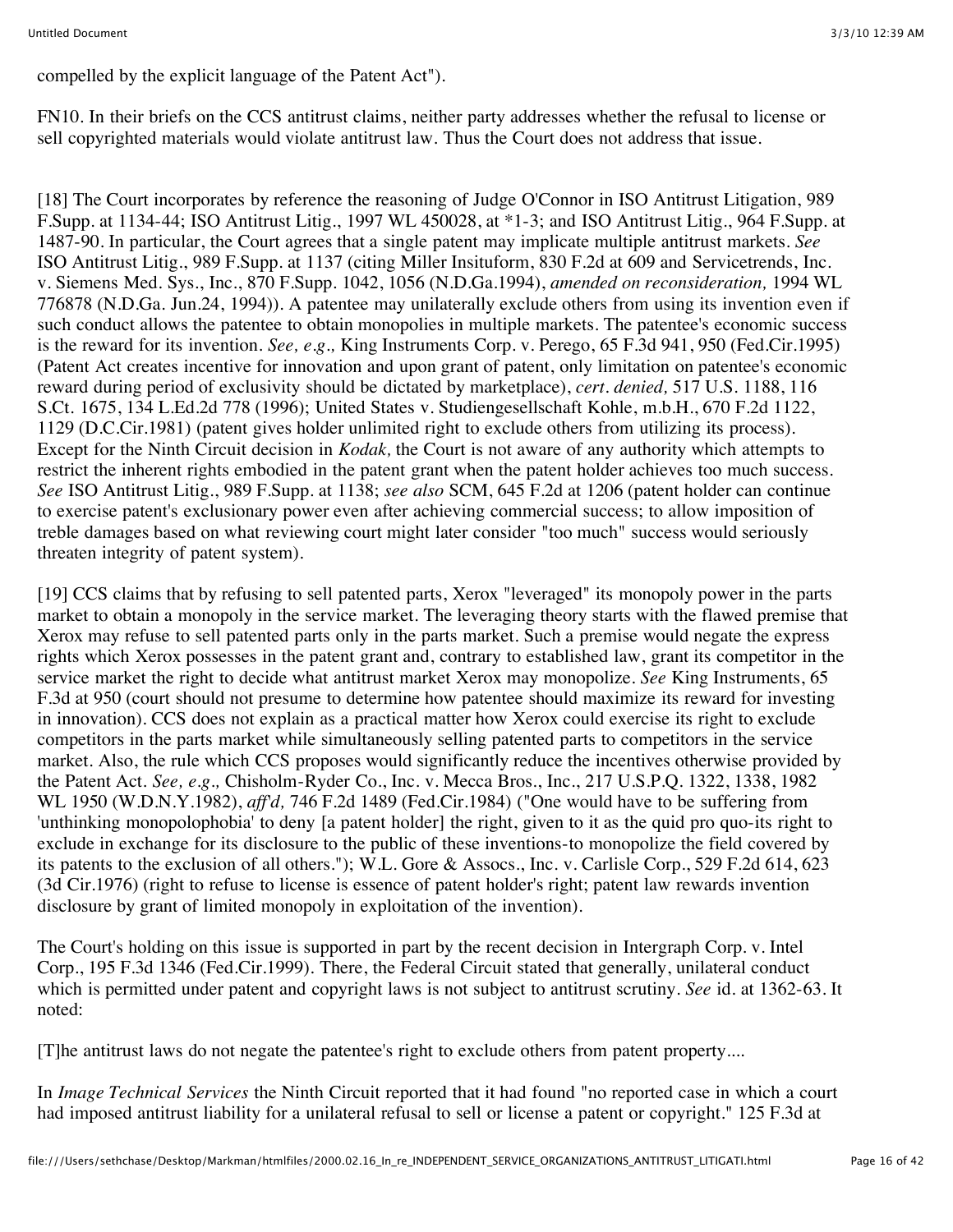1216. Nor have we. In accord is the joint statement of the United States Department of Justice and Federal Trade Comm'n, Antitrust Guidelines for the Licensing of Intellectual Property 4 (1995) that market power does not "impose on the intellectual property owner an obligation to license the use of that property to others." *Id.* at 4. *See* 35 U.S.C. s. 271(d)(4) ("No patent owner otherwise entitled to relief for infringement or contributory infringement of a patent shall be denied relief or deemed guilty of misuse or illegal extension of the patent right by reason of his having done one or more of the following: ... (4) refused to license or use any rights to the patent"). *See also, e.g.,* Miller Insituform, Inc. v. Insituform of North Am., Inc., 830 F.2d 606, 609 (6th Cir.1987) ("A patent holder who lawfully acquires a patent cannot be held liable under section 2 of the Sherman Act for maintaining the [market] power he lawfully acquired by refusing to license the patent to others."); United States v. Westinghouse Electric Corp., 648 F.2d 642, 647- 48 (9th Cir.1981) (patent holder has the "untrammeled" right to license or not, exclusively or otherwise); SCM Corp. v. Xerox Corp., 645 F.2d 1195, 1206-07 (2d Cir.1981).

Intergraph, 195 F.3d at 1362-63. Moreover, although it did not discuss the issue in detail, the Federal Circuit recognized the difference between the scope of a patent grant and the scope of the relevant antitrust markets-a key distinction which Judge O'Connor had previously noted. *See* id. at 1355 ("patent grant is a legal right to exclude, not a commercial product in a competitive market"); ISO Antitrust Litig., 989 F.Supp. at 1134-39.

Finally, in *Intergraph,* the Federal Circuit noted:

The antitrust law has consistently recognized that a producer's advantageous or dominant market position based on superiority of a commercial product and ensuing market demand is not the illegal use of monopoly power prohibited by the Sherman Act. In Aspen Skiing Co. v. Aspen Highlands Skiing Corp., 472 U.S. 585, 596 n. 19, 105 S.Ct. 2847, 86 L.Ed.2d 467 (1985) the Court explained that "[t]he offense of monopoly under s. 2 of the Sherman Act has two elements: (1) the possession of monopoly power in the relevant market and (2) the willful acquisition or maintenance of that power as distinguished from growth or development as a consequence of a superior product, business acumen, or historic accident," quoting United States v. Grinnell Corp., 384 U.S. 563, 570-571, 86 S.Ct. 1698, 16 L.Ed.2d 778 (1966). Product superiority and the ensuing market position, flowing from a company's research, talents, commercial efforts, and financial commitments, do not convert the successful enterprise into an illegal monopolist under the Sherman Act.

*Id.* at 1353-54; *see id.* at 1360 (integrated business does not offend Sherman Act by drawing on competitive advantages of efficiency, experience, or reduced transaction costs, in entering new fields or downstream markets; such advantages are not uses of monopoly power). Likewise, Judge O'Connor previously held that Xerox could lawfully exercise its power to exclude competitors in the service market from using its patented products because such power arises from its patents, *i.e.* its technical innovation and financial commitments. *See* ISO Antitrust Litig., 989 F.Supp. at 1134-39.

For these reasons, the Court concludes that Xerox did not commit an antitrust violation when it unilaterally refused to sell patented parts to CCS.

### **b. Disaggregation Of Damages**

[20] [21] [22] Xerox argues that it is entitled to summary judgment on the service market monopolization claim because CCS has not disaggregated those damages which are attributable to a lawful refusal to sell patented parts. CCS has the initial burden to show that its injuries are due to unlawful anticompetitive conduct. *See* Amerinet, 972 F.2d at 1494; MCI Communications Corp. v. American Tel. & Tel. Co., 708 F.2d 1081, 1161 (7th Cir.), *cert. denied,* 464 U.S. 891, 104 S.Ct. 234, 78 L.Ed.2d 226 (1983); 15 U.S.C. s. 15. This burden includes the duty to disaggregate damages which are attributable to lawful conduct such as a refusal to sell patented parts. After plaintiff has met this initial burden, it may invoke a more lenient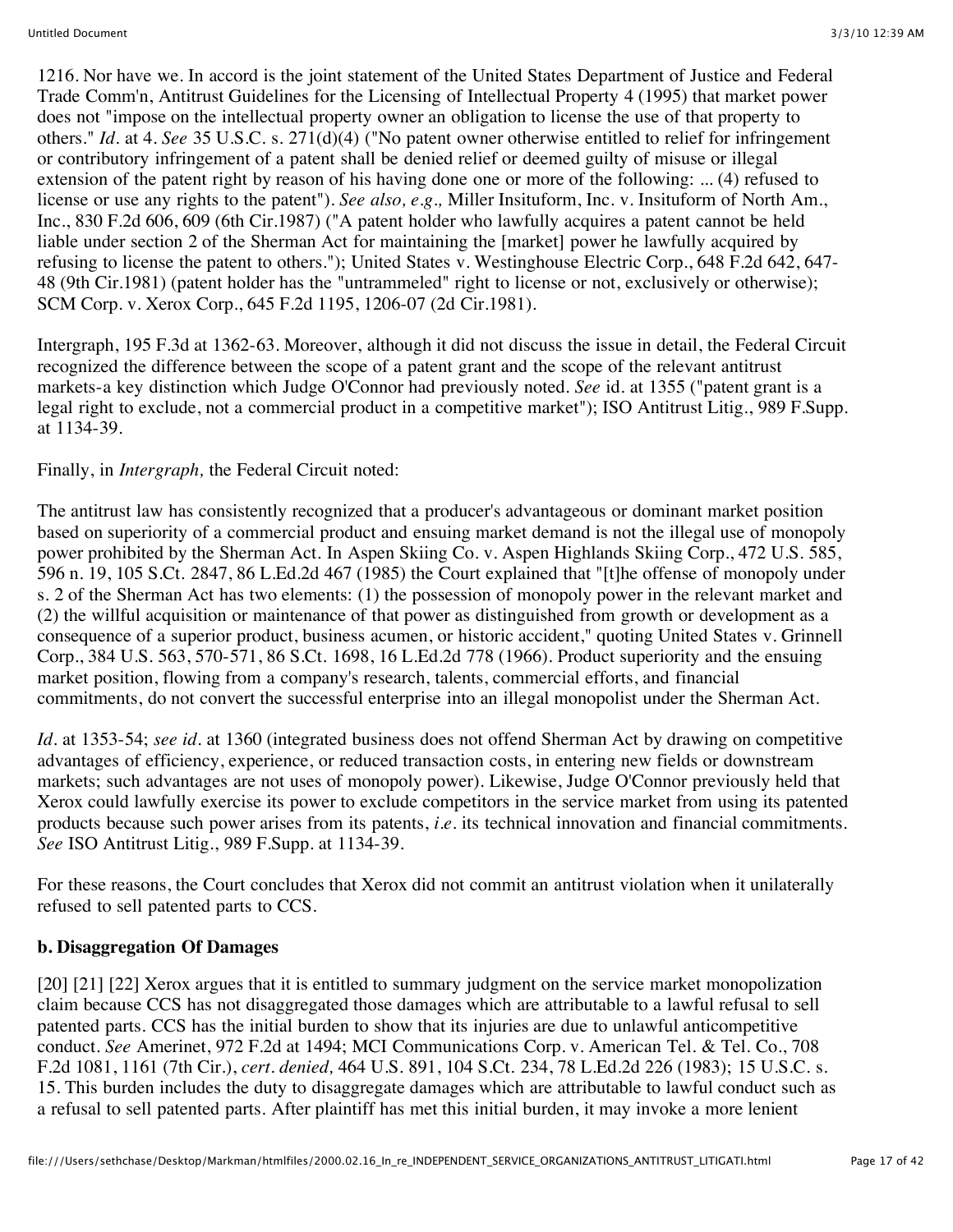standard of proof for the precise amount of damages. *See* Amerinet, 972 F.2d at 1494. The Supreme Court has explained:

[T]here is a clear distinction between the measure of the proof necessary to establish the fact that petitioner had sustained some damage, and the measure of proof necessary to enable the jury to fix the amount. The rule which precludes recovery of uncertain damages applies to such as are not the certain result of the wrong, not to those damages which are definitely attributable to the wrong and only uncertain in respect of their amount.

Story Parchment Co. v. Paterson Parchment Paper Co., 282 U.S. 555, 562, 51 S.Ct. 248, 75 L.Ed. 544 (1931); *see* MCI, 708 F.2d at 1161 (after causation established, amount of damages determined by just and reasonable estimate). If plaintiff attributes all of its losses to illegal acts, despite other significant factors, "the evidence does not permit a jury to make a reasonable and principled estimate of the amount of damage." MCI, 708 F.2d at 1162 (citing Bigelow v. RKO Radio Pictures, 327 U.S. 251, 264, 66 S.Ct. 574, 90 L.Ed. 652 (1946)); *see also* National Ass'n of Review Appraisers & Mortg. Underwriters, Inc. v. Appraisal Found., 64 F.3d 1130, 1135 (8th Cir.1995) (plaintiff may not recover losses due to factors other than defendant's anticompetitive violations) (citing Amerinet, 972 F.2d at 1494), *cert. denied,* 517 U.S. 1189, 116 S.Ct. 1676, 134 L.Ed.2d 779 (1996). To meet its burden to disaggregate, plaintiff must provide the fact finder a reasonable basis upon which to estimate the amount of losses caused by lawful factors. *See* United States Football League v. National Football League, 842 F.2d 1335, 1378-79 (2d Cir.1988); MCI, 708 F.2d at 1161.

[23] Xerox correctly notes that CCS has failed to offer any facts from which a jury might estimate the amount of losses due to its lawful refusal to sell patented parts. CCS responds that as the wrongdoer, Xerox must bear the risk of any uncertainty which its wrongdoing has created. *See Response by Plaintiff Creative Copier Service To Xerox Motion For Summary Judgment On Plaintiff's Antitrust Claims* (Doc. # 772) filed June 2, 1999 at 59-61 (citing Bigelow, 327 U.S. 251, 66 S.Ct. 574, 90 L.Ed. 652). This principle applies only after plaintiff has offered proof of injury to its business and profits due to wrongful conduct by defendant which is not attributable to other causes. *See* id. at 264, 66 S.Ct. 574; United States Football League, 842 F.2d at 1378-79; MCI, 708 F.2d at 1161. Moreover, CCS has not shown that conduct by Xerox made it impossible to disaggregate damages.

CCS also argues that an antitrust violation need only be a substantial factor (not the sole cause) of its injury, but it has not shown that any antitrust violation by Xerox has been a substantial cause of its injury. CCS alleges that Xerox caused injury by refusing to sell both patented and unpatented parts, but it never attempts to distinguish injury caused by a *lawful* refusal to sell *patented* parts and injury caused by an *un* lawful refusal to sell *un* patented parts. *See* Antitrust SOF para.para. 28-30; Mackie-Mason Depo. at 172 ("I don't know whether they were patented or unpatented parts that failed that led to customer dissatisfaction."); Cunitz Expert Report (attributing damages to "parts" availability problems); Dixon Depo. at 281-82, 350, 433-34, 449, 451 (unable to identify specific parts which caused lost business).

CCS apparently asks the Court to assume that because unpatented parts represent approximately 99 per cent of the parts for the 1065, 1075 and 1090 model copiers, a refusal to sell unpatented parts was a substantial cause of its injury. CCS has not referenced any record evidence for this assumption and indeed, the record evidence suggests that such an assumption is inappropriate. First, CCS expert Dr. Mackie-Mason emphasized in his report that "Xerox is the sole source for critical replacement parts for Xerox [high volume] copiers, including [patented] photoreceptor belts." He also emphasized that CCS needed access to Xerox manufactured photoreceptors, *see* Antitrust SOF para. 20; Mackie-Mason Report at 33, and that ISOs could not obtain a sufficient supply of such photoreceptors from sources other than Xerox. *See id.* at 34-35; *see also* Antitrust SOF para. 19 (testimony of Arnold Schwartz). Dr. Mackie-Mason further noted that photoreceptors are critical because they are "among the three or four most frequently replaced parts" and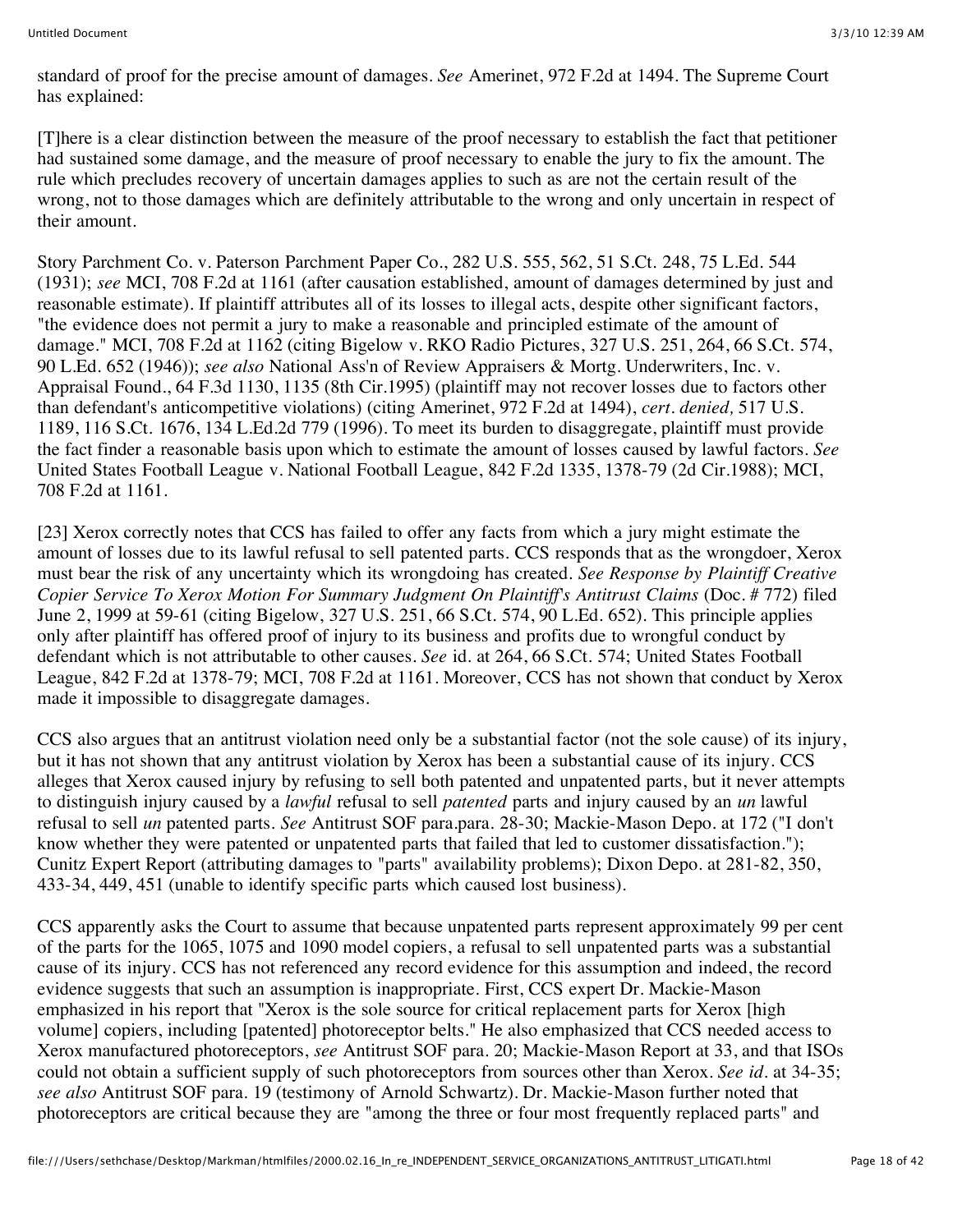that in terms of dollars spent on parts used in servicing high volume copiers and printers, the cost of replacing photoreceptors is "the number one cost." FN11 *Id.* at 33 n. 101. In fact, for the average life of a model 1075 copier, photoreceptors were the number one cost of servicing, fuser rolls were the number two cost and dicorotrons were the number five cost. *See* Tab B to Dixon Declaration. Moreover, CCS concedes that it purchased patented parts from Xerox because such parts were unavailable from other sources and that it depended on Xerox to supply the vast majority of its parts. *See* Stat. of Lim. SOF para. 57. For example, on at least 55 occasions between February 1989 and October 1990, CCS ordered patented photoreceptors, fuser rolls and dicorotrons from Xerox to service Cigna copiers.FN12 *See* Exhibit 1 to *Xerox Corporation's Reply Memorandum In Support Of Motion For Summary Judgment On Plaintiff's Antitrust Claims* (Doc. # 779) filed June 15, 1999. Finally, Dr. Mackie-Mason testified that Xerox restrictions on patented parts limited the ability of CCS to compete and grow, *even though those restrictions were not the only factor. See* Deposition of Dr. Jeffrey Mackie-Mason at 201, attached as Exhibit 14 to Consolidated Appendix-Volume II (Doc. # 776) filed June 2, 1999. Given that Xerox restrictions on patented parts impacted CCS to a measurable degree, CCS must show what portion of its alleged injury is attributable to such lawful conduct. *See* Amerinet, 972 F.2d at 1495-96 (plaintiff must provide reasonable basis to exclude damages caused at least partly by factors other than Xerox antitrust violations). CCS has not attempted to meet this evidentiary burden.

FN11. CCS asks the Court to strike the Declaration of John Jandrokovic, which is attached as Exhibit 2 to *Xerox Corporation's Reply Memorandum In Support Of Its Motion For Summary Judgment On Plaintiff's Antitrust Claims* (Doc. # 779) filed June 15, 1999. *See Motion By Creative Copier Service To Deem Admitted Matters Pursuant To Local Rule 56.1 And The Order Of April 21, 1999, And To Strike Matters From Xerox Reply Memoranda* (Doc. # 784) filed June 28, 1999. In his declaration, Jandrokovic emphasizes the importance of patented photoreceptors, fuser rolls and dicorotrons in the service of 1075 and 1090 model copiers. He states that these three patented parts account for approximately 14 per cent of all parts used to service the copiers and approximately 30 per cent of the total cost of servicing the copiers. CCS objects to the declaration because Jandrokovic has never been identified as a witness, he does not specifically identify the data on which he bases his declaration, he does not identify the procedure by which the data was collected, and he does not explain how or why the same information would apply to CCS. Xerox has not demonstrated that it identified Jandrokovic prior to its reply brief in this case. Moreover, the declaration should have been submitted with Xerox's motion for summary judgment to establish that patented parts are a significant factor in estimating CCS damages. The declaration also does not address many key issues such as the time period involved and how the Xerox information can be extrapolated to CCS. For these reasons, the Court will strike the declaration. Although the Court strikes the declaration, the Court notes that other record evidence (including the expert report of Mackie-Mason) establishes the importance of CCS access to Xerox manufactured patented parts such as photoreceptors.

FN12. Xerox submitted these invoices as Exhibit 1 to *Xerox Corporation's Reply Memorandum in Support Of Its Motion For Summary Judgment On Plaintiff's Antitrust Claims* (Doc. # 779) filed June 15, 1999. CCS asks the Court to consider the invoices as samples, and not as a representation of its overall purchase patterns. *See Memorandum In Support Of Motion By Creative Copier Service To Deem Admitted Matters Pursuant To Local Rule 56.1 And The Order Of April 21, 1999, And To Strike Matters From Xerox Reply Memoranda* (Doc. # 784) filed June 28, 1999. Even as samples, however, the invoices illustrate that CCS relied in part on Xerox to provide patented parts.

Relying on Dixon's declaration, CCS claims that it could have survived without access to patented parts. Dixon states:

62. If Xerox had imposed its parts restriction procedures, but limited it to its few "patented parts" such as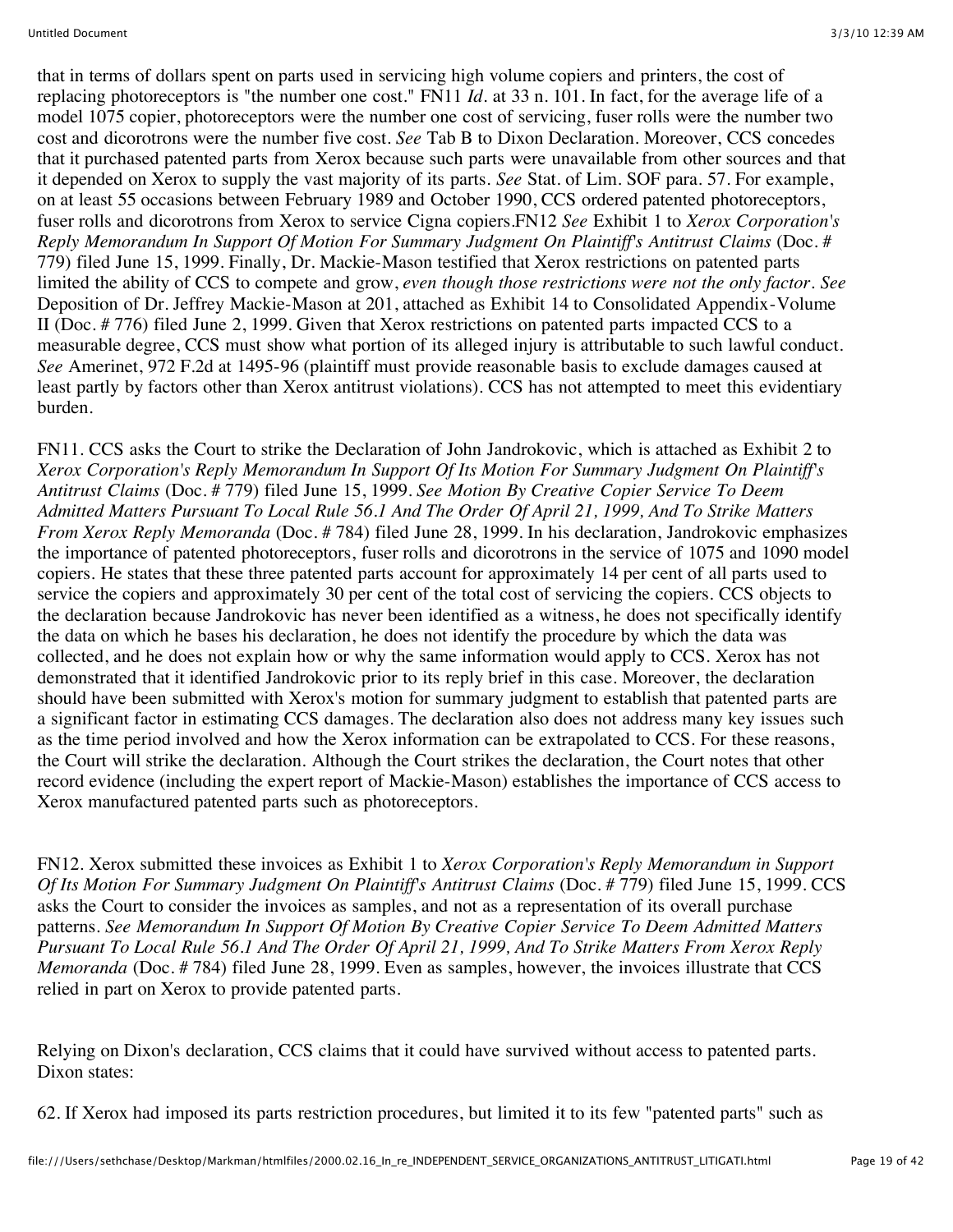photoreceptor belts, heat rollers, and/or dicorotrons, I believe CCS could have worked around those restrictions in a combination of ways, as follows:

-> First, in my opinion, it might have been possible to convince most of our customers to order those parts, and we could have built up an inventory supply at more customers' locations. The photoreceptor belts, heat rollers, and dicorotrons have a fairly predictable wear life. To have obtained and stocked sufficient inventories for those at customer's location would not have been an insurmountable problem;

-> Second, as Mr. Bethea said in his deposition, photoreceptor belts, heat rollers, and dicorotrons were items carried by third party supply houses. I have attached as Exhibit D some sample invoices to demonstrate this. (These are merely representative). In addition, heat rollers and dicorotrons could both be repaired. For heat rollers, you sent the "core" (the metal tube) back to the supply house, and it recoated the roller.  $D \& R$ Products repaired dicorotrons, by replacing the center wire (which is enclosed in glass). That is the only part of the dicorotron that usually needed repair. The problem was not in obtaining the above parts, but rather obtaining all of the other parts we needed to repair the machines on an emergency basis, which were available only from Xerox;

-> Therefore, if Xerox had restricted only photoreceptor belts, heat rollers and dicorotrons, and if Xerox had shipped all of the other parts without the "on site verification procedure," by using a combination of customer ordering and third party suppliers we could have continued to meet our customers' up time requirements.

-> If Xerox had not imposed its "end user" restrictions on its 99.9% of unpatented parts, and made them freely available to us, we could have built up a "car stock" for each of our technicians, similar to the ones that Xerox had, which would have benefitted our customers by allowing us to service our customers' machines faster. 98% of the parts in the 1075 TRIC (Exhibit B) are not claimed by Xerox to be patented;

-> If only the photoreceptor and one or two other parts had been restricted, there might have been more pressure in the marketplace to develop substitute sources for these. For example, at some point around 1992, a company figured out how to cut and configure the Kodak "blue belt" photoreceptor material so that it would work in a Xerox 1075/1090 machine, and a supply of these became available. This might have happened several years earlier;

63. If Xerox had only restricted its handful of "patented" parts, we could have worked around this.

Declaration of William Dixon para.para. 62-63, attached as Exhibit 9 to Consolidated Appendix-Volume I (Doc. # 775).

[24] [25] Xerox argues that Dixon's declaration should be stricken because it directly conflicts with a prior interrogatory answer by CCS. FN13 The Court will disregard declarations which are inconsistent with prior sworn testimony if the changes attempt to create a sham fact issue. *See* Franks v. Nimmo, 796 F.2d 1230, 1237 (10th Cir.1986). "[T]he utility of summary judgment as a procedure for screening out sham fact issues would be greatly undermined if a party could create an issue of fact merely by submitting an affidavit contradicting his own prior testimony." *Id.* Prior discovery responses made under oath essentially are prior sworn testimony and should be analyzed in the same manner as prior deposition testimony. *See, e.g.,* Donohoe v. Consolidated Operating & Prod. Corp., 982 F.2d 1130, 1136 n. 4 (7th Cir.1992); Reisner v. General Motors Corp., 671 F.2d 91, 93 (2d Cir.1982). To determine if a declaration is an attempt to create a sham issue of fact, the Court must consider "whether the affiant was cross-examined during his earlier testimony, whether the affiant had access to the pertinent evidence at the time of his earlier testimony or whether the affidavit was based on newly discovered evidence, and whether the earlier testimony reflects confusion which the affidavit attempts to explain." Franks, 796 F.2d at 1237. The Court finds that the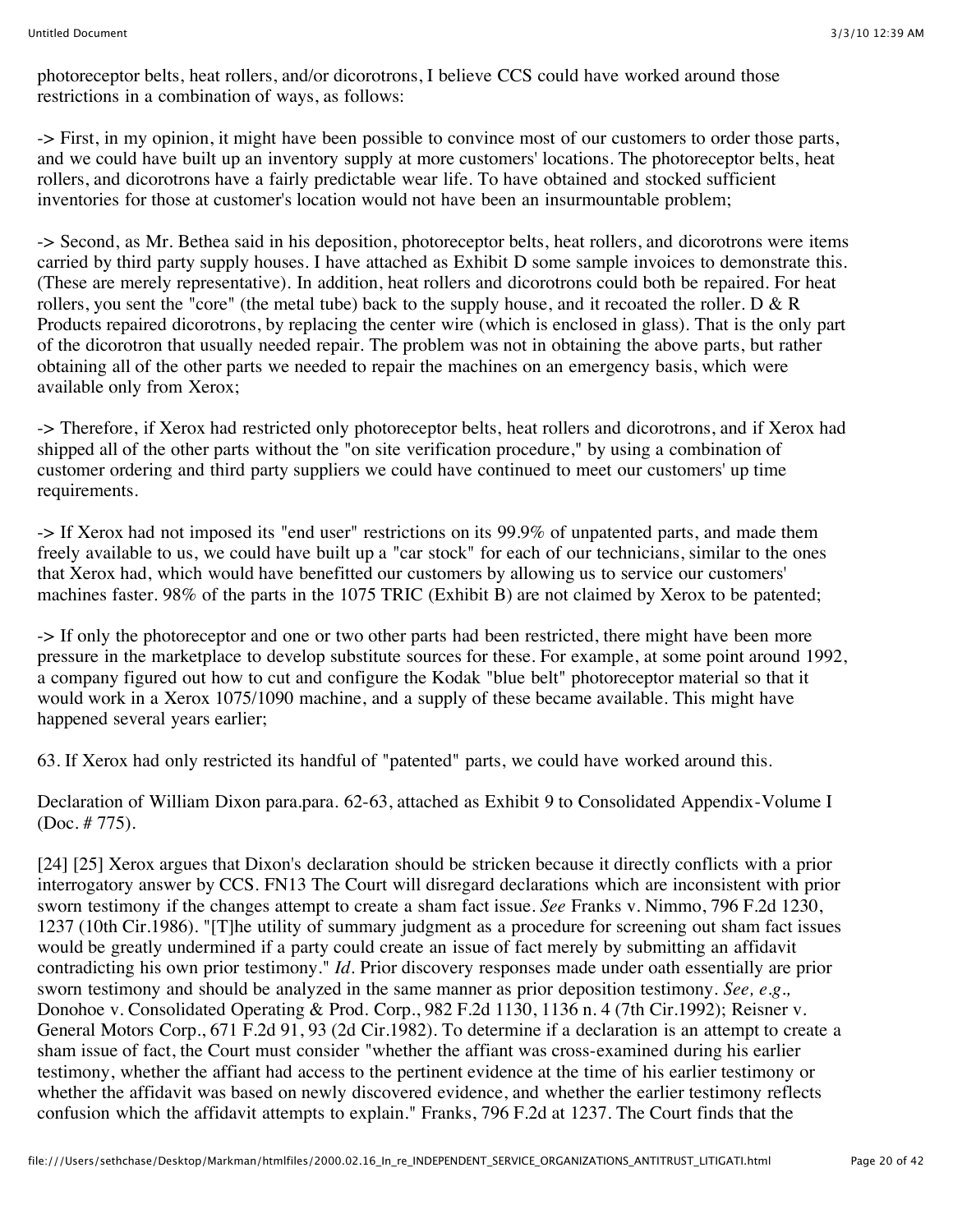declaration does not directly contradict the prior interrogatory answer by CCS and that it therefore should not be stricken under *Franks v. Nimmo.*

FN13. Xerox requested CCS to identify each part (by name and number) for Xerox copiers that CCS alleged that it was not able to obtain from any source other than Xerox. *See* Xerox Corporation's First Set Of Interrogatories at 5, attached as Exhibit 14 to *Xerox Corporation's Memorandum In Support Of Motion For Summary Judgment On Plaintiff's Antitrust Claims* (Doc. # 747) filed April 19, 1999. CCS responded that it purchased parts from Xerox only when those parts were unavailable from all other known sources. *See id.* CCS also referred Xerox to a number of invoices which indicate that CCS purchased parts from Xerox. In fact, on at least 55 occasions between February 1989 and October 1990, Cigna ordered patented photoreceptors, fuser rolls and dicorotrons from Xerox so that CCS could service copiers at Cigna offices. *See* Exhibit 1 to *Xerox Corporation's Reply Memorandum In Support Of Motion For Summary Judgment On Plaintiff's Antitrust Claims* (Doc. # 779) filed June 15, 1999.

Even though the declaration will not be stricken, it is insufficient to avoid summary judgment by creating a genuine issue of material fact whether CCS could have survived without access to patented parts and that its damages arose from the refusal to sell *un* patented parts. At best the Dixon declaration reflects speculation that *if* Xerox had limited its parts restriction to patented parts and *if* Xerox had shipped all other parts without on site verification, CCS could have worked around the restrictions by cajoling "most" of its customers to stockpile spare parts and/or use third party suppliers. The declaration does not affirmatively demonstrate that Dixon has personal knowledge or is competent to distinguish the impact of Xerox restrictions on patented and unpatented parts. *See* Fed.R.Civ.P. 56(e). Also, statements that CCS could "work around" restrictions on patented parts do not purport to negate Dr. Mackie-Mason's testimony that Xerox restrictions on patented parts caused injury to CCS.FN14 Finally, Dixon's conjecture does not provide a reasonable and principled basis for excluding damages attributable to lawful conduct. *See* Bigelow, 327 U.S. at 264, 66 S.Ct. 574; MCI, 708 F.2d at 1162. Thus the Court finds that the Dixon declaration is insufficient to establish that CCS sustained damages on account of the Xerox refusal to sell unpatented parts.

FN14. Mackie-Mason takes the position that Xerox restrictions on the sale of patented parts caused injury to CCS, while Dixon claims that "[t]he problem was not in obtaining the above [patented] parts, but rather obtaining all of the other parts we needed to repair the machines on an emergency basis, which were available only from Xerox." To the extent that these claims are in conflict, Dixon's declaration does not explain why, if photoreceptor belts, heat rollers and dicorotrons were available from third party supply houses and heat rollers and dicorotrons could be repaired, CCS could not satisfy its demand for patented Xerox products from such sources. Nor does he purport to answer the obvious question why, if a restriction on the sale of *un* patented parts was the problem, the marketplace did not respond by developing substitute sources for such parts as when "a company figured out how to cut and configure the Kodak 'blue belt' photoreceptor material so that it would work in a Xerox 1075/1090 machine, and a supply of these became available." On this record, the Court finds that no reasonable fact finder would conclude from Dixon's testimony that "[i]f Xerox had only restricted its handful of 'patented' parts, [CCS] could have worked around this."

[26] CCS apparently argues that even if it improperly failed to disaggregate damages, the remedy is not to grant summary judgment for Xerox but to give CCS experts a chance to revise their damage calculations. *See CCS Opposition Brief* (Doc. # 772) filed June 2, 1999 at 64. CCS essentially asks the Court to delay ruling on the summary judgment motion so it can get new damage calculations. The Court construes this argument as an insufficient motion under Rule 56(f), which allows a party to submit an affidavit "that the party cannot for reasons stated present by affidavit facts essential to justify the party's opposition" and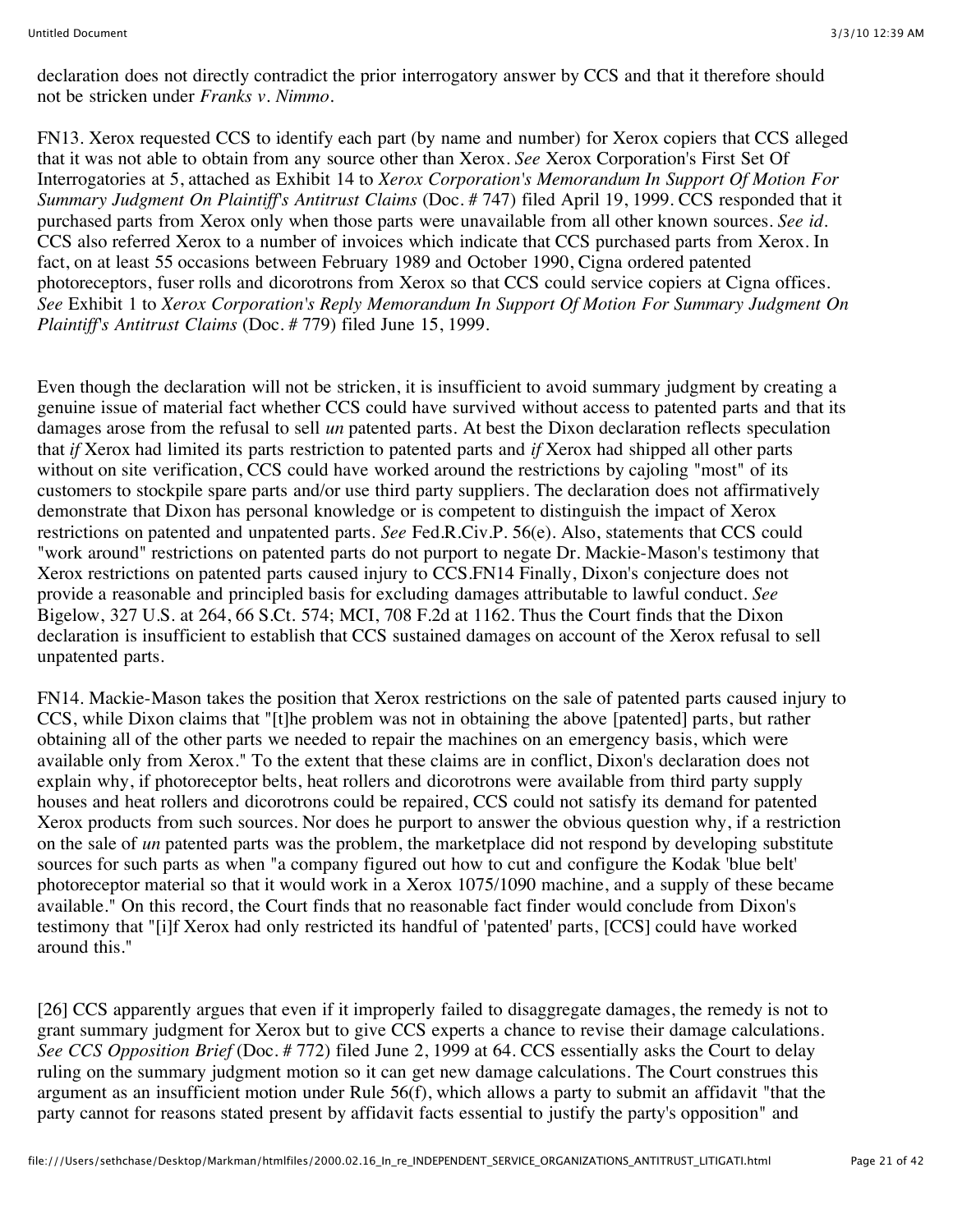permits the Court to order a continuance to permit further discovery. *See id.* The Court has discretion whether to grant a motion under Rule 56(f). *See* Jensen v. Redevelopment Agency, 998 F.2d 1550, 1553-54 (10th Cir.1993). The rule is not "invoked by the mere assertion that discovery is incomplete or that specific facts necessary to oppose summary judgment are unavailable." Pasternak v. Lear Petro. Explor., Inc., 790 F.2d 828, 833 (10th Cir.1986). CCS must state with specificity how the additional time would enable it to obtain evidence to oppose the motion for summary judgment. *See* Jensen, 998 F.2d at 1554.

CCS has not offered a proper supporting affidavit in compliance with Rule 56(f). Also, since at least April of 1997, CCS has been on notice that the case involved a critical distinction between damages attributable to the refusal to sell patented, as opposed to unpatented, parts. In April 1997, Judge O'Connor ruled in a companion case that the refusal to sell patented parts did not constitute an antitrust violation. *See* ISO Antitrust Litig., 964 F.Supp. at 1487-90. Judge O'Connor reaffirmed that ruling in July and December of 1997. *See* ISO Antitrust Litig., 1997 WL 450028, at \*1-3 (July 17, 1997); ISO Antitrust Litig., 989 F.Supp. at 1134-44 (Dec. 22, 1997). CCS should have requested leave to amend its expert reports to disaggregate damages long before June 1999, when it opposed the Xerox motion for summary judgment.FN15

FN15. The Court need not consider the "impossibility" exception to the disaggregation rule. *See, e.g.,* Spray-Rite Serv. Corp. v. Monsanto Co., 684 F.2d 1226, 1243 (7th Cir.1982), *aff'd,* 465 U.S. 752, 104 S.Ct. 1464, 79 L.Ed.2d 775 (1984); Litton Sys., Inc. v. Honeywell, Inc., 1996 WL 634213, at (C.D.Cal. July 24, 1996). CCS has not asserted that its experts could not disaggregate damages, only that they are not required to do so. Indeed, CCS expert Mackie-Mason testified that in his view, the impact of CCS' inability to obtain solely unpatented parts could be measured. *See* Mackie-Mason Depo. at 197-98.

#### **c. Defamation**

[27] CCS next claims that Xerox defamed it, in violation of antitrust law. In light of the foregoing discussion, the one remaining state law defamation claim is that Xerox defamed CCS by telling Aetna that CCS technicians would not obtain any training. *See supra* text, part I. B. FN16 This statement is legally insufficient to establish an antitrust violation. The Honorable John W. Lungstrum of this court recently held:

FN16. The Court sustained the Xerox motion for summary judgment on plaintiff's other state law defamation claims. *See supra* text, part I. B.

The allegations in plaintiff's complaint, taken as true, establish that defendant contacted plaintiff's customers and vendors, defamed plaintiff, used plaintiff's trade secrets and proprietary information, marketed products in competition with plaintiff, and set prices barely above plaintiff's costs for the products. The logical and stated result of such conduct is plaintiff's inability to compete further in the market. Such injury is not an antitrust injury, however, because it does not affect competition in the market generally. Bushnell Corp. v. ITT Corp., 973 F.Supp. 1276, 1284-85 (D.Kan.1997). Likewise, other courts have held that disparaging comments by competitors are presumptively *de minimis* for antitrust purposes. *See* American Prof. Testing Serv., Inc. v. Harcourt Brace Jovanovich Legal & Prof. Publications, Inc., 108 F.3d 1147, 1151-52 (9th Cir.1997); National Ass'n of Pharm. Mfrs., Inc. v. Ayerst Labs., 850 F.2d 904, 916 (2d Cir.1988) (citing 3 P. Areeda & D. Turner, Antitrust Law para. 738a, at 278-79 (1978)); David L. Aldridge Co. v. Microsoft Corp., 995 F.Supp. 728, 749 (S.D.Tex.1998). Plaintiff may overcome the presumption "by cumulative proof that the representations were [1] clearly false, [2] clearly material, [3] clearly likely to induce reasonable reliance, [4] made to buyers without knowledge of the subject matter, [5] continued for prolonged periods, and [6] not readily susceptible of neutralization or other offset by rivals." Ayerst Labs., 850 F.2d at 916 (quoting Areeda & Turner para. 738a at 279). CCS has not presented such proof. Based on DXS Inc. v. Siemens Med. Sys., Inc., 100 F.3d 462 (6th Cir.1996), CCS argues that the Court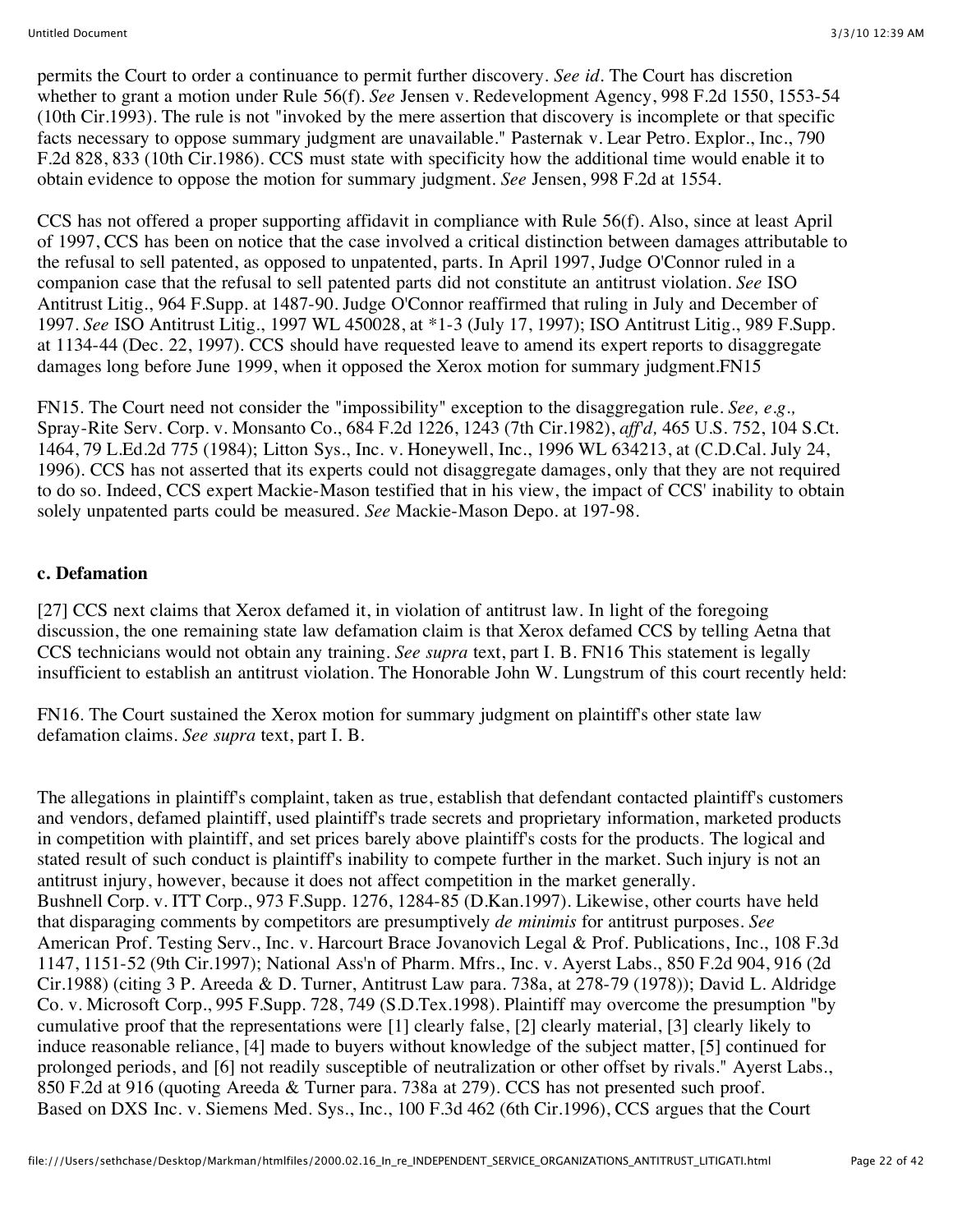should recognize its antitrust claim based on Xerox disparagement. In *DXS,* a medical equipment ISO claimed that disparagement by a manufacturer violated antitrust law. *See id.* at 465-66. On appeal, the Sixth Circuit addressed whether defendant's statements constituted a continuing antitrust violation for statute of limitations purposes. *See id.* at 466-68. The court did not address the issue presented here, *i.e.* whether the Xerox statement constitutes an antitrust violation in the first instance.

Relying on Continental Ore Co. v. Union Carbide & Carbon Corp., 370 U.S. 690, 82 S.Ct. 1404, 8 L.Ed.2d 777 (1962), CCS claims that disparagement is only one part of the evidence of antitrust violations by Xerox and that the Court must look at the factual proof as a whole. Although the Court must give CCS the full benefit of its proof without tightly compartmentalizing the various factual components, *see* id. at 699, 82 S.Ct. 1404, it must also analyze the factual support for each legal theory. *See* Intergraph, 195 F.3d at 1366- 67. The Court does not add up the degrees of support for each legal theory. *See id.* To survive summary judgment, CCS must establish that the factual support for a particular legal theory is sufficient to establish an antitrust violation. For reasons stated above, CCS has failed to meet its burden with respect to its antitrust claim based on Xerox disparagement. FN17

FN17. The Court also notes that CCS has an independent remedy for this conduct under state law.

# **d. Other Alleged Anticompetitive Conduct**

[28] CCS alleges that Xerox monopolized or attempted to monopolize the relevantservice markets by (1) offering discounts to customers who obtained (or were considering) service from ISOs; (2) refusing to provide service on a time and materials basis to ISO customers; and (3) using "Inspection and Restoration Policies" under which Xerox imposed substantial charges on end users who moved from ISO service to Xerox service. *See* Amended Complaint para. 50. Xerox argues that it is entitled to summary judgment because CCS has not shown injury from these policies, and the Court agrees. In opposing the motion for summary judgment, CCS fails to offer any evidence of injury. *See* Antitrust SOF para.para. 40-44. Accordingly, the Court must grant Xerox summary judgment on these claims.

CCS maintains that even if it cannot prove injury from the policies, such policies are relevant to show that Xerox had monopoly power and that Xerox misused that power. Given that CCS has not established an antitrust injury due to the refusal to sell Xerox parts or disparagement by Xerox, CCS cannot recover under any of the theories identified in this section.

In sum, the Court grants Xerox summary judgment on plaintiff's antitrust claims.FN18

FN18. Given that the Court sustains the Xerox motion for summary judgment on plaintiff's antitrust claims on the above grounds, it need not reach the issues of plaintiff's alleged failure to mitigate its damages or the timeliness of plaintiff's antitrust claims. *See Xerox Corporation's Memorandum in Support Of Motion For Summary Judgment On Plaintiff's Antitrust Claims* (Doc. # 747) filed April 19, 1999, at 31-34; *Xerox Corporation's Motion For Summary Judgment On Plaintiff's Antitrust Claims Barred By The Statute Of Limitations* (Doc. # 742) filed April 19, 1999.

# **III. Xerox's Patent Infringement Counterclaim**

# **A.** *Factual Background*

For purposes of the Xerox motion for summary judgment and the CCS cross motion for summary judgment on the patent infringement counterclaim by Xerox, the following facts are uncontroverted or deemed admitted.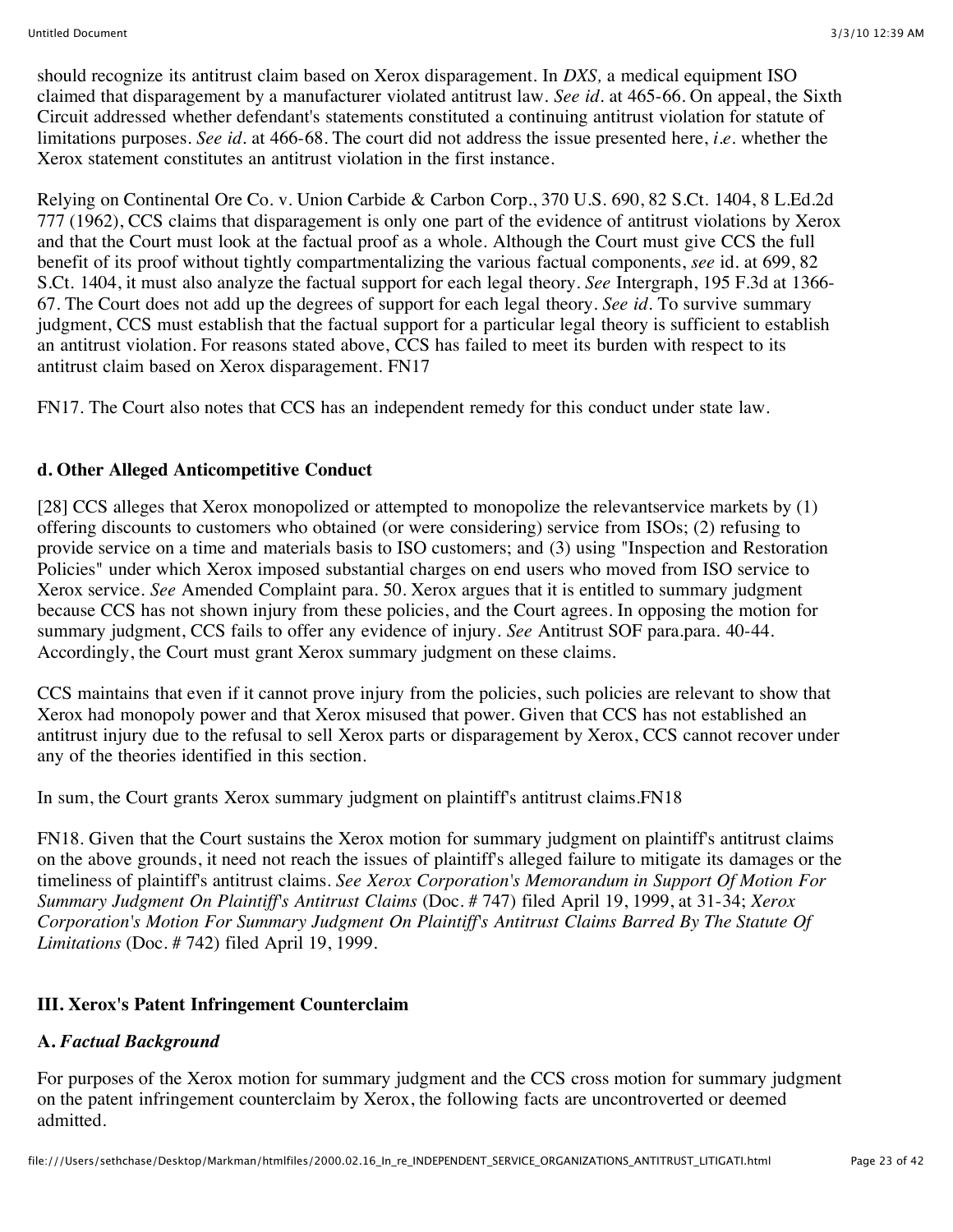Xerox alleges that CCS infringed its patents for various copier parts. *See Defendant And Counterclaim Plaintiff Xerox Corporation's Answer And Counterclaims To The First Amended Complaint Of Creative Copier Services* (Doc. # 258) filed March 26, 1996 at para.para. 10-21. Xerox seeks summary judgment on its patent infringement counterclaim with respect to three patents: U.S. Patent Nos. 4,258,258 ("the '258 patent"); 4,373,239 ("the '239 patent"); and 4,585,322 ("the '322 patent"). CCS requests summary judgment on these same claims.

# **1.** *'239 Patent*

The '239 patent relates to a specific polymer rubber coating on a fuser heat roll, a device that helps bond toner to paper. Claim 1 of the patent requires a thermally conductive fuser member for use in an electrographic copying machine comprising:

# (1) a relatively rigid base and

(2) a thin layer of a composition coated on said base, said composition comprising the crosslinked product of a mixture of about 100 parts by weight of alpha, omega-hydroxypolydimethylsiloxane, about 128 to 250 parts by weight of finely divided tabular alumina, about 13 to 60 parts by weight of finely divided iron oxide particles, a sufficient amount of a crosslinking agent, and an effective amount of a crosslinking catalyst.

Xerox claims that CCS infringed the '239 patent when it used fuser heat rolls which it purchased from  $D \&$ R Products, OEM Supplyco, Inc. and Graphic Associates. Dr. James E. Mark, an expert for Xerox, tested three fuser heat rolls which the parties identified in discovery as DX 12, DX 28 and DX 38. CCS did not make, use or sell DX 12, DX 28 and DX 38 in its business, but Xerox claims that these specimens represent infringing products which CCS *did* use or sell in its business. The record reveals the following information about DX 12, DX 28 and DX 38:

**DX 12:** Between July 1994 and February 1995, CCS purchased from OEM Supplyco some 13 heat rolls which carried part number 22S5356. On or about December 20, 1995, in response to a subpoena in which Xerox requested a 1075/1090 heat roll with part number 22S5356, Xerox obtained DX 12 from OEM Supplyco.

**DX 28:** During 1994 and 1995, CCS purchased from D & R Products fuser heat rolls which D & R Products identified as "22S5356 Fuser Roll[s]." Bill Beck, who worked at a copy center in Glendale, Arizona, purchased DX 28 from D & R Products on an unknown date. Xerox obtained DX 28, which the box identifies as a "Fuser Roll 22S5356," from Beck.

**DX 38:** During 1994 and 1995, CCS purchased from Graphic Associates fuser heat rolls which Graphic Associates identified as part number 22S5356X, "Roll New OEM Xerox." On January 26, 1996, Xerox requested that CCS produce certain copier parts for each non-Xerox source or vendor which was in CCS possession, custody or control. *See* Xerox's Second Request For Production From CCS dated Jan. 26, 1996 at 4, attached as Exh. A to *Memorandum Of Points And Authorities In Support Of Xerox Corporation's Motion For Summary Judgment On Patent Infringement* (Doc. # 735) filed March 19, 1999. Xerox had asked that each part be "in the identical condition it was received from the source/vendor." Id. Xerox also stated that it would reimburse CCS for the purchase cost as well as shipping and handling for each part produced. *See* id. In response to the request, CCS offered to order parts, have them shipped to CCS, and ship them directly to counsel for Xerox.FN19 *See* Exh. B. to *Memorandum Of Points And Authorities In Support Of Xerox Corporation's Motion For Summary Judgment On Patent Infringement* (Doc. # 735) filed March 19, 1999. Xerox apparently agreed to the CCS proposal and CCS consequently obtained DX 38 from Graphic Associates and forwarded it to Xerox.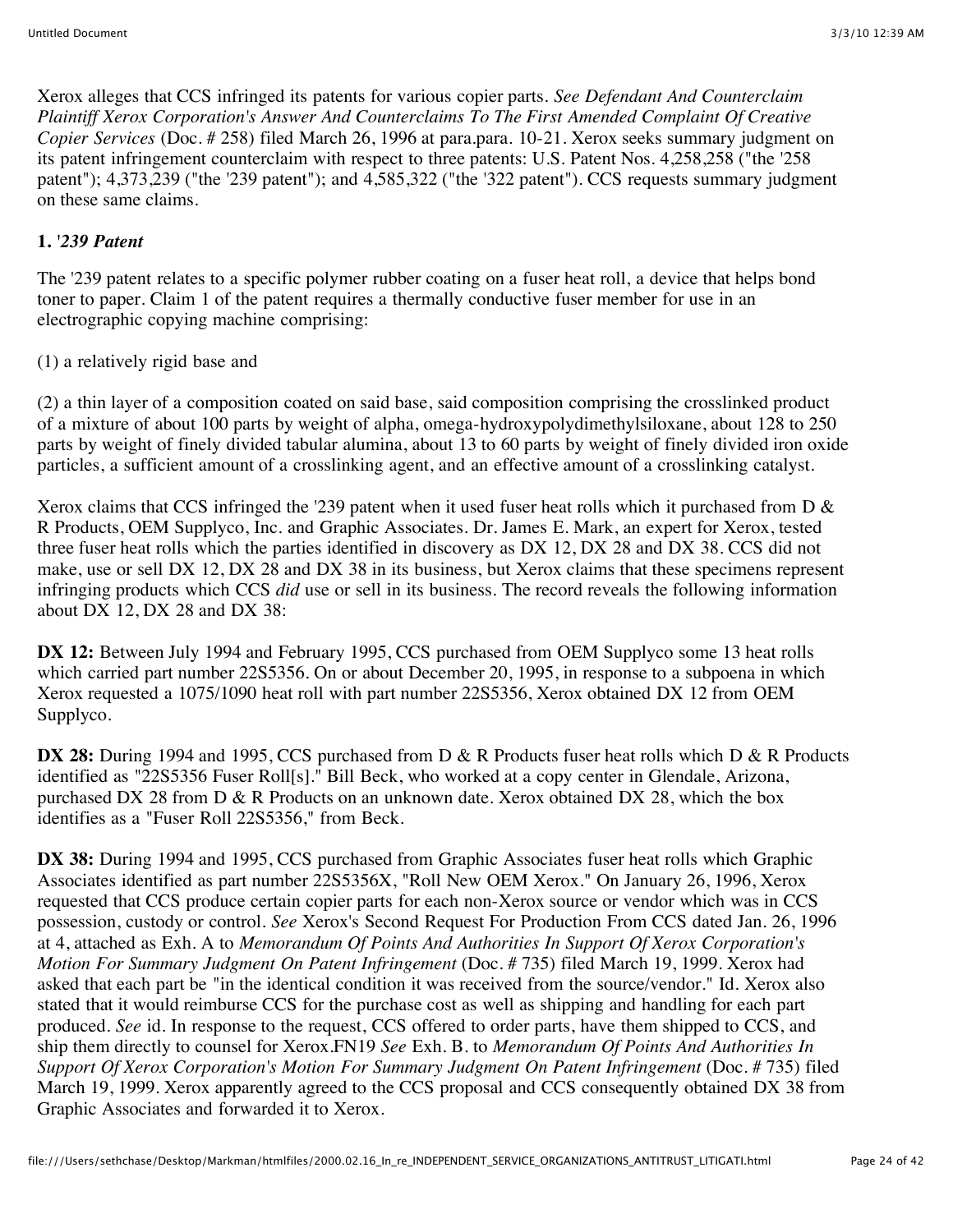FN19. CCS also noted that only parts used in 1075 and 1090 copiers were "relevant to Creative Copier's current (from November 1994 to the present) copier servicing contracts." Id.

Dr. Mark found that DX 12, DX 28 and DX 38 included rigid bases as described in Claim 1 of the '239 patent. He also found the following relative amounts of siloxane, alumina and iron oxide:

| Parts By Weight Iron Oxide | Parts By Weight Tabular     |
|----------------------------|-----------------------------|
| For Every 100 Parts By     | Alumina For Every 100 Parts |
| Weight Of Siloxane         | By Weight Of Siloxane       |
| about 13 to $60$           | about $128$ to $250$        |
|                            | 297                         |
| 25                         | 213                         |
| 15                         | 101                         |
|                            |                             |

#### **2.** *'322 And* '258 Patents

The '322 and '258 patents relate to a dicorotron, which is a device used in the 1075/1090 family of Xerox copiers. A dicorotron is a thin oblong metal box, about 24 inches long, with a thin wire that runs the length of the box. A high voltage of electricity runs through the wire, creating an electrostatic charge. This charge makes the toner (ink) adhere to the copy drum and copy paper. The '322 patent relates to a metal silicate (or "dag") coating on a dicorotron. Claim 1 of the '322 patent requires a corona generating device comprising:

(1) at least one elongated conductive corno discharge electrode supported between insulating end blocks,

(2) means to connect said electrode to a corona generating potential source and

(3) at least one element adjacent said corno discharge electrode capable of adsorbing nitrogen oxide species generated when said corona discharge electrode is energized and capable of desorbing nitrogen oxide species when said electrode is not energized, said at least one element being coated with a substantially continuous thin dehydrated alkaline film of an alkali metal silicate to neutralize the nitrogen oxide species when generated.

The item described in the '322 patent generally is referred to as a "dag style" or "dag coated" dicorotron.

The '258 patent relates to a particular mechanical configuration of a dicorotron. Claim 1 of the '258 patent requires a corona generating device for use with high applied voltages comprising:

(1) a coronode supported between a pair of endblock assemblies, each endblock assembly defining a space for the passage of said coronode from exterior said assembly to the other endblock assembly, and

(2) non-conductive inserts removably mounted in said spaces and surrounding said coronode, said inserts being made of a material with high dielectric strength and resistance to corrosive atmosphere to protect said assemblies from the effects of said high applied voltages, and said inserts being separately replaceable from the remainder of said corona generating device when said inserts have been eroded by the effects of said high applied voltages.

Xerox alleges that CCS infringed the '322 and '258 patents when it used dicorotrons which it purchased from D & R Products. With respect to the '322 patent, Robert W. Gundlach, an expert for Xerox, examined a D & R Products "dag style" dicorotron identified as DX 32. CCS did not make, use or sell DX 32 in its business.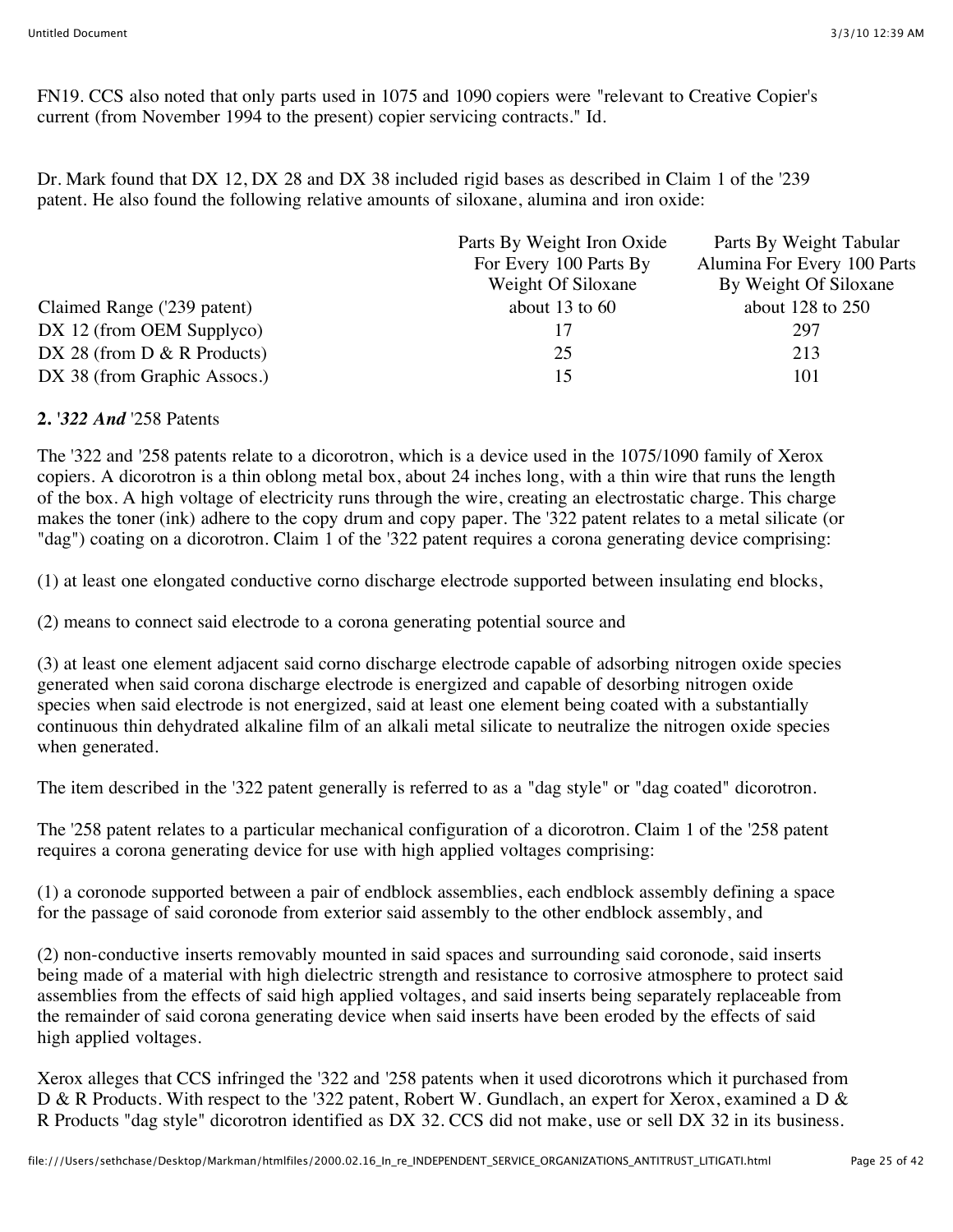As with DX 28, counsel for Xerox obtained DX 32 from Beck, who had obtained it from D & R Products on an unknown date. Between September 1995 and November 1995, CCS purchased six dag style dicorotrons from D & R Products. All six, and the dicorotron which Gundlach tested, have the same part number: 125K1081.

With respect to the '258 patent, Gundlach also examined a non-dag coated dicorotron which Xerox obtained from D & R Products on an unknown date. During 1994 and 1995, CCS purchased non-dag dicorotrons from D & R Products for use in its business.

### **3.** *Dr. Garvin's Declaration*

In opposing the Xerox motion for summary judgment, CCS included the declaration of Dr. Donald Garvin. Dr. Garvin attempted to rebut Dr. Mark's testimony regarding his testing methodology. Xerox has filed a motion to strike Dr. Garvin's declaration. Xerox first argues that the declaration is untimely. The Court's scheduling order provided that all expert reports for parties bearing the burden of proof (Xerox as to its patent infringement counterclaim) had to be served by October 31, 1996. *See Third Amended Scheduling Order* (Doc. #339) at 1. Xerox timely served its expert reports (including Dr. Mark's report) on patent infringement. The scheduling order also provided that expert reports for parties contesting the claims of others (CCS as to the Xerox patent infringement counterclaim) were due December 2, 1996. CCS did not file any expert reports with respect to the Xerox patent infringement counterclaim. Rather, on May 3, 1999, CCS submitted Dr. Garvin's declaration to refute Dr. Mark's affidavit and expert report. *See* Declaration of Donald Garvin, attached as Exhibit 11 to *Memorandum Of Points And Authorities: (1) In Support Of Cross Motion By Plaintiff CCS For Summary Judgment On Xerox Counterclaim For Patent Infringement; And (2) In Opposition for Xerox' Motion For Summary Judgment On Patent Infringement Claim* (Doc. # 756) filed May 3, 1999.

[29] [30] A district court may impose sanctions for a party's failure to obey a scheduling order including any of the sanctions provided in Rule 37(b)(2)(B), (C), and (D). *See* Fed.R.Civ.P. 16(f). The Court has considerable discretion when it comes to imposing sanctions under Rule 37(b), Fed.R.Civ.P. National Hockey League v. Metropolitan Hockey Club, Inc., 427 U.S. 639, 642, 96 S.Ct. 2778, 49 L.Ed.2d 747 (1976). In determining which sanctions should be imposed, the Court must consider the purposes to be served by the imposition of sanctions. In White v. General Motors Corp., Inc., 908 F.2d 675 (10th Cir.1990), *cert. denied,* 498 U.S. 1069, 111 S.Ct. 788, 112 L.Ed.2d 850 (1991), the Tenth Circuit outlined those purposes as including (1) deterring future litigation abuse, (2) punishing present litigation abuse, (3) compensating victims of litigation abuse, and (4) streamlining court dockets and facilitating case management.FN20 Id. at 683. The primary goal of sanctions is to deter misconduct. *See* Cooter & Gell v. Hartmarx Corp., 496 U.S. 384, 398, 110 S.Ct. 2447, 110 L.Ed.2d 359 (1990). In considering the imposition of sanctions, the Court must consider on a case-by-case basis whether a party's failure was substantially justified or whether other circumstances make the imposition of sanctions inappropriate. In re Westinghouse Elec. Corp. Uranium Contracts Litig., 563 F.2d 992, 997 (10th Cir.1977) (citing Societe Internationale Pour Participations Industrielles et Commerciales, S.A. v. Rogers, 357 U.S. 197, 78 S.Ct. 1087, 2 L.Ed.2d 1255 (1958)).

FN20. While *White* involved sanctions under Rule 11, its principles apply equally to sanctions under Rules 26 and 37. *See* Law v. National Collegiate Athletic Ass'n, 167 F.R.D. 464, 478 n. 22 (D.Kan.1996) (citing Parker v. Housing Auth. of Kansas City, Kan., 1990 WL 126816, (D.Kan.1990)).

Rule  $26(a)(2)(A)$ , Fed.R.Civ.P., requires that a party disclose the identity of any expert who may testify at trial. This disclosure must be accompanied by a written report prepared and signed by the witness. In addition, the report must contain: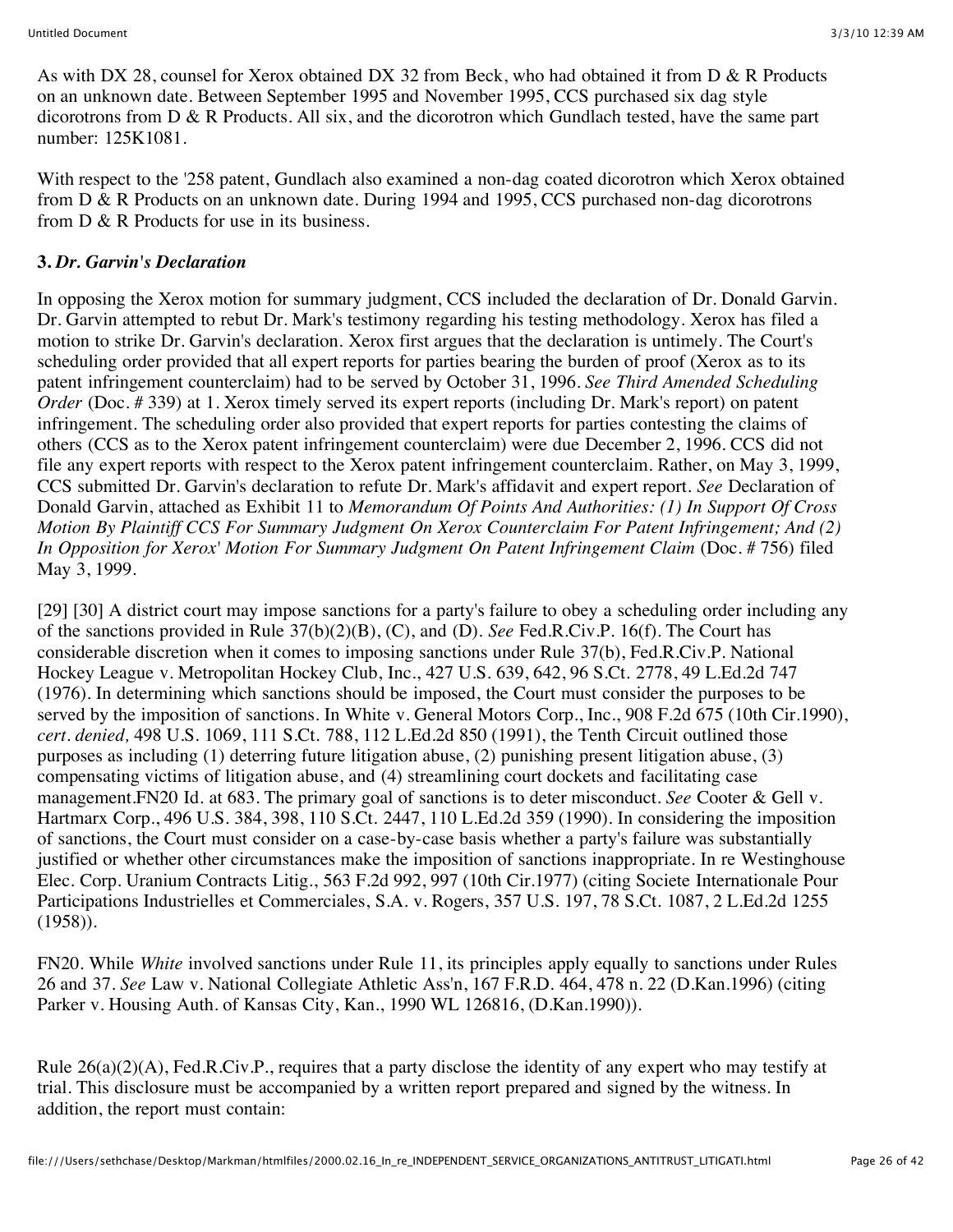a complete statement of all opinions to be expressed and the basis and reasons therefor; the data or other information considered by the witness in forming the opinions; any exhibits to be used as a summary of or support for the opinions; the qualifications of the witness, including a list of all publications authored by the witness within the preceding ten years; the compensation to be paid for the study and testimony; and a listing of any other cases in which the witness has testified as an expert at trial or by deposition within the preceding four years.

Fed.R.Civ.P. 26(a)(2)(B). A party who without substantial justification fails to disclose information in compliance with Rule 26(a) "shall not, unless such failure is harmless, be permitted to use as evidence at a trial, at a hearing, or on a motion any witness or information not so disclosed." Fed.R.Civ.P.  $37(c)(1)$ .

[31] "The determination of whether a Rule 26(a) violation is justified or harmless is entrusted to the broad discretion of the district court." Woodworker's Supply, Inc. v. Principal Mut. Life Ins. Co., 170 F.3d 985, 993 (10th Cir.1999) (citing Mid-America Tablewares, Inc. v. Mogi Trading Co., 100 F.3d 1353, 1363 (7th Cir.1996)). In determining a sanction, the district court should consider the following factors: (1) the prejudice or surprise to the party against whom the testimony is offered; (2) the ability of the party to cure the prejudice; (3) the extent to which introducing such testimony would disrupt the trial; and (4) the moving party's bad faith or willfulness. *See* Woodworker's Supply, 170 F.3d at 993.

[32] Although the decision to exclude evidence is a drastic sanction, *e.g.,* Summers v. Missouri Pac. R.R. Sys., 132 F.3d 599, 604 (10th Cir.1997), plaintiff must abide by the same rules as other litigants. Both Rule 26 and the Court's scheduling order required the disclosure of experts and their reports by December 2, 1996. Pursuant to Rules 37(b)(2)(B) and 37(c)(1), the Court finds that the declaration of Dr. Garvin should be excluded. This sanction will deter future litigation abuse, punish present litigation abuse, compensate Xerox as the victim of litigation abuse, and facilitate case management. *See* White, 908 F.2d at 683. The factors under Rule 37(c)(1) also favor exclusion. Xerox clearly is prejudiced by Dr. Garvin's declaration because CCS never revealed his name or opinions before it filed its opposition to the Xerox motion for summary judgment. To cure any prejudice, the Court would need to let Xerox depose Dr. Garvin, supplementits expert reports and/or affidavits, and submit a supplemental brief on its motion for summary judgment and in opposition to the CCS cross motion. The Court estimates that a final order on the pending motions would be delayed at least six months. Although no trial is currently scheduled, the Court notes the case will be remanded to the Northern District of California in the near future. Any further delay in the briefing of dispositive motions would lead to a corresponding delay in the remand and trial in a case which has already been pending for more than five years. The Court finds that an additional six-month delay to accommodate the CCS failure to disclose an expert witness is unacceptable. CCS blatantly ignored its disclosure obligations for more than two and one-half years. Indeed, to date, CCS has not submitted an expert report from Dr. Garvin which complies with Rule 26(a)(2)(B). For these reasons, the Court strikes the declaration of Dr. Garvin.

[33] Xerox argues that the Court should also exclude Dr. Garvin's declaration under Daubert v. Merrell Dow Pharm., 509 U.S. 579, 113 S.Ct. 2786, 125 L.Ed.2d 469 (1993). Rule 702, Fed.R.Evid., provides that a witness who is qualified by knowledge, skill, experience, training, or education, may testify in the form of opinion as to scientific, technical, or other specialized knowledge if such testimony will assist the trier of fact to understand the evidence or to determine a fact in issue. Under *Daubert,* when expert testimony is offered, a district court must determine at the outset, pursuant to Rule 104(a), Fed.R.Evid., the expert testimony is reliable and whether it will assist the trier of fact to understand or determine a fact in issue. *See id.* at 592, 113 S.Ct. 2786. The district court may consider several nondispositive factors in determining whether a particular scientific theory or technique is reliable. These factors include (1) whether the proffered technique can and has been tested; (2) whether the technique or theory has been subject to peer review; (3) the known or potential rate of error; and (4) the general acceptance of a technique in the relevant scientific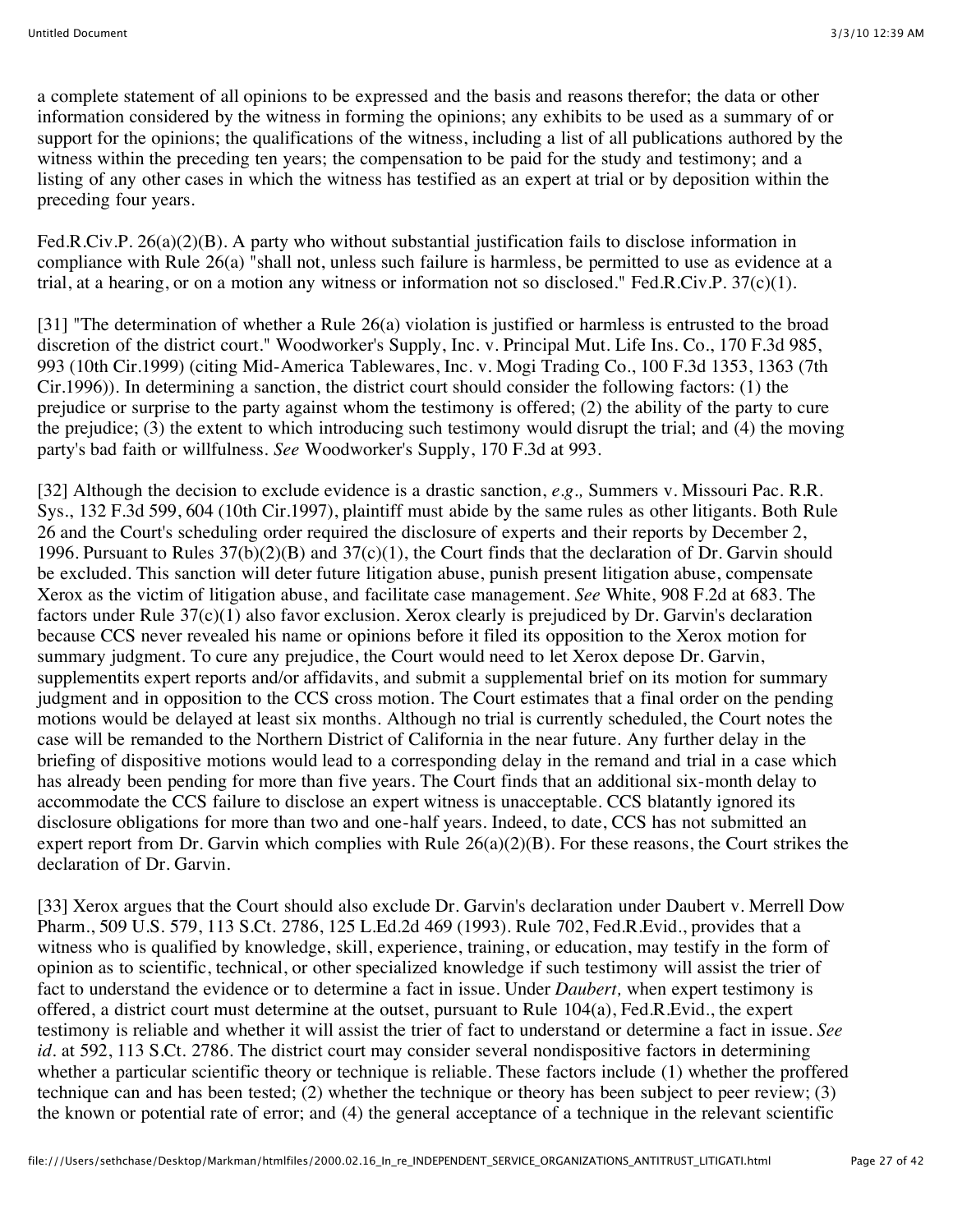community. Id. at 593-94, 113 S.Ct. 2786. The proponent of expert testimony must show "a grounding in the methods and procedures of science which must be based on actual knowledge and not subjective belief or unaccepted speculation." Mitchell v. Gencorp. Inc., 165 F.3d 778, 780 (10th Cir.1999). An expert's qualifications are relevant to the reliability inquiry. *See* United States v. Taylor, 154 F.3d 675, 683 (7th Cir.1998). The Court must also determine the relevance of the testimony by determining whether the reasoning or methodology properly can be applied to the facts in issue. The *Daubert* factors apply to all expert testimony, whether "scientific" or not. *See* Kumho Tire Co. Ltd. v. Carmichael, 526 U.S. 137, 119 S.Ct. 1167, 143 L.Ed.2d 238 (1999).

[34] Dr. Garvin has only one opinion which is relevant to the Court's analysis: that because Dr. Mark tested only a single sample from each vendor, his testing methodology was inconsistent with the sampling methods used by government agencies and the Association of Official Analytical Chemists. The Court notes that CCS has not offered Dr. Garvin's curriculum vitae, a list of publications, or an expert report in compliance with Rule 26. CCS has not shown that Dr. Garvin, who is a chemist, has specialized knowledge or relevant experience in sampling techniques. Dr. Garvin does not claim that his proposed sampling technique (taking five samples instead of one) has been tested or subject to peer review, or that it alone is generally accepted in the relevant scientific community. He does not note the error rate of his technique. Dr. Garvin's conclusion on sampling techniques appears to be based merely upon his subjective belief. *See* Mitchell, 165 F.3d at 780. He has not shown that when copier parts have the same part number and originate from the same vendor, they are likely to have a variable chemical composition. Accordingly, when applied to the copier parts at issue, Dr. Garvin's opinion that five samples should be tested is nothing more than unsubstantiated personal opinion. *See id.* CCS has not shown that Dr. Garvin's opinion is relevant or that it would assist the trier of fact to understand or determine a fact in issue.FN21 The Court therefore strikes his declaration.

FN21. CCS attached to its reply brief a letter from Dr. Garvin which attempts to explain some of his qualifications and experience. *See* Exhibit E to *Creative Copier Services: (1) Reply Brief In Support of Its Cross-Motion For Summary Judgment On Xerox Patent Infringement Counterclaim; And (2) Response in Opposition To Xerox' Motion To Strike the Declaration Of Donald Garvin* (Doc. # 778) filed June 11, 1999. Xerox correctly notes that the letter is unsworn and that it therefore does not qualify as an affidavit. *See* D. Kan. Rule 56.1; 28 U.S.C. s. 1746; Schartz v. Unified School Dist. No. 512, 963 F.Supp. 1067, 1070 (D.Kan.1997). Moreover, the Court cannot consider it unless plaintiff has properly authenticated it. *See* IBP, Inc. v. Mercantile Bank, 6 F.Supp.2d 1258, 1263 (D.Kan.1998). For these reasons, the Court will strike Dr. Garvin's letter. Even if the Court were to consider the letter, it would reach the same result regarding the admissibility of Dr. Garvin's opinions on sampling techniques.

### **B.** *Analysis*

#### **1.** *Claim Construction*

[35] [36] In the '239 patent, the Court must first construe the term "about," which modifies a numerical range for the weight of tabular alumina used on the heat roll coating. The construction of a patent is a question of law for the Court. Markman v. Westview Instruments, Inc., 517 U.S. 370, 116 S.Ct. 1384, 134 L.Ed.2d 577 (1996). In construing patent claims, the Court looks first to intrinsic evidence, *i.e.* the patent claims, the patent specification and, if in evidence, the prosecution history. Vitronics Corp. v. Conceptronic, Inc., 90 F.3d 1576, 1582 (Fed.Cir.1996) (citing Markman v. Westview Instruments, Inc., 52 F.3d 967, 979 (Fed.Cir.1995), *aff'd,* 517 U.S. 370, 116 S.Ct. 1384, 134 L.Ed.2d 577 (1996)). The Court must determine how the claim would be interpreted by one of ordinary skill in the art at the time the patent was issued. *See* Markman, 52 F.3d at 986.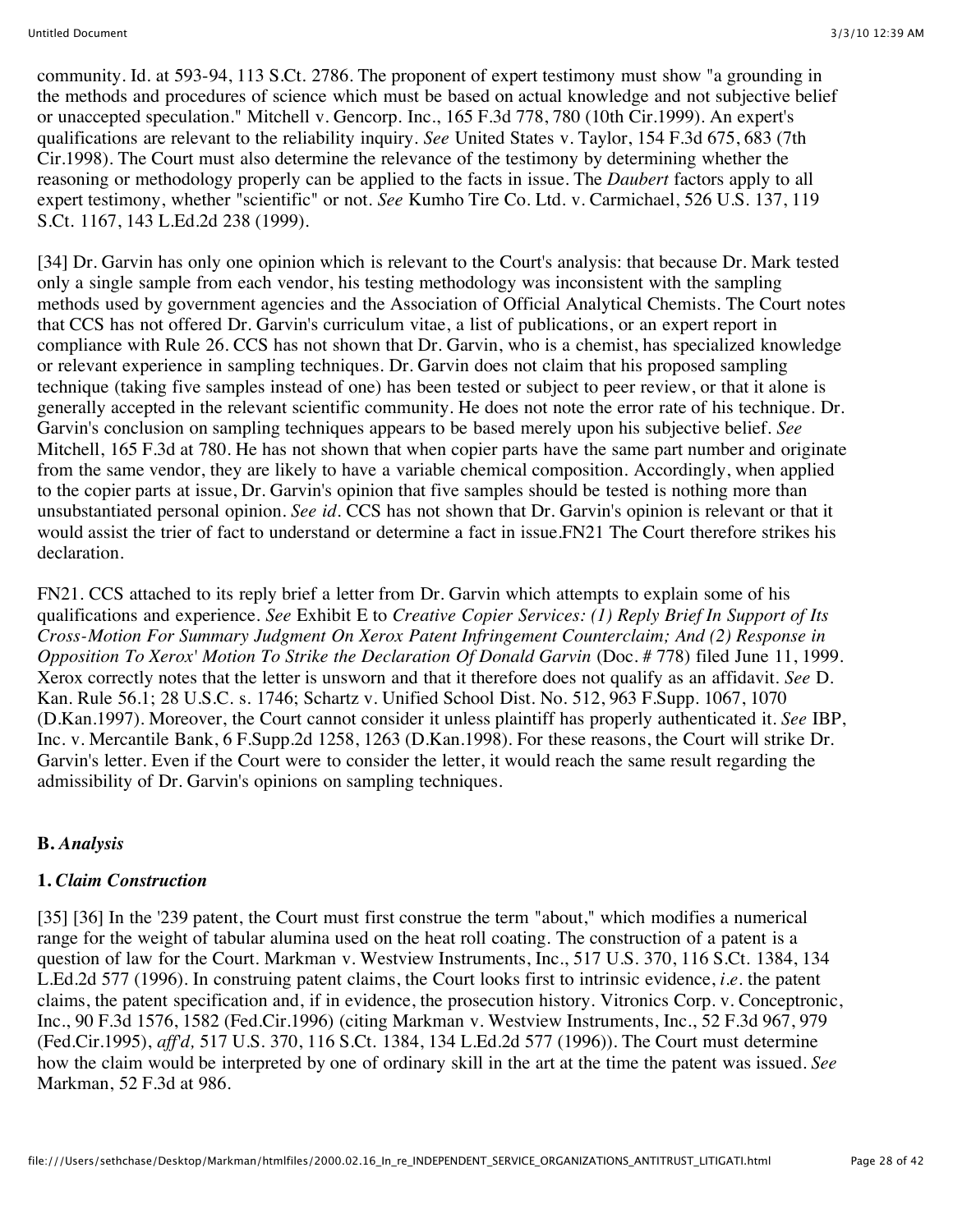[37] The analysis begins with the words of the claims. The language of the claim is to be given its ordinary meaning to a person of ordinary skill in the relevant art, unless it appears from the patent and the file history that the terms were used differently by the inventor. Intellicall, Inc. v. Phonometrics, Inc., 952 F.2d 1384, 1387 (Fed.Cir.1992). Thus a patentee is not limited to ordinary dictionary definitions of terms, but is free to be his or her own lexicographer. Fromson v. Advance Offset Plate, Inc., 720 F.2d 1565, 1569 (Fed.Cir.1983).

[38] [39] [40] [41] "Claims must be read in view of the specification, of which they are a part." Markman, 52 F.3d at 979. The specification includes a written description of the invention and a best mode or preferred embodiment of the invention. *Id.* "The specification must enable a hypothetical person having ordinary skill in the art to make and use the invention, and so is typically drafted in some sense as an interpretive guide in reading the claims." MediaCom Corp. v. Rates Tech., Inc., 4 F.Supp.2d 17, 25 (D.Mass.1998). The limitations in particular embodiments should not be read into the claims, although the Court may use the embodiments as definitional guides for words in the claims. Ethicon Endo-Surgery, Inc. v. United States Surgical Corp., 93 F.3d 1572, 1574-76 (Fed.Cir.1996). The Court should also consider the prosecution history or "file wrapper," if in evidence, to ascertain the meaning of any claim. Markman, 52 F.3d at 979. The construction of the patent may be confirmed by the inventor's understanding of the claimed invention. *Id.* "Although the prosecution history can and should be used to understand the language used in the claims, it too cannot enlarge, diminish, or vary the limitations in the claims." *Id.* (further quotations and citations omitted).

[42] Finally, the Court may consider extrinsic evidence, including publications, dictionaries, and expert testimony, if necessary to assist in determining the meaning or scope of terms in the claims. Vitronics Corp., 90 F.3d at 1583. Extrinsic evidence "is to be used for the court's understanding of the patent, not for the purpose of varying or contradicting the terms of the claims." Markman, 52 F.3d at 981. The claims themselves set the metes and bounds of the inventor's right to exclude others from practicing the invention.

[43] Neither party suggests that the term "about" should be given a special meaning in the context of a coating used on a copier heat roll. Therefore, after reviewing the '239 patent, the patent specification, and the dictionary definitions of the term, the Court finds that the term about should be given its ordinary and customary meaning. Accordingly, the Court construes the term "about" in the '239 patent to mean "reasonably close to." *See* Webster's Third New Int'l Dictionary (1993) at 5 (about means approximately or near); CellNet Data Systems, Inc. v. Itron, Inc., 17 F.Supp.2d 1100, 1114 (N.D.Cal.1998) (construing "about 1.750 inches" to mean reasonably close to 1.750 inches).

### **2.** *Infringement*

[44] [45] Xerox, as the patent holder, bears the burden of establishing that either literally or under the doctrine of equivalents, the accused device meets every element of its patent claims. *See* Brita Wasser-Filter-Systeme GmbH v. Recovery Eng'g, Inc., 41 F.Supp.2d 818, 821 (N.D.Ill.1999). "Literal infringement of a claim exists when every limitation recited in the claim is found in the accused device, *i.e.* when the properly construed claim reads on the accused device exactly." Engel Indus., Inc. v. Lockformer Co., 96 F.3d 1398, 1405 (Fed.Cir.1996). Even if an accused device does not literally satisfy all of the limitations of a patent, however, infringement may be found under the doctrine of equivalents. *See* Warner-Jenkinson Co., Inc. v. Hilton Davis Chem. Co., 520 U.S. 17, 29-30, 117 S.Ct. 1040, 137 L.Ed.2d 146 (1997), *rev'g,* 62 F.3d 1512, 1517 (Fed.Cir.1995). The doctrine of equivalents rests on the rationale that limiting enforcement of patent rights to literal infringement may be harsh in some circumstances and "would place the inventor at the mercy of verbalism." Warner-Jenkinson, 62 F.3d at 1517 (quoting Graver Tank & Mfg. Co. v. Linde Air Prods. Co., 339 U.S. 605, 607, 70 S.Ct. 854, 94 L.Ed. 1097 (1950)).

[46] CCS first argues that Xerox has not produced evidence that it made, used or sold parts equivalent to the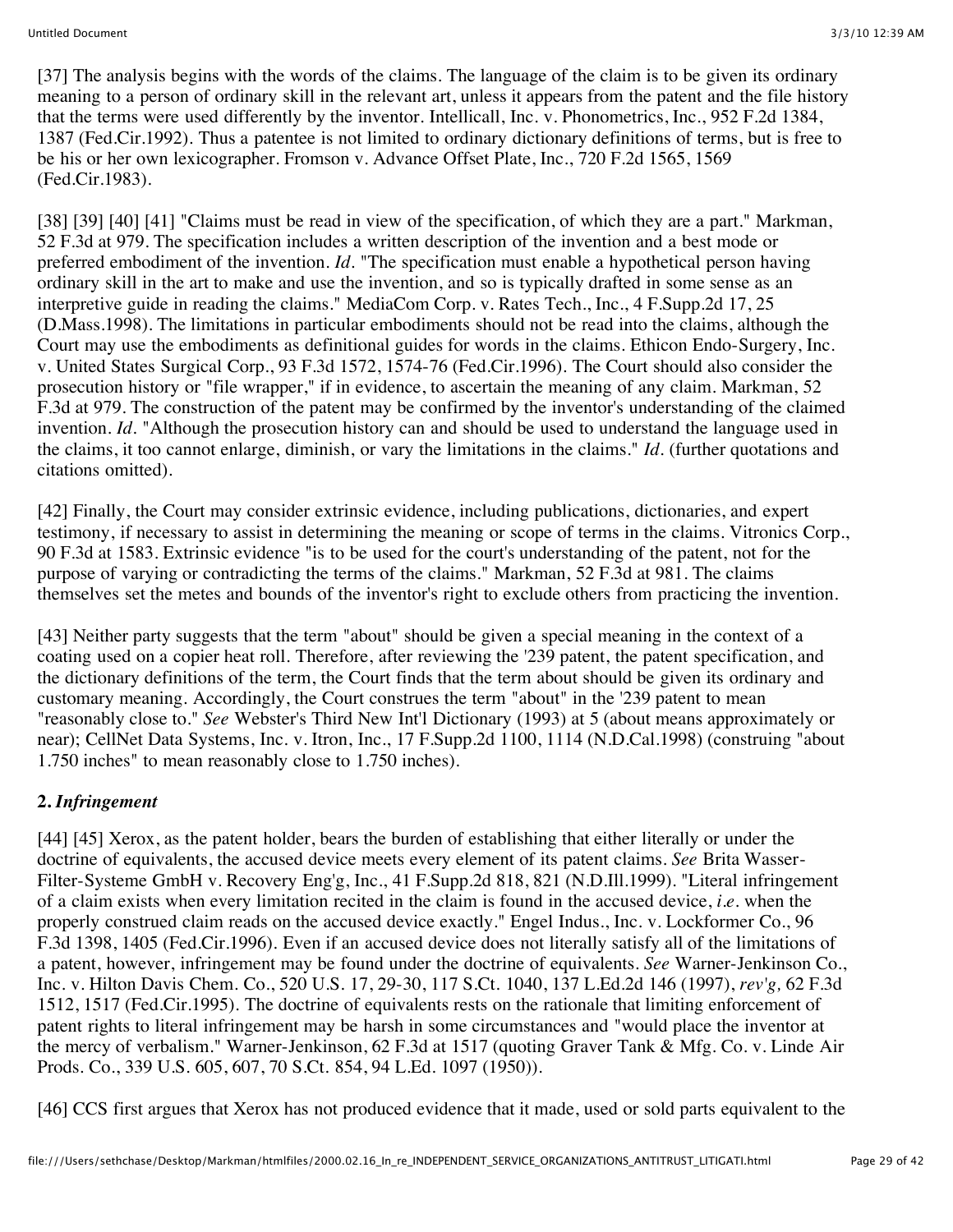ones which Xerox experts tested. *See* 35 U.S.C. s. 271(a) (infringement includes making, using or selling patented invention). Xerox relies on circumstantial evidence to establish this point. Either directly or through intermediaries, it purchased copier parts from third party vendors. It asks the Court to infer that other parts with the same parts numbers, from the same vendors, are equivalent to those tested. In the circumstances of this case, the Court finds that such an inference is reasonable and that a jury would necessarily draw such an inference as to DX 12 and DX 38, but not as to DX 28, DX 32 and the non-dag coated dicorotron. The gap between the time when Xerox purchased its parts and the time when CCS purchased parts bearing the same part numbers is ten months for DX 12 and approximately seven months for DX 38. Based on the evidence which Xerox has presented, along with the lack of evidence by CCS, no reasonable jury could conclude that the parts which CCS ordered from the same vendors, bearing the same part numbers, were not equivalent to DX 12 and DX 38.

CCS claims that a reasonable jury could not find infringement because Xerox has not shown that third party manufacturers consistently used the same formula for parts. CCS has not presented any evidence, however, that parts manufacturers change their copier part formulas over time, particularly over short periods of time such as seven and ten months.FN22 Common sense suggests that when manufacturers market a particular part for a particular purpose under a particular part number, it would be self defeating to frequently alter the chemical composition of the product in a way that would materially affect its function, the way in which it achieved that function, or its performance. Moreover, the record suggests no reason why manufacturers would tinker with the chemical composition of any of the products at issue in this case. Any conclusion that they actually did so, with regard to these products, would be sheer speculation. Dr. Mark testified:

FN22. In his declaration, Dixon states that third party vendors use the same part numbers even though they change various characteristics of the parts over time. *See* Dixon Declaration para. 13, attached as Exh. 6. The declaration, however, does not affirmatively demonstrate that Dixon has personal knowledge or is competent to testify regarding the practices of third party vendors. *See* Fed.R.Civ.P. 56(e). Accordingly, the Court will exclude this portion of paragraph 13 of the Dixon declaration.

Q: You have no basis for saying that the heat fuser roller that  $D \& R$  Products sold the next day conformed to the particular heat fuser roller that you tested; correct? A: I would be astonished if they could be different and sold as the same part. \* \* \*

Q: And as a scientist, you have no basis for knowing whether any other heat fuser roll at D & R sold on that same day, whether under the same part number or another part number, chemically corresponded to the one that you tested; do you?

A: If it had the same part number, I would be more than 99 percent certain.

Q: What's the basis for that, Dr. Mark?

A: Just going through life and buying things that are reproducible. People sell things and represent that they are the same as the thing you bought before with the same part number. \* \* \*

Q: And, as a result, you cannot testify under oath that a  $D \& R$  heat roller that you got on one day or that was sold on one day, was chemically different or the same as a  $D \& R$  heat roller that you tested; can you?

A: I cannot testify 100 percent. But I would be overwhelmingly confident that they would be [the same].FN23

FN23. The Court cites Dr. Mark's testimony only to illustrate that common sense supports the conclusion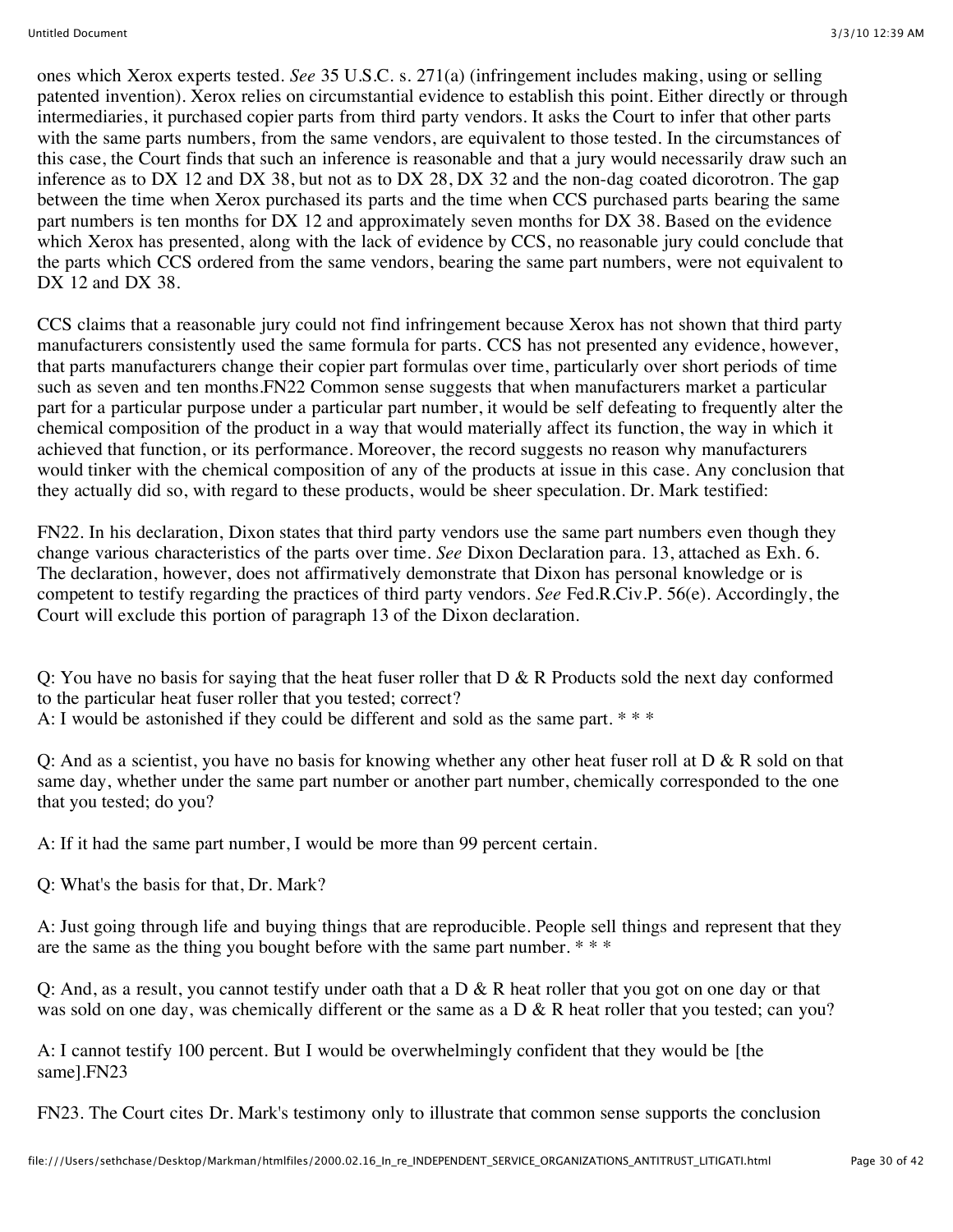that manufacturers generally do not alter the composition of a mass produced operable replacement part without changing the part number. The Court does not suggest that Dr. Mark is an expert in this particular area.

Mark Depo. at 57, 62, 72-73. In its discovery responses, even CCS did not speculate that over time, manufacturers changed the chemical formulation of their copier parts.FN24

FN24. For example, CCS admitted that the 1090 fuser heat rolls from D & R Products were not substantially different from the 1090 fuser heat rolls from Xerox. *See* CCS Answers to Xerox First Requests For Admissions No. 67, attached as Exh. C to *Xerox's Memorandum (1) In Reply To CCS's Opposition To Xerox's Summary Judgment Motion On Patent Infringement; And (2) In Opposition To CCS's Cross-Motion For Summary Judgment* (Doc. # 768) filed June 1, 1999. In this response and others, CCS did not claim that parts shipped by the same vendor varied over time or that it could not answer requests for admissions because of potential variations over time. *See, e.g., id.,* Nos. 63-64, 66-67, 69-70. Absent contrary evidence, a reasonable jury would conclude from the admissions and other evidence of record that Graphic Associates and OEM Supplyco sold similar heat rolls over the pertinent time period.

[47] CCS next claims that Xerox has not shown that DX 12 and DX 38 infringe the '239 patent. Xerox claims that the accused parts infringe under the doctrine of equivalents. The traditional measure of equivalency is the "function-way-result" test. *See* Warner-Jenkinson, 62 F.3d at 1518-21. It focuses on whether an elementof an accused device performs substantially the same function in substantially the same way to achieve substantially the same result as each element of the claimed device. *See* id. at 1518. The Federal Circuit has noted other relevant inquiries. For example, the substantiality of differences may be measured by "whether persons reasonably skilled in the art would have known of the interchangeability of an ingredient not contained in the patent with one that was." Id. at 1518; *see* Warner-Jenkinson, 520 U.S. at 36, 117 S.Ct. 1040; Corning Glass Works v. Sumitomo Elec. U.S.A., Inc., 868 F.2d 1251, 1261 (Fed.Cir.1989). "Known interchangeability" of an element in the accused device with a claimed element is "potent evidence that one of ordinary skill in the relevant art would have considered the change insubstantial." Warner-Jenkinson, 62 F.3d at 1519. Known interchangeability is evaluated at the time of infringement, not at the time the patent was issued. *See* Warner-Jenkinson, 520 U.S. at 37, 117 S.Ct. 1040.

[48] The only evidence regarding the significance of the differences between DX 12 and DX 38 and the '239 patent is contained in the affidavit and testimony of Dr. Mark. Dr. Mark states that the differences between the weight of alumina in DX 12 and DX 38 (297 and 101 respectively) are insubstantial compared to the range claimed in the '239 patent (about 128 to 250). *See Affidavit of James E. Mark, Ph. D.* para.para. 9, 12; Mark Depo. at 78 (ranges are broad, slight deviation from range should not matter); *id.* at 107-08 (differences inconsequential, unimportant).

CCS argues that Dr. Mark's opinions are inadmissible because he employed improper sampling techniques. It also claims that Dr. Mark is not qualified to opine whether the differences between the accused devices and the '239 patent are substantial.FN25 The Court has already set forth the standards for admissibility of expert testimony under *Daubert.* The Court addresses first whether Dr. Mark is qualified to testify regarding the significance of the differences between DX 12 and DX 38 and the '239 patent, for purposes of the doctrine of equivalents. Dr. Mark is an expert in polymer rubber chemistry. *See Affidavit of James E. Mark, Ph. D.* para. 1. CCS apparently concedes that he is qualified to test the accused heat rolls for the relative weights of siloxane, tabular alumina and iron oxide. Dr. Mark's experience in polymer chemistry does not qualify him as an expert, however, in the field of copier fuser heat rolls. Dr. Mark does not mention whether DX 12 or DX 38 perform substantially the same function in substantially the same way to achieve substantially the same result as the range specified in the '239 patent. He merely concludes that the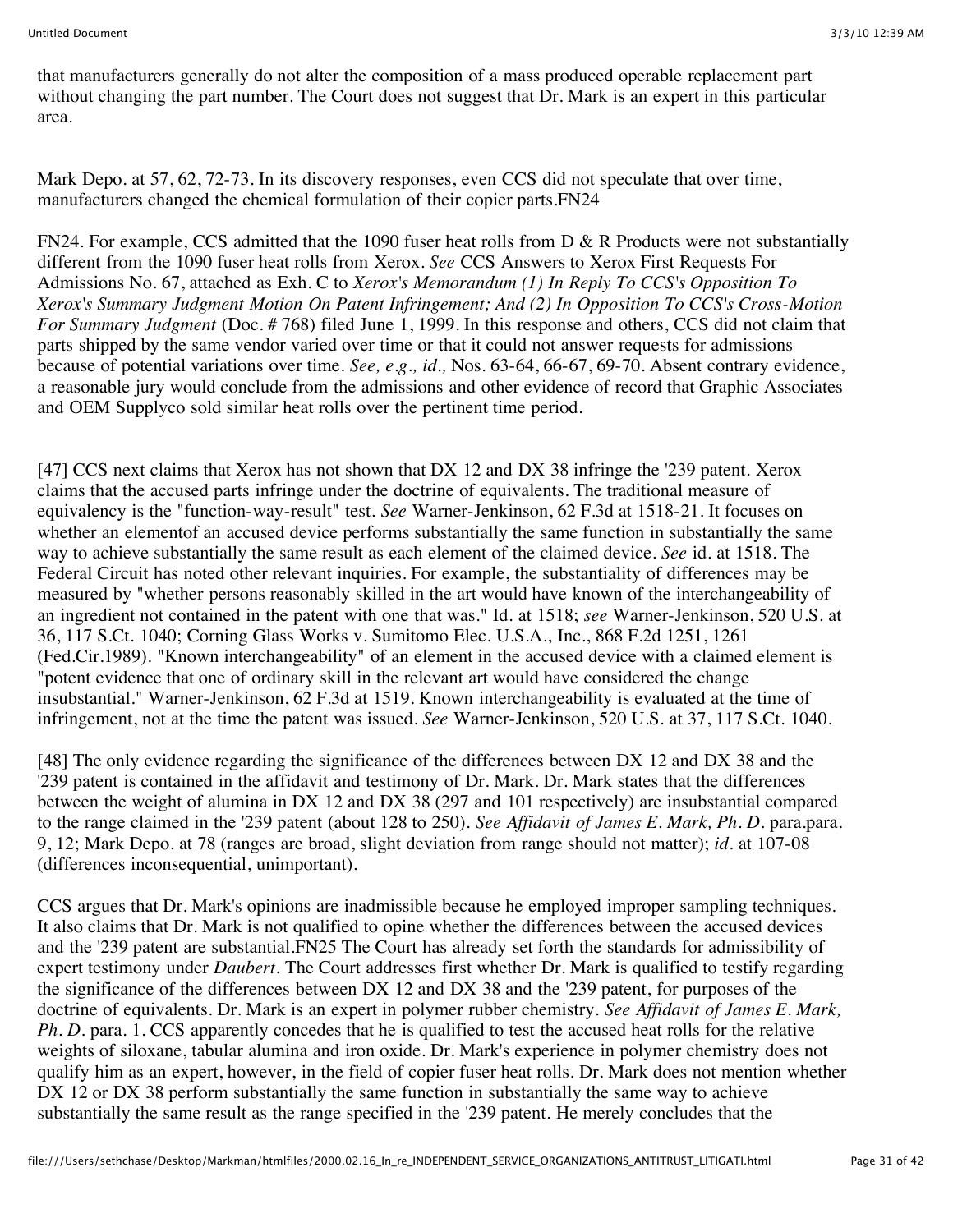differences are insubstantial based on his review of the patent, the prosecution history, and his discussions with one of the inventors. CCS correctly points out that Xerox has not offered any objective technological evidence that one of ordinary skill in the relevant art would have considered the differences insubstantial. *See* Warner-Jenkinson, 520 U.S. at 36, 117 S.Ct. 1040. Based on the present record, Xerox has not shown that Dr. Mark is qualified to testify on this point. *See id.* Accordingly, the Court must exclude that part of Dr. Mark's affidavit at this time. Absent the expert affidavit or testimony of Dr. Mark, Xerox has not shown as a matter of law that the differences between DX 12 and DX 38 and the '239 patent are insubstantial for purposes of the doctrine of equivalents.

FN25. CCS has attacked Dr. Mark's qualifications only indirectly. *See* CCS Memorandum (Doc. # 756) filed May 3, 1999 at 8 (Dr. Mark not competent to establish equivalence under governing legal standard). The Court nevertheless finds that his qualifications are relevant to the reliability of his testimony and it has a duty to conduct a preliminary assessment of the reliability of the expert testimony even absent an objection. *See* Questar Pipeline Co. v. Grynberg, 201 F.3d 1277, 1289 (10th Cir.2000) (quoting Hoult v. Hoult, 57 F.3d 1, 4 (1st Cir.1995)); *see also* Taylor, 154 F.3d at 683 (qualifications relevant to reliability inquiry).

[49] Conversely, CCS has not produced evidence that the differences between the accused devices and the '239 patent are substantial. The significance of the differences can be measured in several ways. First, the Court notes that the absolute value of the range is 122 (250 minus 128). The 297 relative weight of tabular alumina in DX 12 varies from the claimed range by 38.5 per cent of the absolute value of the range, *i.e.* 47 divided by 122. The 101 relative weight of tabular alumina in DX 38 varies from the claimed range by 22.1 per cent of the absolute value of the range, *i.e.* 27 divided by 122. *See id.* at 107-08 (Mark employed similar method to analyze significance of differences). By definition, what variance will be considered "reasonably close" to a claimed range will vary, depending on the underlying technology. Nevertheless, several courts have affirmed findings that accused devices with variances of 50 per cent of the absolute value of a claimed range modified by the term "about" infringe the patent claim. *See* Pall Corp. v. Micron Separations, Inc., 66 F.3d 1211, 1219-20 (Fed.Cir.1995) (about 5:1 to 7:1 ratio may encompass 4:1 ratio under the doctrine of equivalents; variance of 50% of absolute value), *cert. denied,* 520 U.S. 1115, 117 S.Ct. 1243, 137 L.Ed.2d 326 (1997); Kolene Corp. v. Motor City Metal Treating, Inc., 440 F.2d 77, 82 (6th Cir.1971) (about 25-40% includes 50%; variance of 67% of absolute value); *see also* Modine Mfg. Co. v. United States Int'l Trade Comm'n, 75 F.3d 1545, 1554 (Fed.Cir.1996) ( "Although it is rarely feasible to attach a precise limit to 'about,' the usage can usually be understood in light of the technology embodied in the invention."). For these reasons, the CCS cross motion on the doctrine of equivalents issue is overruled.

The record does not reveal the length of time between the date(s) when Xerox purchased DX 28 (via Beck), DX 32 and the non-dag coated dicorotron and the date(s) when CCS purchased other parts with the same part numbers. Neither party has produced evidence regarding when Xerox obtained these parts, or the practices of third party vendors regarding these parts. Absent such evidence and in light of the testing data which Xerox has presented regarding parts acquired from third party vendors, a reasonable jury could find in favor of either party on the infringement issue.

For the above reasons, the Court finds that disputed issues of material fact preclude a summary determination that CCS did or did not use parts which infringed the '239 patent, the '258 patent and the '322 patent. Accordingly, both motions for summary judgment on the issue are overruled.

### **3.** *CCS Notice Defense*

[50] CCS argues that prior to June 1996, when Xerox served its expert reports, Xerox did not provide meaningful notice of the devices that infringed the Xerox patents. CCS asks the Court to grant summary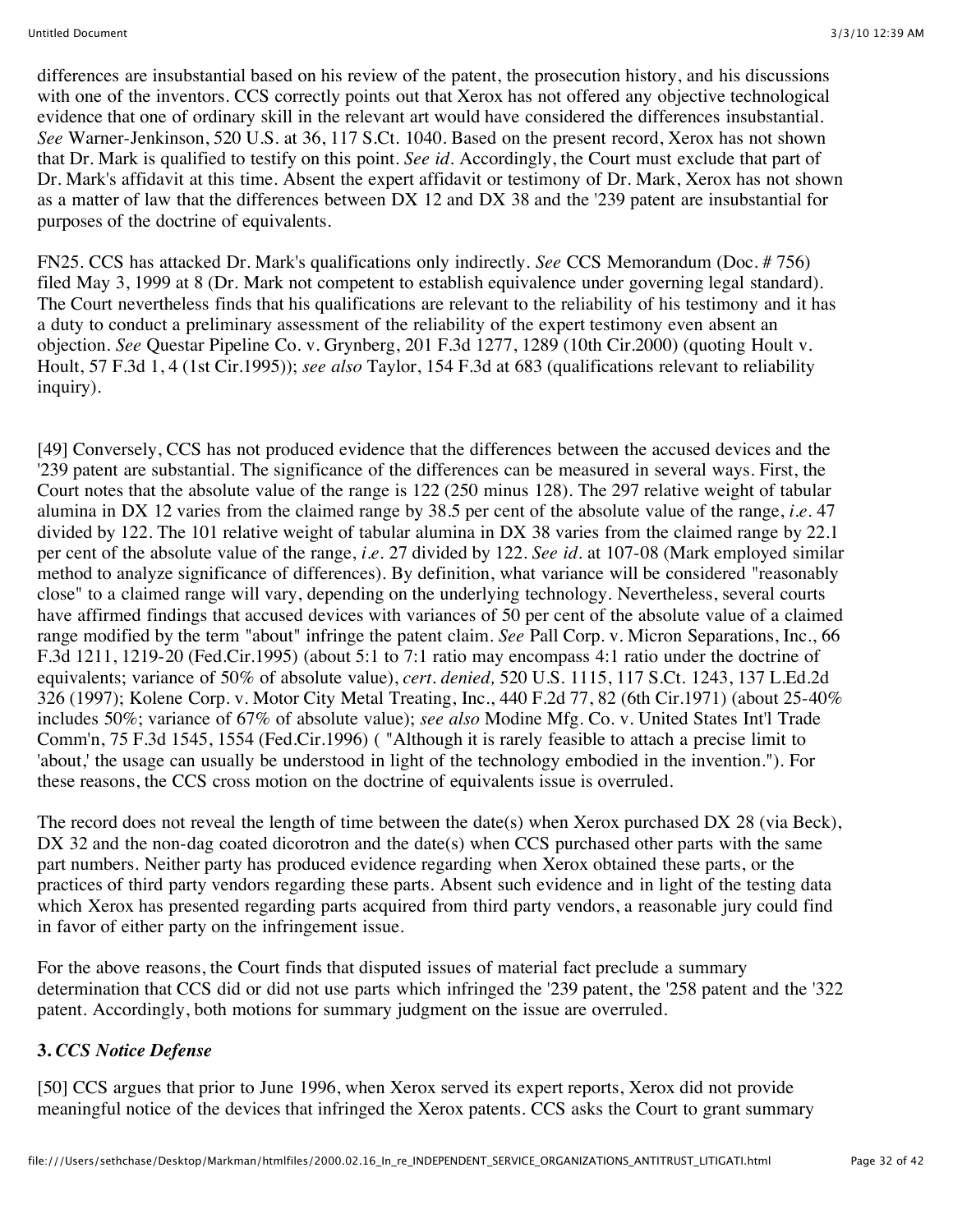judgment in its favor because Xerox has not offered evidence that CCS infringed Xerox patents after June 1996. The patent statute provides that a patent holder may not recover damages for infringement unless the patented articles or the packaging of the articles are marked with the patent number or the alleged infringer was notified of the infringement and continued to infringe thereafter, in which event damages may be recovered only for infringement occurring after such notice. 35 U.S.C. s. 287(a). The filing of an action for infringement constitutes actual notice. *Id.*

Here, Xerox did not mark parts or packaging with pertinent patent numbers and its price books did not identify which parts were patented. Xerox filed its infringement counterclaim on April 16, 1995. The parties dispute whether the counterclaim provided "actual notice" to CCS. "Although there are numerous possible variations in form and content, the purpose of the actual notice requirement is met when the recipient is notified, with sufficient specificity, that the patent holder believes that the recipient of the notice may be an infringer." SRI Int'l, Inc. v. Advanced Tech. Labs., Inc., 127 F.3d 1462, 1470 (Fed.Cir.1997). Whether the notice requirement of Section 287 has been satisfied generally is a question of fact. *See* Maxwell v. J. Baker, Inc., 86 F.3d 1098, 1111 (Fed.Cir.1996), *cert. denied,* 520 U.S. 1115, 117 S.Ct. 1244, 137 L.Ed.2d 327 (1997); AccuScan, Inc. v. Xerox Corp., No. 96 Civ. 2579, 1998 WL 603217, at (S.D.N.Y. Sept. 11, 1998); Wokas v. Dresser Indus., Inc., 978 F.Supp. 839, 845 (N.D.Ind.1997).

Xerox contends that it provided CCS actual notice when it filed its counterclaims, which identified 102 patents which CCS had allegedly infringed. FN26 CCS claims that the counterclaim did not constitute actual notice because it did not identify by parts number the specific products which allegedly infringed.

FN26. CCS asserts that Xerox cannot show infringement based on the OEM Supplyco heat rolls because CCS did not purchase any heat rolls from it after February 1995. Except for invoices before March 1995, CCS has not submitted any evidence to support its assertion. Thus the Court cannot rule in favor of CCS as a matter of law on this issue.

CCS is not entitled to judgment as a matter of law on this issue. Despite the alleged defects in the Xerox counterclaim, CCS denied that it had infringed the patents or otherwise used the patented inventions in violation of the patent laws and further alleged that Xerox had misused the patents. *See Reply of Plaintiff/Counterclaim Defendant Creative Copier Services To Defendant's Counterclaims* (Doc. # 93) filed June 19, 1995 para.para. 2, 4, 43; Affirmative Defenses 6-10. CCS also failed to admit or deny the Xerox allegation that its counterclaim constituted notice of infringement under 35 U.S.C. s. 287(a). *See id.* para. 44. Xerox subsequently amended its counterclaims. *See Defendant And Counterclaim Plaintiff Xerox Corporation's Answer And Counterclaims To The First Amended Complaint Of Creative Copier Services* (Doc. # 258) filed March 26, 1996. CCS again denied that it had infringed any Xerox patents and further asserted that the patents were unenforceable because of Xerox misconduct. *See Plaintiff/Counterclaim Defendant Creative Copier Services' Answer To Xerox Corporation's Third Amended Counterclaim* (Doc. # 276) filed April 15, 1996 para.para. 1, 21; Affirmative Defense 7. If CCS did not truly know which parts were covered by the patents identified, it could have filed a motion for a more definite statement under Rule 12(e) of the Federal Rules of Civil Procedure. Moreover, by denying patent infringement and asserting misuse, CCS certified that it had evidentiary support for such allegations. *See* Fed.R.Civ.P. 11(b)(3), (4). Based on this evidence, a reasonable jury could find that CCS understood what parts were covered by the patents asserted by Xerox and that the Xerox counterclaims constituted adequate notice under the patent statute. Accordingly, the Court overrules the CCS motion for summary judgment based on its "notice" defense.

### **4.** *CCS Misuse Defense*

[51] [52] CCS claims that Xerox misused its patent when it prosecuted its patent infringement counterclaim.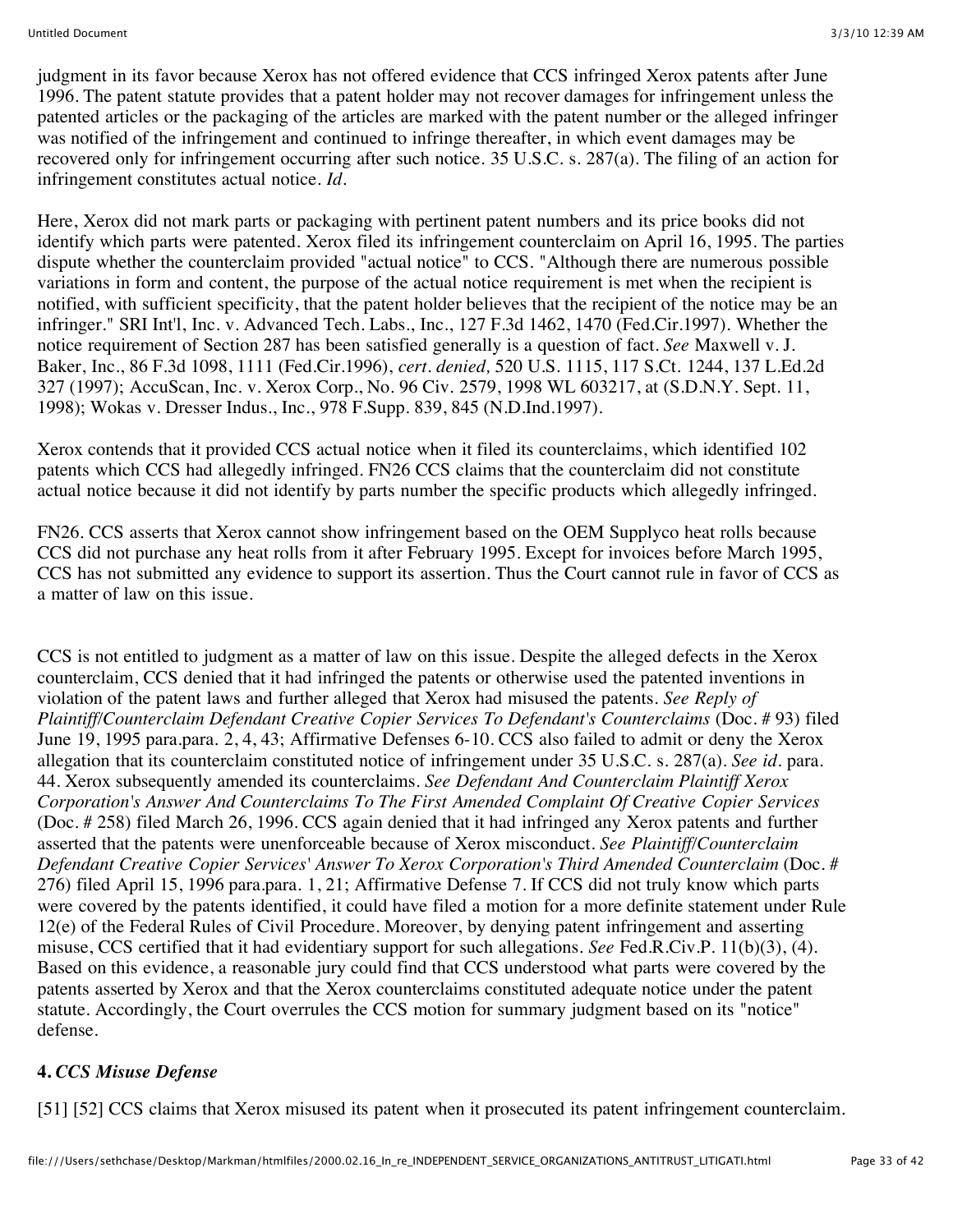To prevail on its defense of patent misuse, CCS must show that Xerox has used its patent(s) to secure an exclusive right or limited monopoly beyond the scope of the patent(s) in contravention of public policy. *See* Morton Salt Co. v. G.S. Suppiger Co., 314 U.S. 488, 492, 62 S.Ct. 402, 86 L.Ed. 363 (1942); *ISO Antitrust Litig.,* 964 F.Supp. at 1458. The patent statute precludes a finding of misuse when the patent holder in good faith seeks "to enforce his patent rights against infringement." 35 U.S.C. s. 271(d)(3); *see* Glaverbel Societe Anonyme v. Northlake Mktg. & Supply, Inc., 45 F.3d 1550, 1558-59 (Fed.Cir.1995). The filing of an infringement claim therefore does not constitute misuse unless the claim is (1) objectively meritless and (2) brought in an attempt to interfere directly with the business of a competitor. *See* Professional Real Estate Investors, Inc. v. Columbia Pictures Indus., Inc., 508 U.S. 49, 60-61, 113 S.Ct. 1920, 123 L.Ed.2d 611 (1993) (" *PRE* "); ISO Antitrust Litig., 964 F.Supp. at 1485. A claim is "objectively meritless" if "no reasonable litigant could realistically expect success on the merits." PRE, 508 U.S. at 60, 113 S.Ct. 1920.

[53] CCS contends that the following facts establish misuse:

In its original and amended counterclaims, Xerox asserted that CCS had infringed 102 patents.

In February 1996, Xerox tested approximately 20 accused parts protected by eight patents. Xerox nevertheless continued to assert that CCS had infringed 102 patents. *See Defendant And Counterclaim Plaintiff Xerox Corporation's Answer And Counterclaims To The First Amended Complaint Of Creative Copier Services* (Doc. # 258) filed March 26, 1996.

Ronald Zibelli, General Patent Counsel for Xerox, submitted a declaration in support of Xerox's motion for summary judgment in the *CSU, L.L.C. v. Xerox Corp.* case, No. 94-2102, which identified only 22 patents that applied to the 1065, 1075 and 1090 copiers.

Xerox did not test any parts which CCS actually used in its business.

Xerox has not notified or filed any action against third party vendors who allegedly sold the infringing parts to CCS and other ISOs.

Some of the above facts tend to establish the second element of misuse, *i.e.* that Xerox intended to interfere with the business of CCS. None of the above facts establish, however, that its infringement claim, based on 102 patents, was "objectively meritless." PRE, 508 U.S. at 60-61, 113 S.Ct. 1920. At most CCS has shown that Xerox made strategic decisions to prosecute only certain patents against certain alleged infringers. Nothing in the Patent Act requires Xerox to bear the expense of prosecuting every potential incident of infringement. Moreover, the non-prosecution of certain claims does not mandate a finding that such claims were "objectively meritless."

In this regard, CCS reliance on the Zibelli declaration is misplaced. Zibelli did not purport to identify every patent which applies to the Xerox 10 Series copiers. Rather, he merely gave a list of the patented parts that are used in the 10 Series copiers. Contrary to CCS argument, he did not admit that only 22 patents applied to the 1065, 1075 and 1090 copiers. CCS has not presented any evidence to establish that "no reasonable litigant could realistically expect success on the merits" of the original Xerox patent counterclaim. *See* PRE, 508 U.S. at 60, 113 S.Ct. 1920. Based on the record evidence, no reasonable jury could find that Xerox misused its patents when it filed its patent infringement counterclaim.

For the above reasons, the Court overrules the Xerox and CCS motions for summary judgment on the issues of infringement of the '239 patent, the '258 patent and the '322 patent; the Court overrules the CCS motion for summary judgment based on its "notice defense;" and the Court sustains the Xerox motion for summary judgment with respect to the CCS patent misuse defense.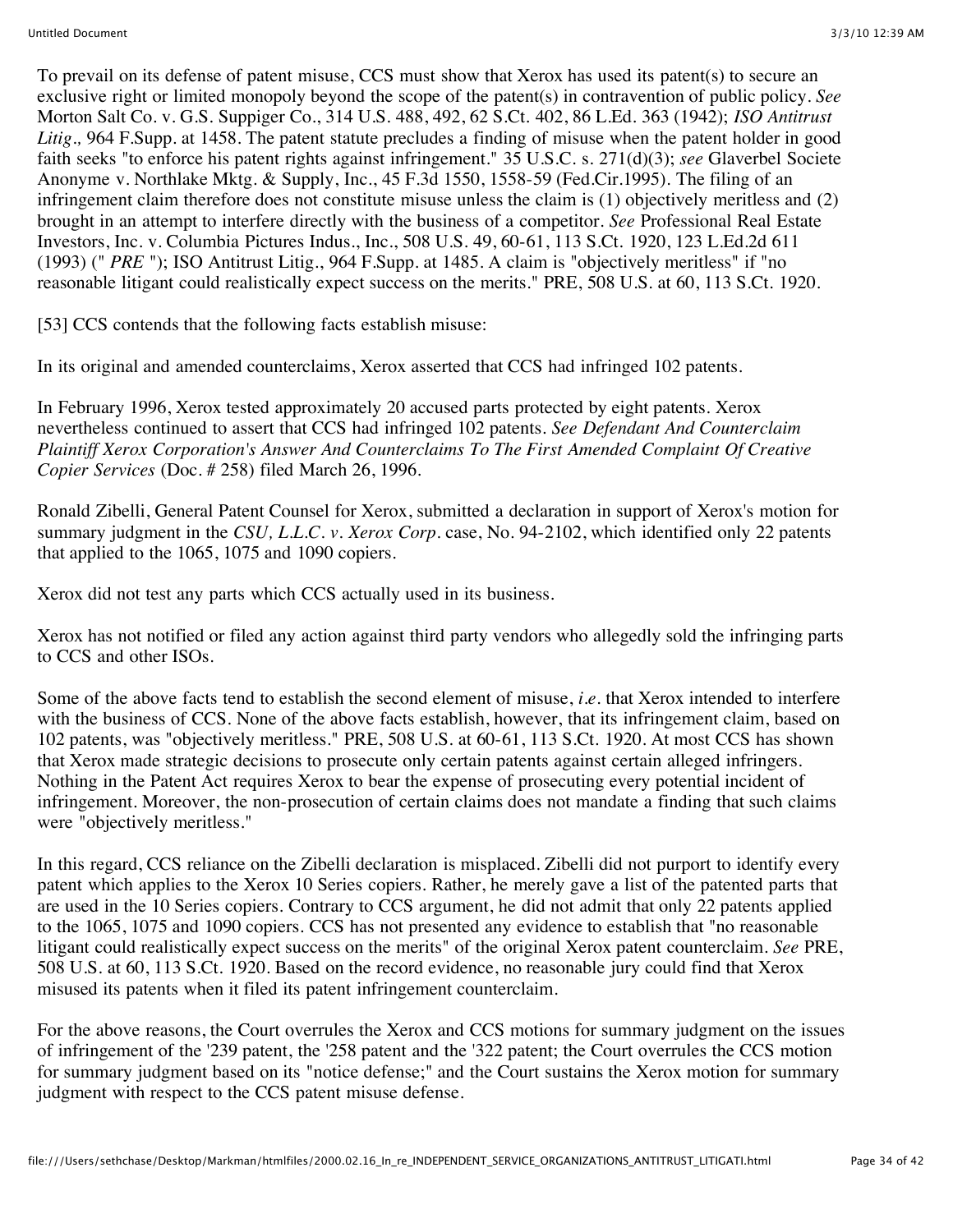### **IV. Xerox's Copyright Infringement Counterclaim**

### **A.** *Factual Background*

For purposes of the Xerox motion for summary judgment on its copyright infringement counterclaim, the following facts are undisputed, deemed admitted or, where disputed, viewed in the light most favorable to CCS:

Xerox alleges that CCS infringed its copyrights in service manuals. *See Defendant And Counterclaim Plaintiff Xerox Corporation's Answer And Counterclaims To The First Amended Complaint Of Creative Copier Services* (Doc. # 258) filed March 26, 1996, at para.para. 22-29. Xerox owns copyrights, which it has duly registered pursuant to the Copyright Act, in the service manuals for its models 1050, 5052, 1065, 1075 and 1090 copiers. Xerox did not authorize CCS to reproduce these manuals.

In late 1988 or early 1989, Xerox stopped selling service manuals directly to ISOs such as CCS. For model 1075 and 1090 copiers, CCS made copies of Xerox service manuals which it obtained from a Xerox training school. *See* Dixon Depo. at 231-33. CCS last copied a Xerox manual in approximately March 1995. *See* id. Dixon later testified that CCS made four or five copies of manuals for the model 1090 copier. *See* Dixon Depo. at 402-03. Dixon did not specify whether the manuals which it copied were obtained from a Xerox training school, borrowed from CCS customers who had purchased them from Xerox, or purchased from Graphic Associates, a third party vendor, by CCS. *See* id. at 400-01. Dixon also did not know whether the manuals which CCS purchased from Graphic Associates contained the same material as Xerox manuals.FN27 *See* id.

FN27. Dixon attached to his declaration an example of a purchase order for manuals from Graphic Associates. *See* Exh. F to Declaration of William Dixon, attached as Exh. 9 to Consolidated Appendix-Volume I (Doc. # 775) filed June 2, 1999. The attached purchase orders are for "Master Locator" manuals. Xerox attempts to establish that these manuals (and thus any manuals which CCS obtained from Graphic Associates) were copyrighted manuals for the Xerox model 1075 copier. Xerox submitted the Declaration of John J. Papietro, attached as Exhibit 1 to *Xerox Corporation's Reply Memorandum In Support Of Motion For Summary Judgment On Its Copyright Infringement Counterclaims* (Doc. # 780) filed June 15, 1999, to establish this point. Papietro claims that the Master Locator manual which is attached to Dixon's declaration contains the same part number as a Parts List for which Xerox has a registered copyright.

Papietro's conclusion is erroneous, however, because Dixon did not attach a Master Locator manual to his declaration. Dixon attached only two sample invoices from Graphic Associates for such a manual. *See* Exh. 26 to Consolidated Appendix-Volume III (Doc. # 777) filed June 2, 1999. No part number or copier model number is identified in either invoice. CCS requests that the Court strike Papietro's declaration because it raises a new argument, *i.e.* that CCS illegally copied the Xerox model 1075 Master Locator manual. Given that Papietro's declaration fails to establish this point, the Court overrules the CCS request as moot. Dixon did refer to a model 1075 Master Locator, in another section of his declaration, and that manual was attached as a separate exhibit to plaintiff's opposition brief. The model 1075 Master Locator which is attached as Exhibit 26, however, is a printout of Dixon's original microfiche, which he had purchased from Xerox before 1989. *See* Dixon Declaration para. 19.

In response to an interrogatory from Xerox regarding CCS purchase and use of Xerox manuals, CCS answered:

CCS purchased original manuals from Xerox, either when CCS purchased Xerox copiers or through the authorized use of a customer end user number. Xerox manuals were also given to CCS employees who attended Xerox training center school. Some of the original manuals may have been brought to CCS by former Xerox employees. CCS has not maintained records of which manuals may have been supplied by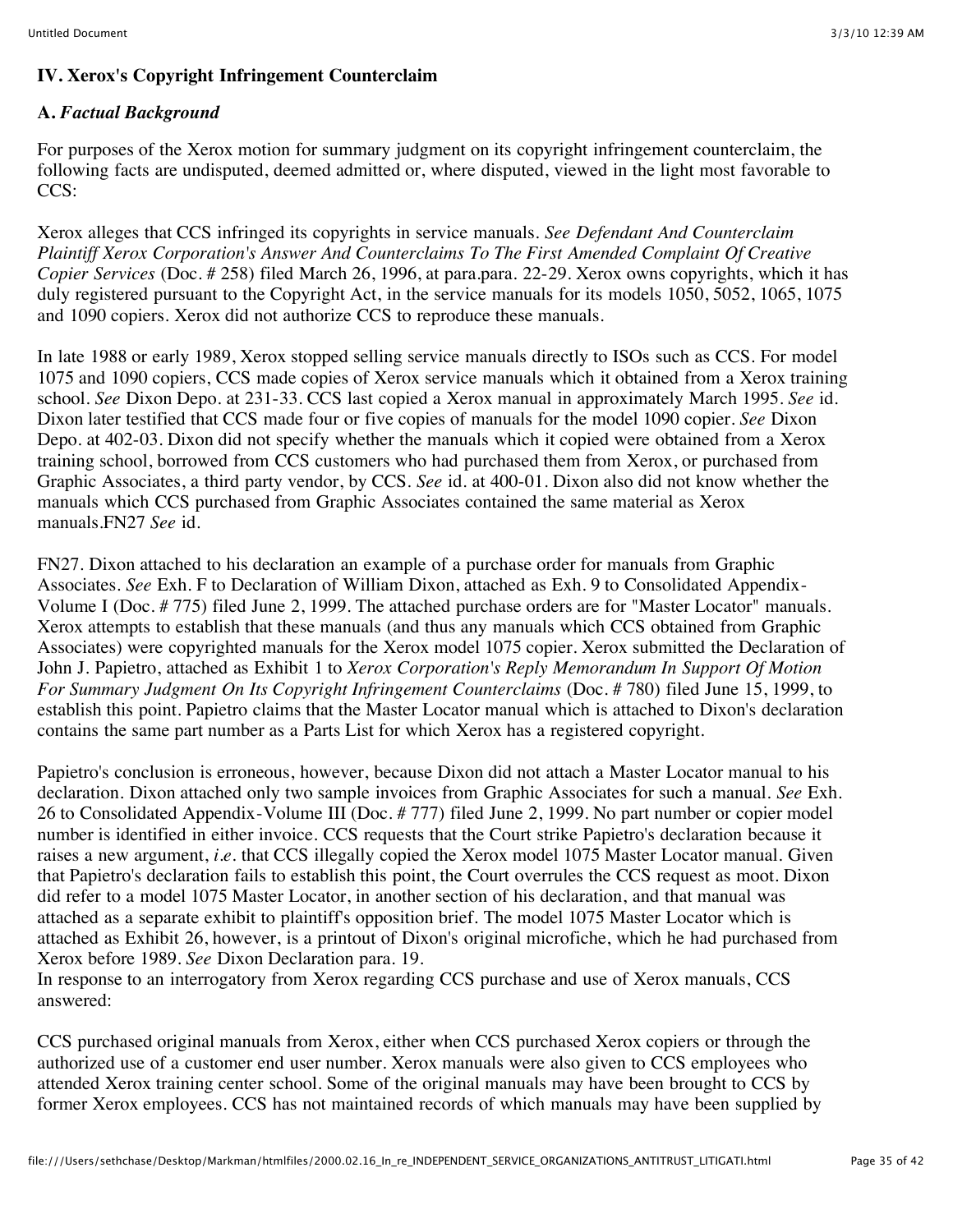former Xerox employees. Some of the original manuals were photocopied when they became too deteriorated to use. Other generations were made from the photocopies when the photocopies became too deteriorated to use. CCS has not maintained records of the number of times that Xerox manuals were photocopied. However, it is estimated that approximately 10 photocopies of Xerox manuals have been made at CCS since 1988.

CCS' Answers to Xerox's First Set Of Interrogatories at 8, attached as Exhibit 6 to *Xerox Corporation's Memorandum In Support Of Motion For Summary Judgment On Its Copyright Infringement Counterclaims* (Doc. # 745) filed April 19, 1999. CCS did not mention Graphic Associates in its response to this interrogatory. FN28 *See* id. In response to a request for admission, CCS admitted "that its employees copied in the aggregate a few Xerox manuals." CCS' Answers To Xerox's First Set Of Requests For Admissions at 11, Exhibit 24 to *Consolidated Appendix To Plaintiff Creative Copier Service's Responses In Opposition To Xerox' Motion For Summary Judgment On Antitrust, Copyright, And State Law Claims,* Volume III (Doc. # 777) filed June 2, 1999. CCS did not mention Graphic Associates in this response. *See* id.

FN28. In the interrogatory, Xerox asked CCS to identify each manual that it had used or reproduced and where it obtained each manual. In response, CCS invoked Rule 33(d), Fed.R.Civ.P., and referred to documents it had produced to Xerox. Xerox argues that CCS identified a legitimate source only for the model 1050 manual and thus the CCS manuals for the model 5052, 1065, 1075 and 1090 copiers infringe Xerox's copyrights. Dixon did attach to his declaration invoices for model 1050 manuals that a CCS customer had ordered from Xerox. *See* Exh. F to Dixon Declaration, attached as Exh. 9 to Consolidated Appendix-Volume I (Doc. # 775) filed June 2, 1999. Dixon stated in his declaration, however, that these invoices were only an example of purchases from Xerox through a CCS customer. He did not state that these were the only manuals which CCS had obtained from Xerox. Moreover, Xerox has not included in the record the documents which CCS produced in response to the Xerox interrogatory. Thus this particular part of the CCS interrogatory response, and the Dixon declaration, do not constitute an admission that CCS copied model 5052, 1065, 1075 and 1090 manuals.

James Blake, a former CCS employee, told Dixon that he would not copy anything that had a copyright on it. *See* Blake Depo. at 72. He *may* have told Dixon that he was concerned about a copyright situation. *See id.* at 74. According to Blake, CCS technicians made copies because they did not want their original manuals to get dirty or be damaged while they were working on copiers. *See id.* Before CCS, Blake worked for Kinko's and had become familiar with the general prohibition against copying copyrighted materials. *See id.* at 72. Blake left CCS in 1991.

### **B.** *Analysis*

### **1.** *Infringement*

To establish copyright infringement, Xerox must show ownership of a valid copyright and copying of protected elements of the copyrighted material. *See* Gates Rubber Co. v. Bando Chem. Indus., Ltd., 9 F.3d 823, 831 (10th Cir.1993); *ISO Antitrust Litig.,* 964 F.Supp. at 1472. The Copyright Act provides that a certificate of registration of a copyright "shall constitute prima facie evidence of the validity of the copyright and of the facts stated in the certificate." 17 U.S.C. s. 401(c). Xerox has attached certificates of copyright registration in its manuals for its model 1050, 1065, 1075 and 1090 copiers. Thus Xerox has established that it owns valid copyrights in these manuals. CCS does not dispute this conclusion.

Xerox also has established that CCS copied Xerox manuals for the model 1075 and 1090 copiers. As explained above, CCS admits that it made copies of these manuals which it obtained from a Xerox training school. Moreover, CCS admits in its discovery responses that it copied a few Xerox manuals. By copying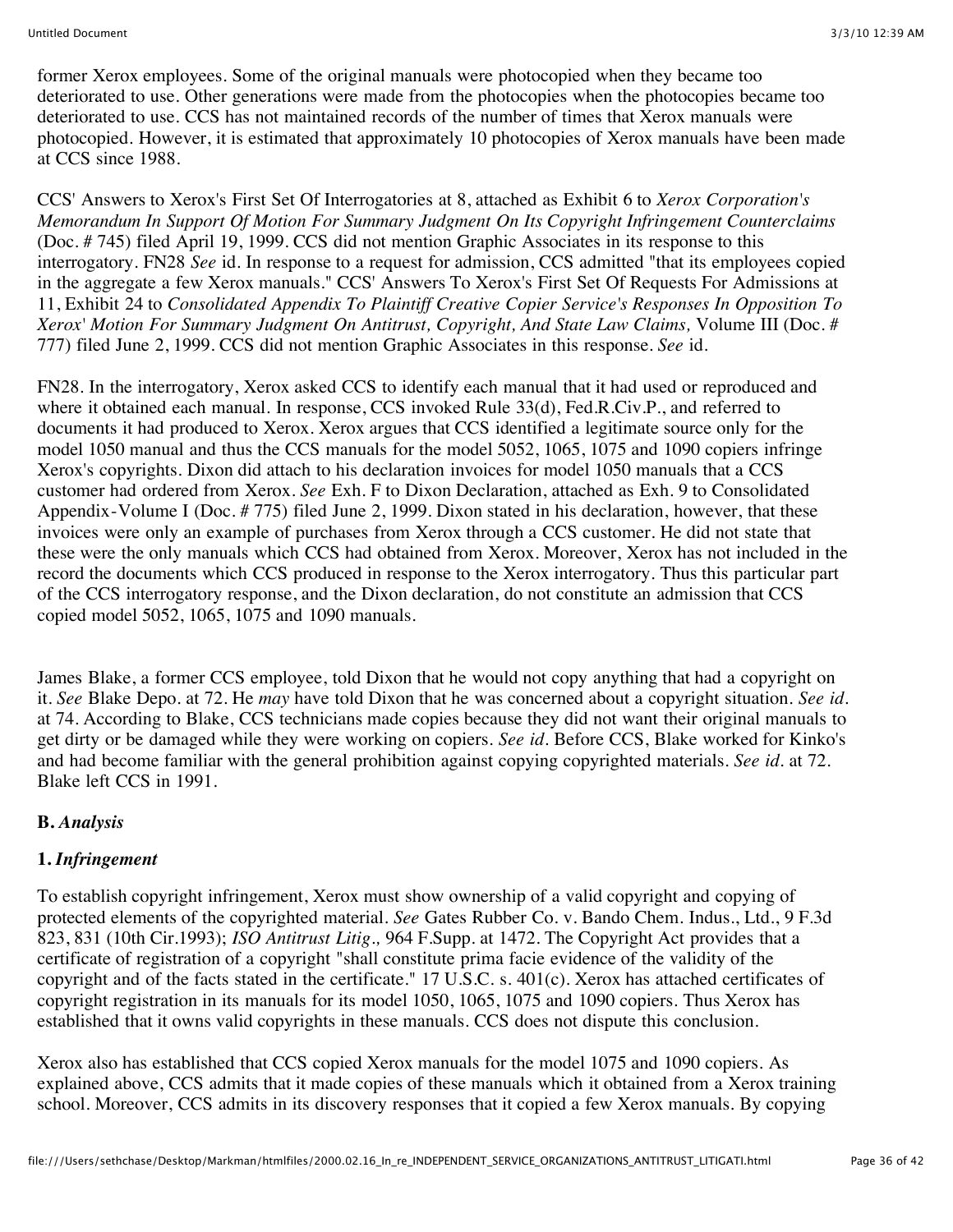the entire manuals, CCS necessarily copied materials protected under the Copyright Act. *See ISO Antitrust Litig.,* 964 F.Supp. at 1476; Triad Sys. Corp. v. Southeastern Express Co., 64 F.3d 1330, 1335 (9th Cir.1995), *cert. denied,* 516 U.S. 1145, 116 S.Ct. 1015, 134 L.Ed.2d 96 (1996).

CCS claims that the proof is insufficient because Dixon did not specify in his deposition that the manuals which it copied were from Xerox. CCS attempts to intertwine two passages of Dixon's testimony. In the first passage, Dixon admitted that CCS copied model 1075 and 1090 manuals which it obtained from Xerox:

Q: Where do you obtain service manuals?

A: We receive service manuals from schools that we attended with Xerox. We have attended 1075, 1090 school and *we got manuals from there. We made copies of those manuals,* we bought manuals from other ISOs.

Q: When was the last time Creative made a copy of a Xerox manual?

A: I don't know. A year ago or so.

\* \* \* \* \* \*

Q: Do you remember what models were the manuals for that Creative has made copies for?

A: I couldn't tell you exactly. We bought some manuals from some people; *we made copies of some.* We got some manuals from customers.

Q: *Have you seen, at Creative, a photocopied 1090 service manual?*

A: *Yes.*

Q: *Have you seen photocopie[s] of 1075 service manuals?*

A: *Yes.*

\* \* \* \* \* \*

Q: Has Creative photocopied manuals for the 1065?

A: I don't know. I couldn't tell you.

Q: How about for the 1050?

A: I couldn't tell you.

Q: What about for the 9000 family?

A: I couldn't tell you that either.

Dixon Depo. at 231-33 (emphasis added). In a subsequent deposition, Dixon testified that CCS had made four or five copies of manuals for the model 1090 copier. *See* Dixon Depo. at 402-03. Dixon did not specify whether CCS made the copies from manuals which it obtained from Xerox training school, manuals ordered from Xerox by CCS customers, or manuals CCS purchased from Graphic Associates. *See id.* at 400-01.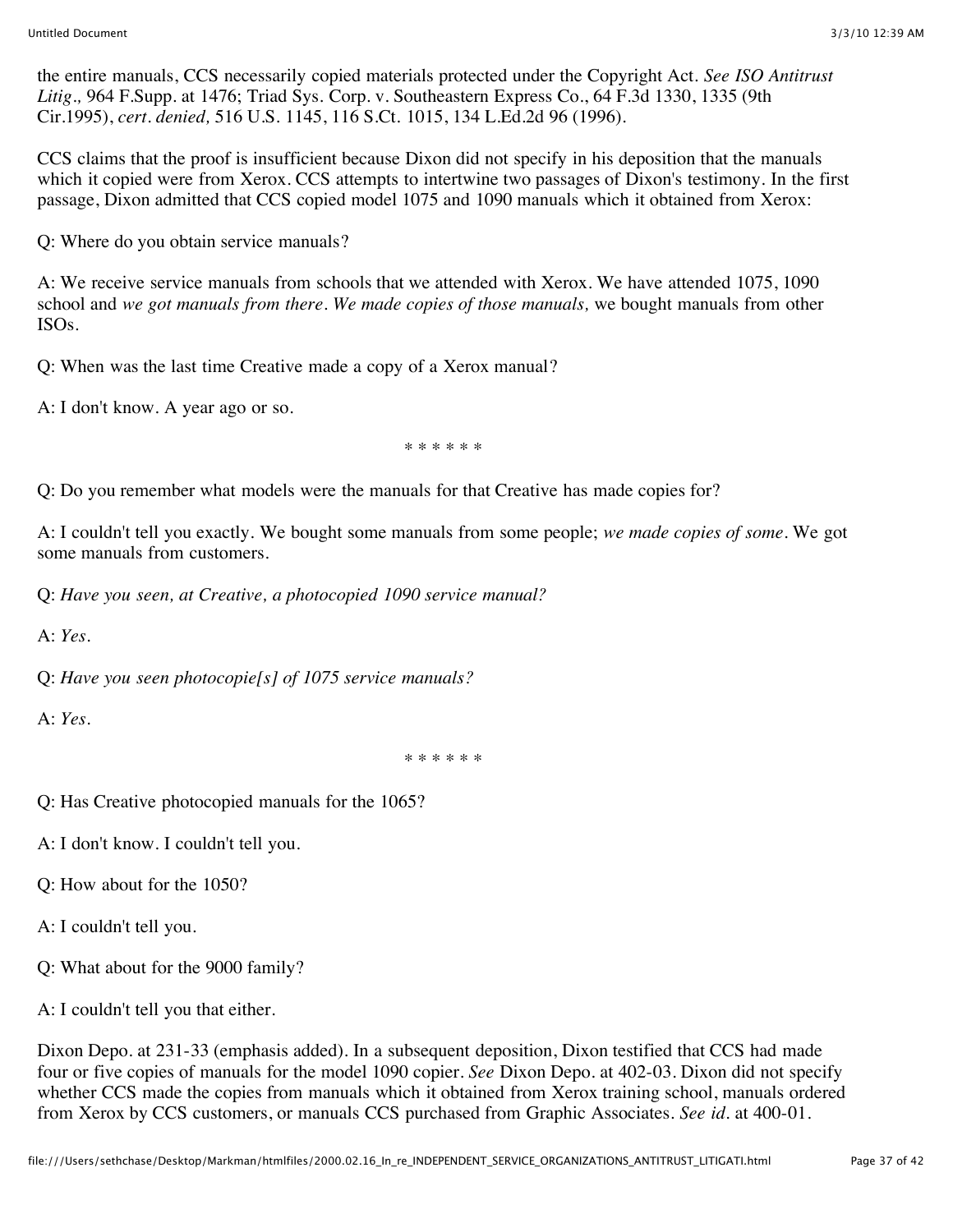Dixon did not know if the manuals from Graphic Associates contained the same material as Xerox manuals.

Dixon's declaration, however, recites his belief that "any copying that was done involved service documentation we received from third party sources, not Xerox." Dixon Declaration para. 74. Dixon also states that when counsel asked when CCS had last copied a Xerox manual, he understood the deposition inquiry to refer to manuals for Xerox machines, not manuals obtained from Xerox. *See id.* para. 76; Dixon Depo. at 231. Dixon does not explain his answer to the preceding question, however, in which he admits that CCS received service manuals for the model 1075 and 1090 copiers from Xerox training school and that it copied those manuals. Dixon also fails to explain CCS discovery responses in which CCS admits that its employees copied Xerox manuals. CCS does not mention Graphic Associates or any other third party vendor in its responses. Although the Court views the record in the light most favorable to CCS, the only reasonable conclusion from CCS discovery responses is that CCS copied manuals which it obtained from Xerox.FN29

FN29. The source of copyrighted manuals generally is not critical, provided that the claimant establishes that defendant made, used or sold copyrighted materials. For purposes of the Xerox motion, however, the source of the manuals is important because Dixon testified that the manuals which CCS obtained from Graphic Associates had a different format than Xerox manuals and that he was unsure whether the manuals from Graphic Associates were written by Xerox. *See* Dixon Depo. at 401. Xerox has not offered any evidence to show whether the manuals from Graphic Associates infringe Xerox copyrights.

As discussed earlier, the Court will disregard declarations which are inconsistent with prior sworn testimony or interrogatory responses if the changes constitute an attempt to create a sham issue of fact. *See* Franks, 796 F.2d at 1237. To determine whether a declaration is a sham, the Court considers "whether the affiant was cross-examined during his earlier testimony, whether the affiant had access to the pertinent evidence at the time of his earlier testimony or whether the affidavit was based on newly discovered evidence, and whether the earlier testimony reflects confusion which the affidavit attempts to explain." Franks, 796 F.2d at 1237. The Court notes that the Dixon declaration is 24 pages and attempts to address nearly every issue raised in the summary judgment briefing. In addition, the factors discussed in *Franks* favor striking the portion of the declaration relating to the source of the manuals CCS copied. First, CCS drafted the interrogatory answer and thus cannot complain that it was somehow tricked by the question. The opportunity to consult with counsel before submitting the answer clearly provides a greater opportunity for accuracy than the mere availability of cross examination. With respect to the prior Dixon deposition testimony, CCS counsel had the opportunity to cross examine Dixon to clarify any ambiguity. Second, CCS and Dixon had access to the pertinent evidence at the time of the prior answers. Third, CCS does not claim that its interrogatory response was ambiguous. In its interrogatory response, CCS stated that it had copied manuals obtained from Xerox. In his first deposition, Dixon did not identify any source of manuals, other than Xerox. In light of this clear evidence, the Court strikes paragraph 74 of the Dixon declaration as an attempt to create a sham issue of fact.

For the above reasons, the Court concludes that the record evidence establishes as a matter of undisputed fact that CCS copied Xerox's copyrighted manuals for the model 1075 and 1090 copiers. No reasonable jury could find otherwise.

### **2.** *Statute of Limitations Defense By CCS*

[54] [55] CCS contends that the copyright infringement claims are barred by the statute of limitations. Xerox seeks summary judgment on this defense. CCS bears the burden of proof on its affirmative defense. *See* Koch v. Shell Oil Co., 52 F.3d 878, 880 (10th Cir.1995). The Copyright Act provides that "[n]o civil action shall be maintained under the provisions of this title unless it is commenced within three years after the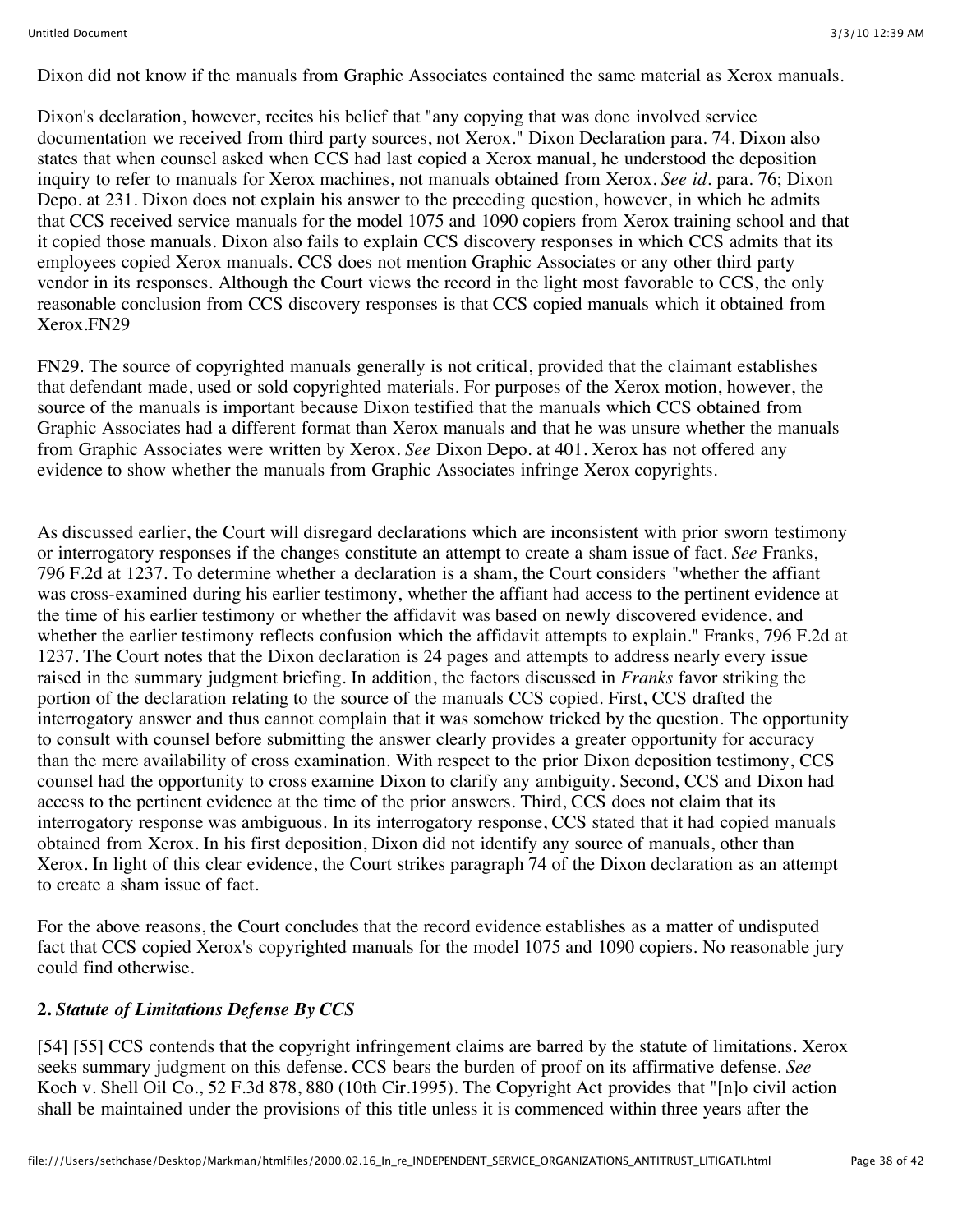claim accrued." 17 U.S.C. s. 507(b). Courts apply federal common law principles to determine whether a claim has "accrued" for purposes of a federal claim. *See* Industrial Constructors Corp. v. United States Bureau of Reclamation, 15 F.3d 963, 968-69 (10th Cir.1994); Cada v. Baxter Healthcare Corp., 920 F.2d 446, 450 (7th Cir.1990), *cert. denied,* 501 U.S. 1261, 111 S.Ct. 2916, 115 L.Ed.2d 1079 (1991). A claim accrues under the Copyright Act when the copyright holder knows or reasonably should have known of the infringement. *See* Roley v. New World Pictures, Ltd., 19 F.3d 479, 481 (9th Cir.1994); Fisher v. United Feature Syndicate, Inc., 37 F.Supp.2d 1213, 1216 (D.Colo.1999). This principle, which is applied to many types of claims, is referred to as the discovery rule.

[56] CCS apparently claims that Xerox should have known, when it stopped selling service documentation to CCS in 1989, that CCS would have to copy service manuals to stay in business. CCS reasons that the Xerox claims therefore accrued in 1989, because Xerox either knew or should have known of the infringement at that time.

The CCS argument fails for two reasons. First, CCS claims that it did not photocopy Xerox manuals (or that it only copied a few) and yet it stayed in business. Thus Xerox did not have to assume that ISOs such as CCS were copying the manuals if they stayed in business. CCS has not shown that Xerox should have reasonably concluded that ISOs were infringing Xerox copyrights. Second, Xerox is not reasonably charged with knowledge of copying simply because it has refused to sell a protected product. In fact, discovery of CCS copying would have been extremely difficult because CCS had the infringing manuals within its control. Copyright holders should not be forced to conduct investigations every time they exercise their right to refuse to license a copyrighted product. The discovery rule does not place such an onerous burden on copyright holders. *Cf.* Schock v. United States, 21 F.Supp.2d 115, 119 (D.R.I.1998) (duty to investigate not triggered until claimant receives warning of potential problem).

CCS next argues that the Xerox claims accrued in May 1993, when Xerox served a subpoena on CCS and entered its premises. Even if this visit put Xerox on notice of infringement, Xerox filed its copyright infringement counterclaim on April 12, 1995. This date is well within the three year statute of limitations, and CCS' argument is unavailing.

In sum, CCS has not demonstrated an issue of triable fact on its statute of limitationsdefense. The Court sustains Xerox's motion for summary judgment on this issue.

# **3.** *CCS Fair Use Defense*

[57] CCS argues that making a single copy of a protected manual for personal use is permitted, *i.e.* making such a copy is a "fair use." Plaintiff relies on Williams & Wilkins Co. v. United States, 203 Ct.Cl. 74, 487 F.2d 1345, 1350 (1973), *aff'd,* 420 U.S. 376, 95 S.Ct. 1344, 43 L.Ed.2d 264 (1975). In *Williams,* the court held that government research libraries could make a single photocopy of an entire medical journal article without violating the Copyright Act. *Id.* at 1362. The court emphasized, however, the limited nature of its holding:

[o]ur holding is restricted to the type and context of use by NIH [National Institute of Health] and NLM [National Library of Medicine], as shown by the record. That is all we have before us, and we do not pass on dissimilar systems or uses of copyrighted materials by other institutions or enterprises, or in other fields, or as applied to items other than journal articles, or with other significant variables.

*Id.* The court's holding relied in part on its finding that "medical science would be seriously hurt if such library photocopying were stopped." *Id.* at 1356.

Obviously, the copying of Xerox service manuals is distinguishable from the conduct described in *Williams.*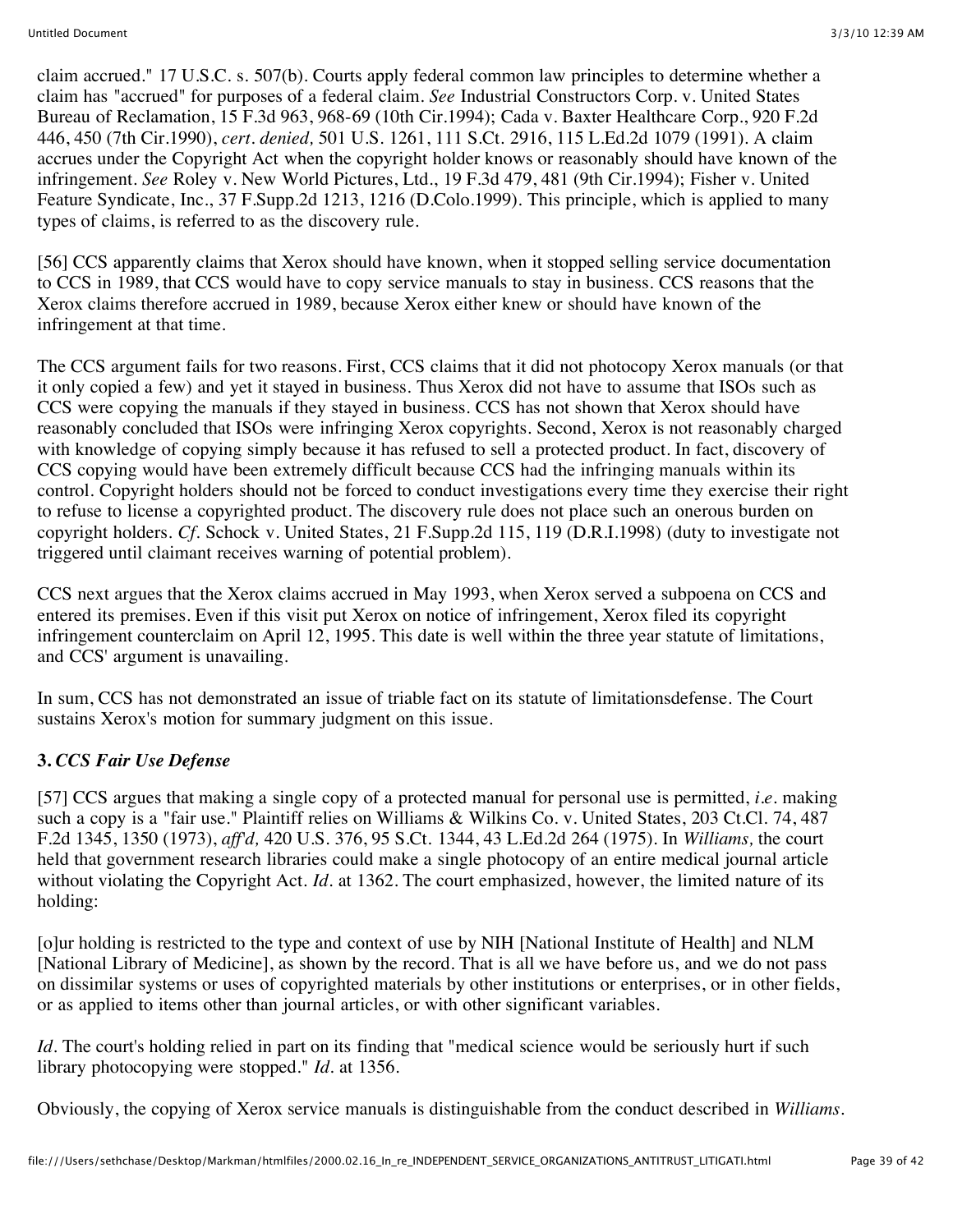CCS is not a government research library and it does not purport to promote medical research. CCS is a commercial entity. The Supreme Court has noted that every commercial use of a copyrighted material is presumed to be an unfair exploitation of the monopoly privilege that belongs to the copyright holder. *See* Sony Corp. v. Universal City Studios, Inc., 464 U.S. 417, 451, 104 S.Ct. 774, 78 L.Ed.2d 574 (1984). CCS has not presented authority or facts which are sufficient to overcome this presumption.

CCS also relies on *Williams* for the proposition that a single copy of a manual may not constitute a violation of the Copyright Act. As explained above, the exception in *Williams* for government research libraries does not apply to CCS. The Copyright Act grants a copyright holder the exclusive right "to reproduce the copyrighted work in *copies.*" 17 U.S.C. s. 106(1) (emphasis added). Although the statute refers to copies, "the making of even a single unauthorized copy is prohibited." Sony, 464 U.S. 417, 463, 104 S.Ct. 774, 78 L.Ed.2d 574 (1984) (Blackmun, J., dissenting); Atari Games Corp. v. Nintendo of Am., Inc., 975 F.2d 832, 840 (Fed.Cir.1992). CCS has not cited any relevant authority for its contention that it is permitted to make a single copy of a copyrighted manual or, indeed, that its copying was limited to a single copy.

For these reasons, the Court sustains Xerox's motion for summary judgment on the CCS fair use defense.

### **4.** *CCS Misuse Defense*

[58] CCS claims that any copying was justified because Xerox refused to sell its manuals to ISOs. In a related action, Judge O'Connor held that the Xerox unilateral refusal to sell its copyrighted products did not constitute an antitrust violation or copyright misuse. *See* ISO Antitrust Litig., 989 F.Supp. at 1143. To establish copyright misuse, CCS must show either (1) that Xerox violated the antitrust laws, or (2) that Xerox illegally extended its monopoly beyond the scope of the copyright or violated the public policies underlying the copyright laws. See Lasercomb Am., Inc. v. Reynolds, 911 F.2d 970, 978 (4th Cir.1990); Broadcast Music, Inc. v. Hampton Beach Casino Ballroom Inc., No. 94-248-B, 1995 WL 803576, at (D.N.H.1995).

[59] [60] The Court adopts by reference its discussion above regarding a patent holder's unilateral right to refuse to sell its patented invention. A similar analysis applies to copyrights. Copyrights protect an author's original expression and do not protect the ideas embodied in that expression.*See* Gates Rubber Co. v. Bando Chem. Indus., Ltd., 9 F.3d 823, 836 (10th Cir.1993); 17 U.S.C. s. 102(a), (b). A copyright gives its holder the right to refuse to license its original expression to others. *See* Stewart v. Abend, 495 U.S. 207, 228-29, 110 S.Ct. 1750, 109 L.Ed.2d 184 (1990); Orson, Inc. v. Miramax Film Corp., 189 F.3d 377, 385 (3d Cir.1999); *see also* 17 U.S.C. s.s. 106, 501 (holder has exclusive right to reproduce and distribute its works). A copyright holder "may refrain from vending or licensing [its product] and content [itself] with simply exercising the right to exclude others from using [its] property." Data General, 36 F.3d at 1186 (quoting Fox Film Corp. v. Doyal, 286 U.S. 123, 127, 52 S.Ct. 546, 76 L.Ed. 1010 (1932)); *see* Triad Sys. Corp. v. Southeastern Exp. Co., 64 F.3d 1330, 1337 (9th Cir.1995) (manufacturer's refusal to license software to ISOs is not copyright misuse), *cert. denied,* 516 U.S. 1145, 116 S.Ct. 1015, 134 L.Ed.2d 96 (1996); Service & Training, Inc. v. Data General Corp., 963 F.2d 680, 690 (4th Cir.1992) (same); ISO Antitrust Litig., 989 F.Supp. at 1143 (same). The Copyright Act does not limit a copyright holder's right to exclude to a single relevant antitrust market. *See* Triad, 64 F.3d at 1337; ISO Antitrust Litig., 989 F.Supp. at 1143. Accordingly, Xerox has the right to unilaterally refuse to sell or license its copyrighted expressions to competitors, including CCS.

In *Triad,* the Ninth Circuit rejected the contention of an ISO that defendant's copyright did not "extend to the service market" for defendant's computers. *Id.* at 1337. The court noted:

Triad invented, developed, and marketed its software to enable its customers and its own technicians to service Triad computers. Southeastern is getting a free ride when it uses that software to perform precisely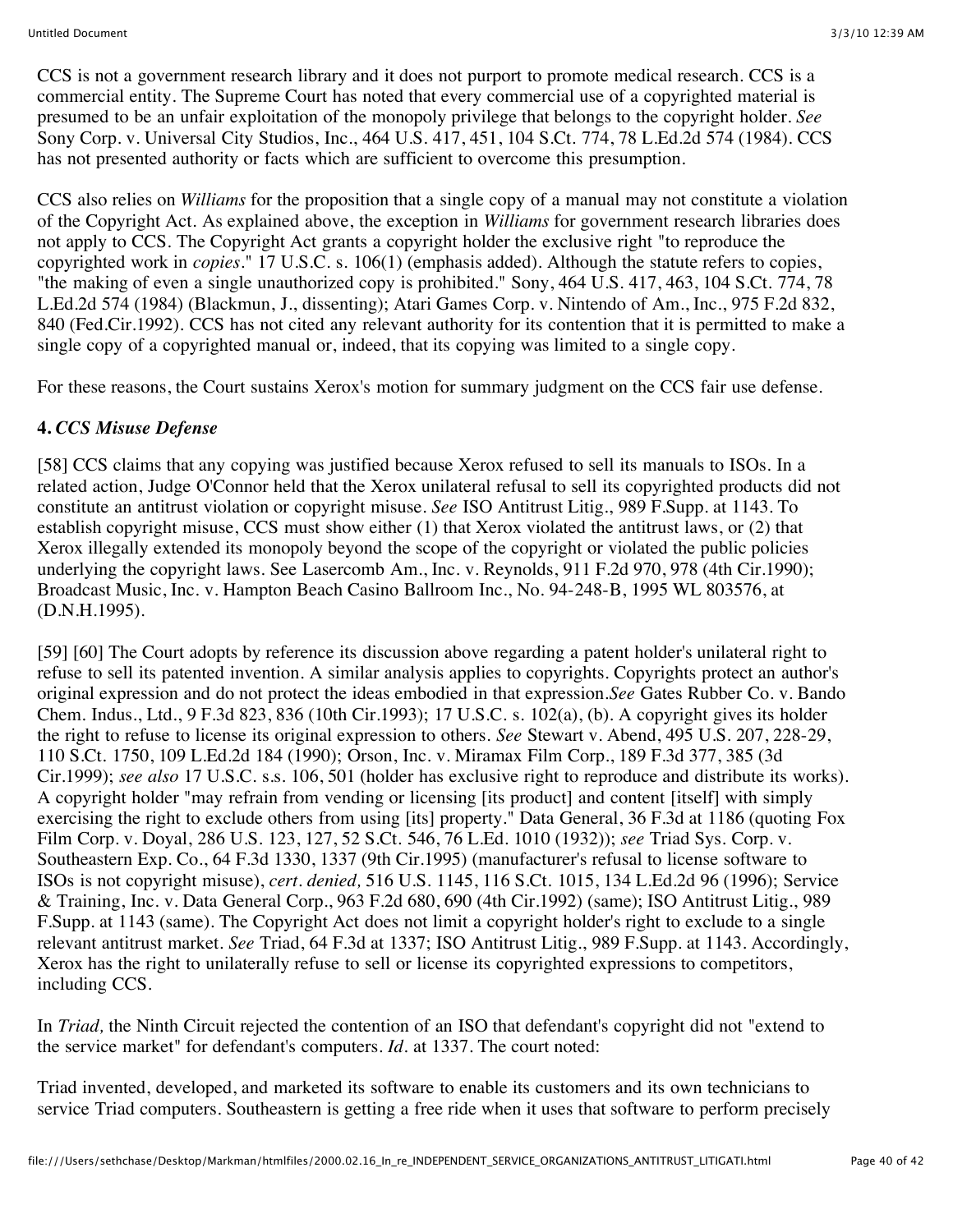the same service. Triad is entitled to licensing fees from Southeastern and other ISOs that make use of Triad's software in servicing Triad computers.

*Id.* The court also rejected Southeastern's copyright misuse defense. It affirmed the district court's ruling sustaining defendant's motion for summary judgment. *Id*. In rejecting plaintiff's earlier motion for summary judgment, the district court noted that "copyright owners like Triad are within their rights in using and enforcing restrictive license agreements." Triad Sys. Corp. v. Southeastern Express Co., No. C 92-1539- FMS, 1994 WL 446049, at (N.D.Cal. Mar.18, 1994).

For these reasons and those stated by Judge O'Connor in ISO Antitrust Litigation, 989 F.Supp. at 1142-43, the Court sustains Xerox's motion for summary judgment on the misuse defense.FN30

FN30. In its initial memorandum, Xerox argued that the CCS estoppel and laches defenses are also insufficient as a matter of law. CCS did not respond to these arguments and it failed to offer evidence to support the essential elements of these defenses. *See* Bourne Co. v. Hunter Country Club, Inc., 990 F.2d 934, 937 (7th Cir.1993) ("[E]stoppel applies only if the copyright owner is aware of the infringing conduct yet acts in a way that induces the infringer reasonably to rely upon such action to his detriment"); Brunswick Corp. v. Spinit Reel Co., 832 F.2d 513, 523 (10th Cir.1987) (to establish laches, defendant must show inexcusable delay by claimant in filing suit and resulting prejudice to defendant from such delay). The Court therefore sustains Xerox's motion with respect to these defenses.

# **5.** *Willfulness of CCS Infringement*

[61] [62] Xerox asks the Court to find as a matter of law that CCS willfully infringed its copyrights. To establish willfulness, Xerox must show that CCS knew that its conduct constituted infringement or that it acted in reckless disregard of Xerox rights. *See* Wildlife Exp. Corp. v. Carol Wright Sales, Inc., 18 F.3d 502, 511 (7th Cir.1994). Xerox contends that Blake told Dixon that reproduction of Xerox manuals was unlawful. This is not, however, what Blake said. Blake testified that he told Dixon that he would not copy anything that had a copyright on it and that he *may* have told Dixon that he was concerned about a copyright situation. *See id.* at 1174-75. Blake also testified that individuals made copies because they did not want their original manuals to get dirty or be damaged while they were working on copiers. *See id.* No evidence suggests that Dixon or CCS employees knew that copying manuals to preserve the originals constituted infringement. Likewise, Xerox has not shown that CCS acted in reckless disregard of Xerox rights by engaging in such copying. Given the inconclusive nature of Blake's testimony and the type of copying discussed, the Court cannot conclude as a matter of law that CCS engaged in willful infringement.

With respect to the Xerox motion for summary judgment on its copyright infringement counterclaim, the Court finds that CCS has infringed Xerox copyrights in service manuals for the model 1075 and 1090 copiers. The only issues remaining for trial on those manuals are whether the infringement was willful and the amount of damages. The Court overrules the Xerox motion for summary judgment with respect to CCS infringement of the model 1050, 5052 and 1065 manuals. The Court sustains Xerox's motion for summary judgment on the statute of limitations, fair use, misuse, estoppel and laches defenses. CCS may not assert these defenses to any copyright infringement claims by Xerox.

**IT IS THEREFORE ORDERED** that *Xerox Corporation's Motion For Summary Judgment On Plaintiff's Antitrust Claims* (Doc. # 746) filed April 19, 1999, be and hereby is **SUSTAINED.**

**IT IS FURTHER ORDERED** that *Xerox Corporation's Motion For Summary Judgment On Plaintiff's Antitrust Claims Barred By The Statute Of Limitations* (Doc. # 742) filed April 19, 1999, be and hereby is **OVERRULED as moot.**